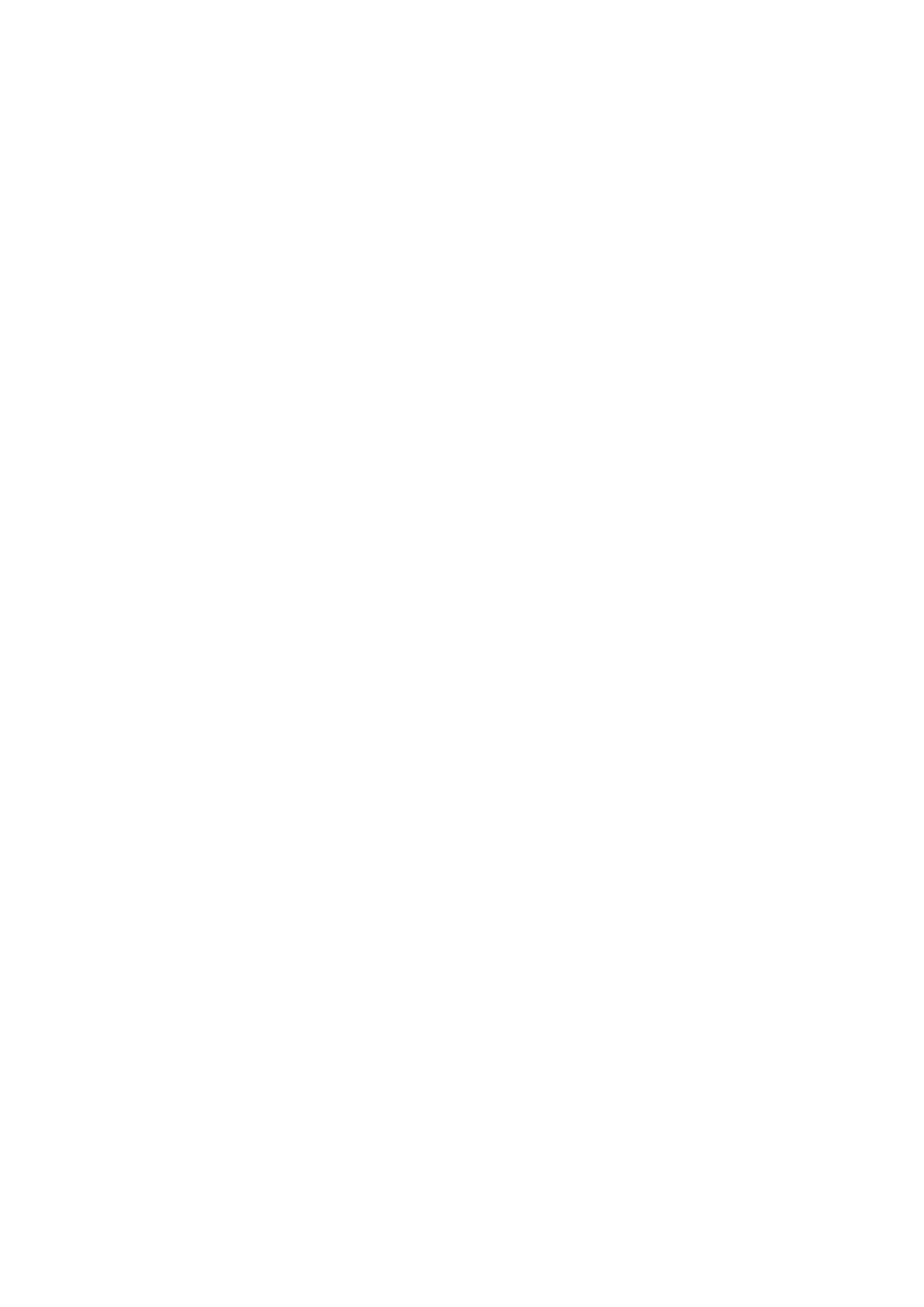Pursuant to the Cooperation Agreement on Dissemination of Information for Domestic and International Legal or Physical Persons interested in obtaining energy facility construction approval or energy licence concluded between the Ministry of Energy, Development and Environmental Protection of the Republic of Serbia (hereinafter: the Ministry) and local self-government units (hereinafter: the LSGUs), the Ministry hereby addresses, to all the interested domestic and international legal and physical persons, the following

#### **NOTICE**

## **On sites designated for construction of electricity generation energy facilities in urban planning documents of local self-government units, based on available water resources**

I

This Notice shall comprise of the following information on:

- Available sites designated for electricity generation facilities' construction in LSGUs' spatial planning documents, based on available water resources (according to the currently available technical data), and

- Legally prescribed criteria and procedure for obtaining energy facility construction approvals (for energy generation facilities with capacity of less than 1 MW) or energy licences (for energy generation facilities with capacity of 1 MW and more).

In addition to the above listed information, this Notice shall comprise of relevant information on LSGUs in the territory of which the above designated sites are located (contact person, contact person's position, e-mail, phone/fax number, address, etc.).

The above listed information is systematically presented in the Table that is available at the following web address: **http://www.merz.gov.rs/en/mhe**

II

The Ministry shall issue approvals for construction of hydro power plants with capacity of less than 1 MW if all the criteria prescribed in the Energy Law (RS Official Gazette, No.  $57/11$ ,  $80/11$  – corrigendum,  $93/12$  and  $124/12$ ) and in the implementing bylaw are met, and that the construction of energy facility in question provides for efficient and rational use of hydro potential.

### III

Eligibility criteria for energy licence or energy facility construction approval issuing are prescribed by the Energy Law and by the implementing by-law pertaining to the following:

- 1) Reliable and secure energy system operations;
- 2) Criteria for designating construction site and use of land;
- 3) Energy efficiency;
- 4) Criteria for primary energy sources' use;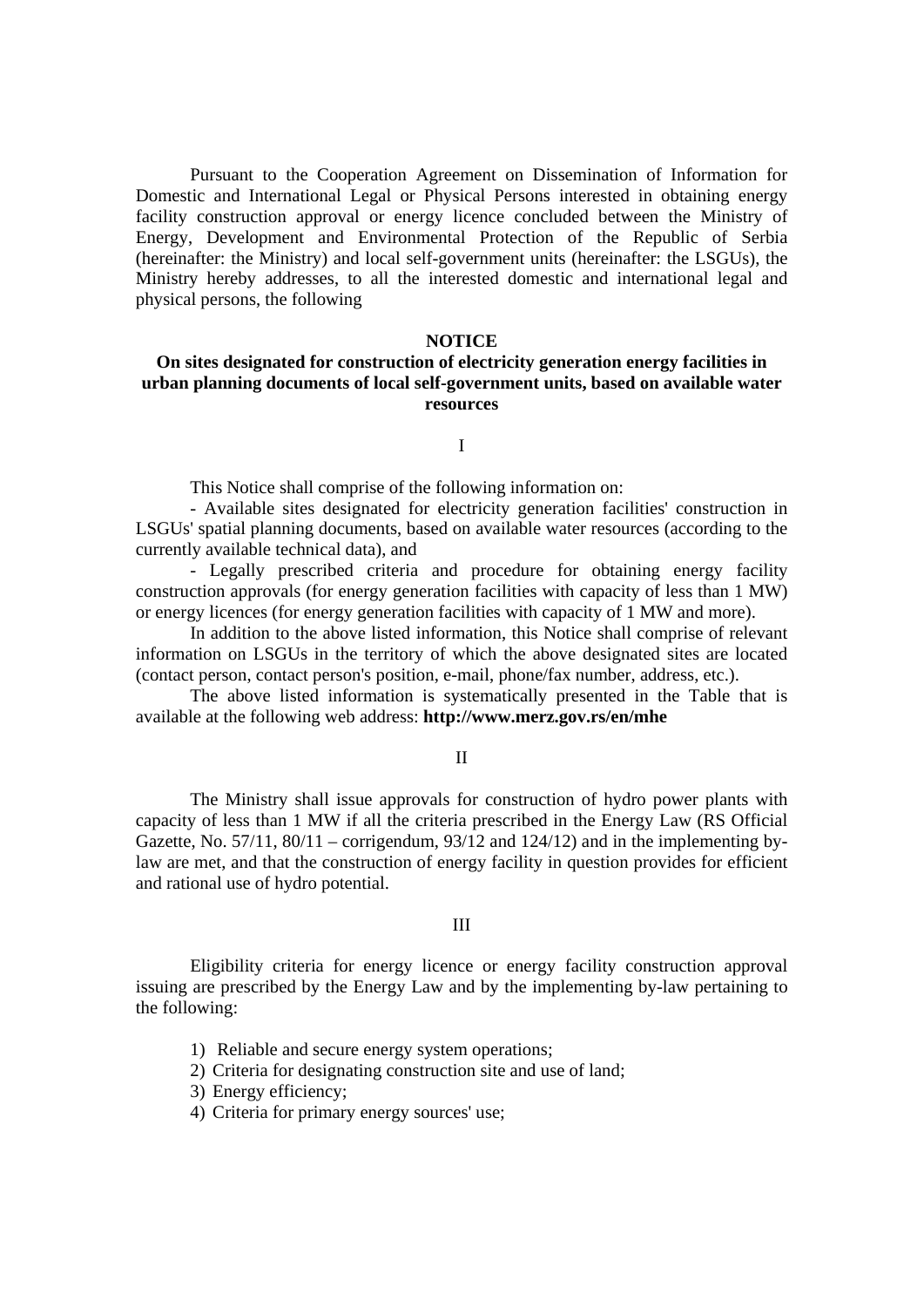5) Health and safety protection at work and safety of people and property;

6) Environmental protection;

- 7) Applicant's financial capacity to complete the construction of energy facility;
- 8) Contribution of the electricity generation facility to emission reduction.

#### IV

Within 45 calendar days from the publication date of this Notice, the relevant LSGU body shall be available to all the interested domestic and international legal and physical persons to:

- Provide requested information pertaining the sites in question,
- Receive submitted applications for information about sites or information about site permit issuing procedure.

The Ministry shall provide detailed information on eligibility criteria and procedure for obtaining energy facility construction approval or energy licence to the persons from paragraph 1 of Point IV, within the above specified deadline.

**The interested domestic and international legal and physical persons may submit the application, in accordance with the eligibility requirements set out in Article V, paragraph 2, of this Notice, to the Ministry of Energy, Development and Environmental Protection - Department for Renewable Energy Sources, at the following address: 22-26 Nemanjina Street, 11000 Belgrade.** 

**The applications referred to in the paragraph 3 of this Article shall be submitted within 45 calendar days, starting from 19 February 2013 as the date of the publication of this Notice. The deadline for submitting the application expires on 5 April 2013 at 4 p.m. Central European time zone.** 

V

Upon receipt of applications from the interested domestic and international legal and physical persons (hereinafter: the Investor), the Commission appointed based on the Decision of the Minister for Energy, Development and Environmental Protection, shall verify that an application submitted is complete and accurate, and based on the prescribed criteria and some additional requirements, it shall make a list of potential Investors.

Requirements from the paragraph 1 of Point V used for additional assessment of Investor's capacity shall not contain any discriminatory provisions nor shall these pertain to information considered to be the Investor's business secret. These eligibility requirements shall pertain to the following:

- Certificate from the relevant Register for legal persons or entrepreneurs, or personal identification card or passport in cases where the Investor is a physical person;

- Balance sheets and income statements for the past two years;

- Opinion issued by the Bank on credit worthiness of potential Investor;

- Investor's references;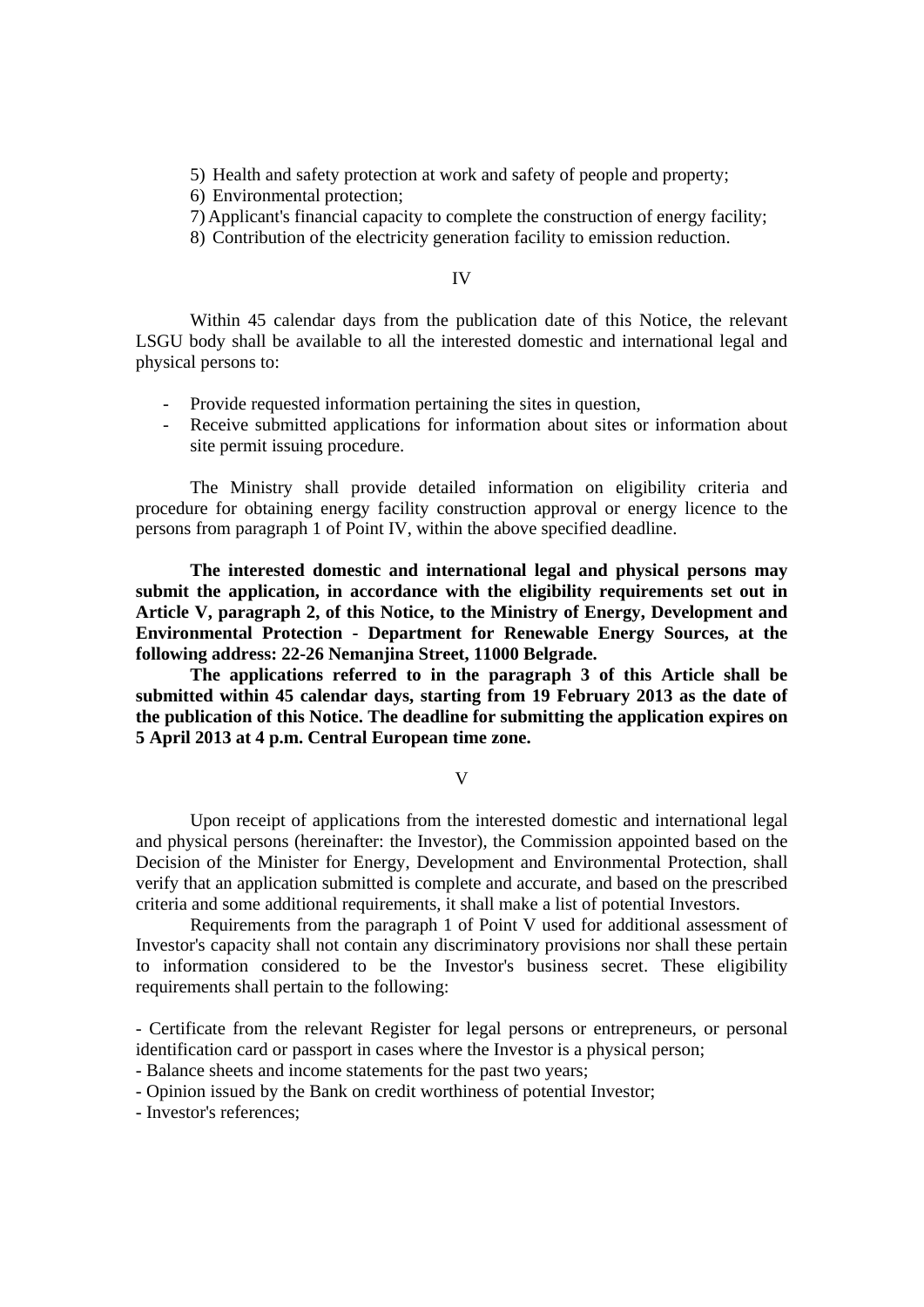- New technologies;

- Effects of the investment on human resources;
- Effects of the investment on economic development of the Municipality or City.

Upon publishing of the List of Potential Investors and within eight days from the List publishing date, a Tripartite Memorandum of Understanding shall be signed for each individual site between the Investor, the Ministry and LSGU.

The Memorandum shall specify self-imposed provisional deadline of up to six months from the Memorandum signing date for the Investor to initiate the procedure with the relevant LSGU bodies and public enterprises and to provide necessary legal acts for energy licence or approval issuing.

All the electricity produced in the power plants that are using water resources for the production of electricity, which is the subject of this Notice, shall add to the national overall goal of the Republic of Serbia and shall be included in the energy balance of the Republic of Serbia in accordance with the structure of the relevant balance.

For more information, please contact:

Predrag Popovic, mobile phone: +381 62 88 66 733, e-mail: predrag.popovic@merz.gov.rs

Predrag Milanovic, mobile phone: +381 62 88 66 708, e-mail: predrag.milanovic@merz.gov.rs

www.merz.gov.rs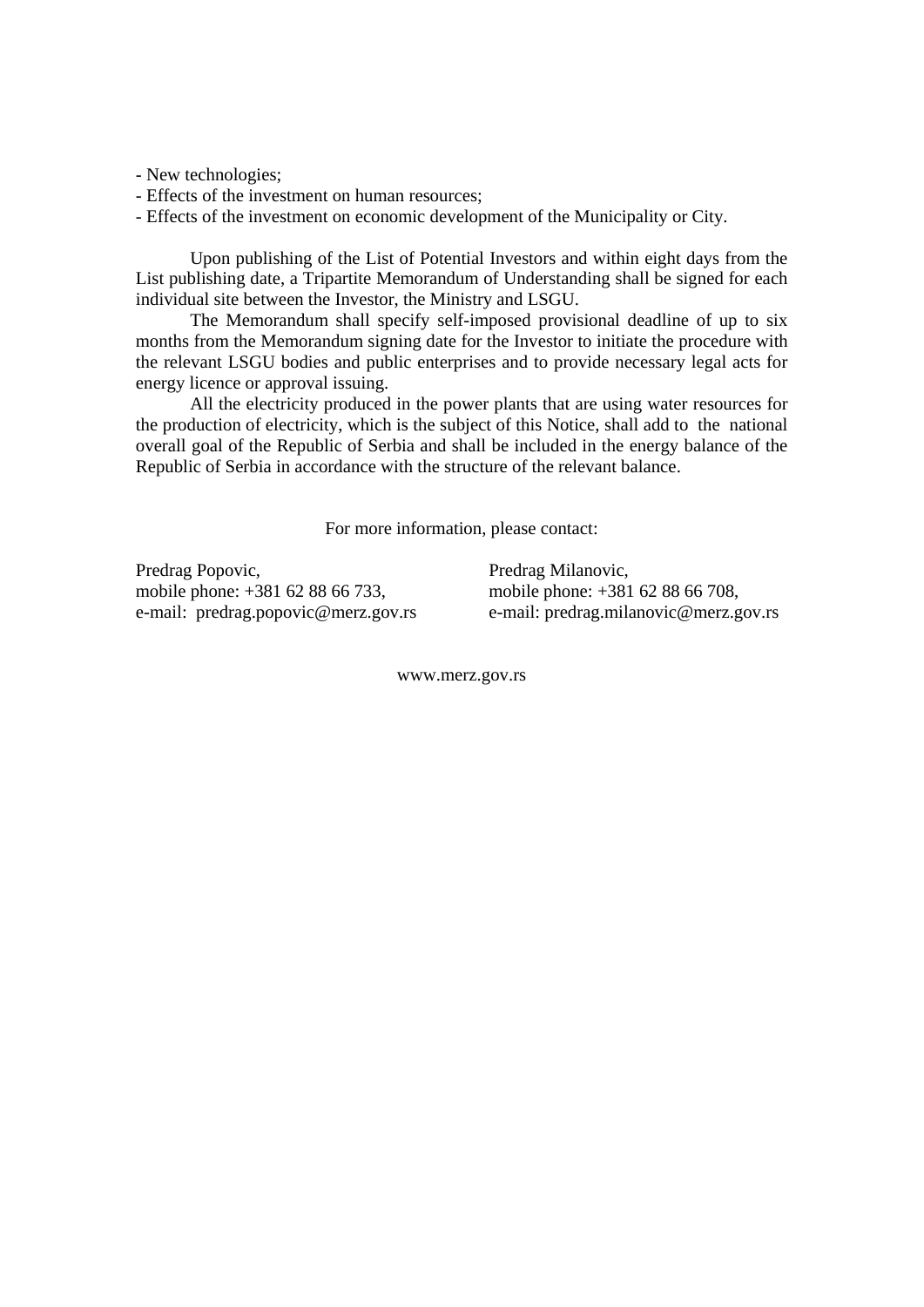**List of sites designated for construction of electricity generation energy facilities in urban planning documents of local self-government units, based on available water resources**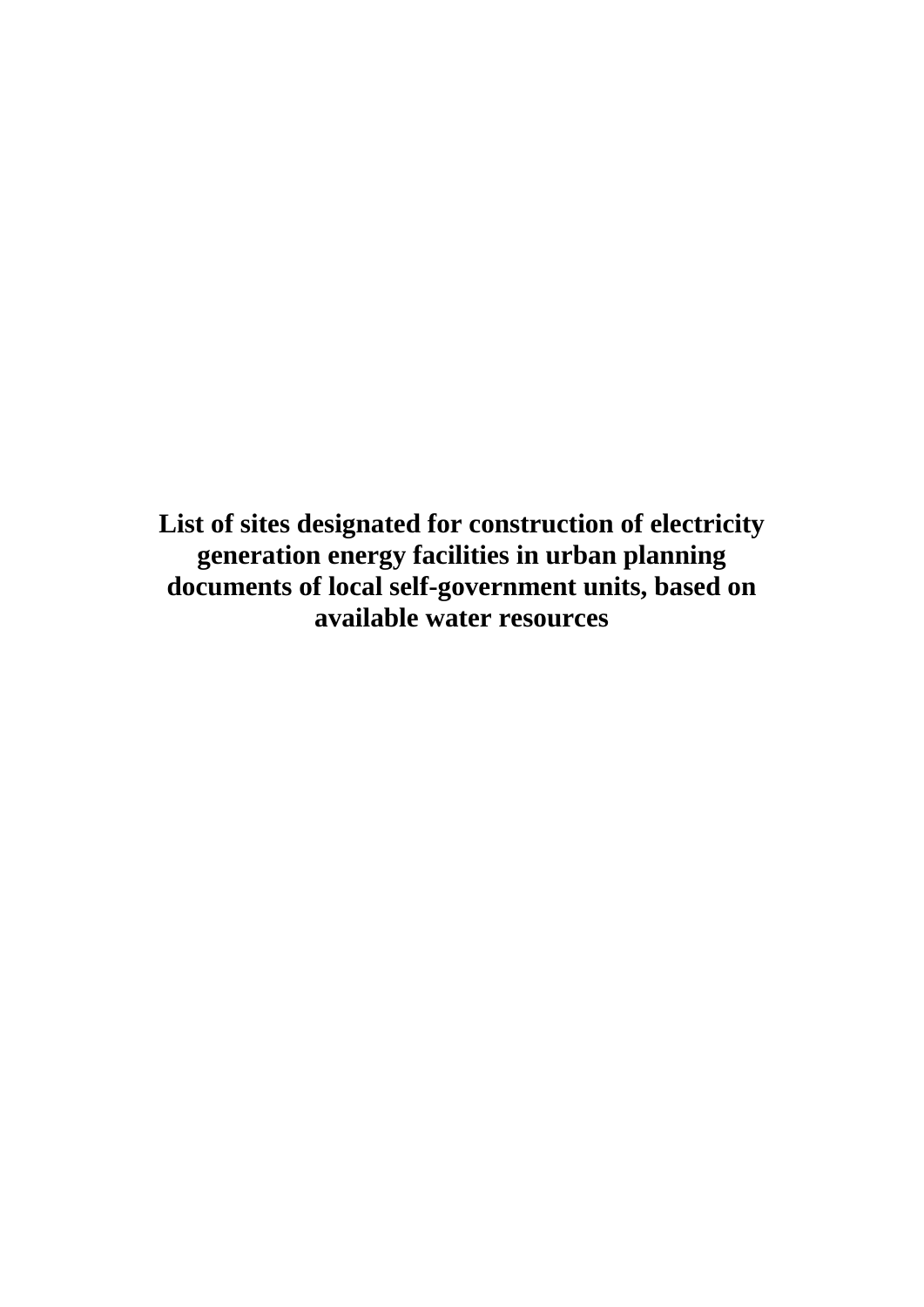Municipality: Arilje

**1. MHPP Brkovo**; Capacity: 123 kW; River: Biljevačka River; Source of information: Spatial Plan of Arilje municipality; Comment: Urban Plan Project design is mandatory Municipality: Arilje

**2. MHPP Drenovska kosa**; Capacity: 353 kW; River: Katušnica; Source of information: Spatial Plan of Arilje municipality; Comment: Urban Plan Project design is mandatory Municipality: Arilje

**3. MHPP Đedovac**; Capacity: 510 kW; River: Katušnica; Source of information: Spatial Plan of Arilje municipality; Comment: Urban Plan Project design is mandatory Municipality: Arilje

**4. MHPP Grabljak**; Capacity: 139 kW; River: Biljevačka River; Source of information: Spatial Plan of Arilje municipality; Comment: Urban Plan Project design is mandatory Municipality: Arilje

**5. MHPP Jezerine**; Capacity: 1044 kW; River: Mali rzav; Source of information: Spatial Plan of Arilje municipality; Comment: Urban Plan Project design is mandatory Municipality: Arilie

**6. MHPP Jovanovići**; Capacity: 517 kW; River: Panjica; Source of information: Spatial Plan of Arilje municipality; Comment: Urban Plan Project design is mandatory Municipality: Arilje

**7. MHPP Lazine**; Capacity: 988 kW; River: Mali rzav; Source of information: Spatial Plan of Arilje municipality; Comment: Urban Plan Project design is mandatory Municipality: Arilje

**8. MHPP Luke**; Capacity: 720 kW; No. in the 1987 Cadastre: 423; River: Moravica, Veliki Rzav; River basin: ZaPadna Morava; Installed waterflow: 3.417 m<sup>3</sup>/s; Descent: 26.5 m; Annual generation: 3147 MWh; Turbine type: Francis; Number of turbines: 2; Source of information: 1987 Cadastre + Spatial Plan of Arilje municipality; Comment: Urban Plan Project design is mandatory

Municipality: Arilje

**9. MHPP Mijailovići**; Capacity: 228 kW; River: Mali rzav; Source of information: Spatial Plan of Arilje municipality; Comment: Urban Plan Project design is mandatory Municipality: Arilje

**10. MHPP Radosaljević**; Capacity: 205 kW; River: Mali rzav; Source of information: Spatial Plan of Arilje municipality; Comment: Urban Plan Project design is mandatory Municipality: Arilie

**11. MHPP Rjeka**; Capacity: 276 kW; River: Ljubišnica; Source of information: Spatial Plan of Arilje municipality; Comment: Urban Plan Project design is mandatory Municipality: Arilje

**12. MHPP Stakići**; Capacity: 107 kW; River: Panjica; Source of information: Spatial Plan of Arilje municipality; Comment: Urban Plan Project design is mandatory Municipality: Arilje

**13. MHPP Šaptovići**; Capacity: 2103 kW; River: Veliki Rzav; Source of information: Spatial Plan of Arilje municipality; Comment: Urban Plan Project design is mandatory Municipality: Arilie

**14. MHPP Usovine**; Capacity: 965 kW; River: Veliki Rzav; Source of information: Spatial Plan of Arilje municipality; Comment: Urban Plan Project design is mandatory Municipality: Bajina Bašta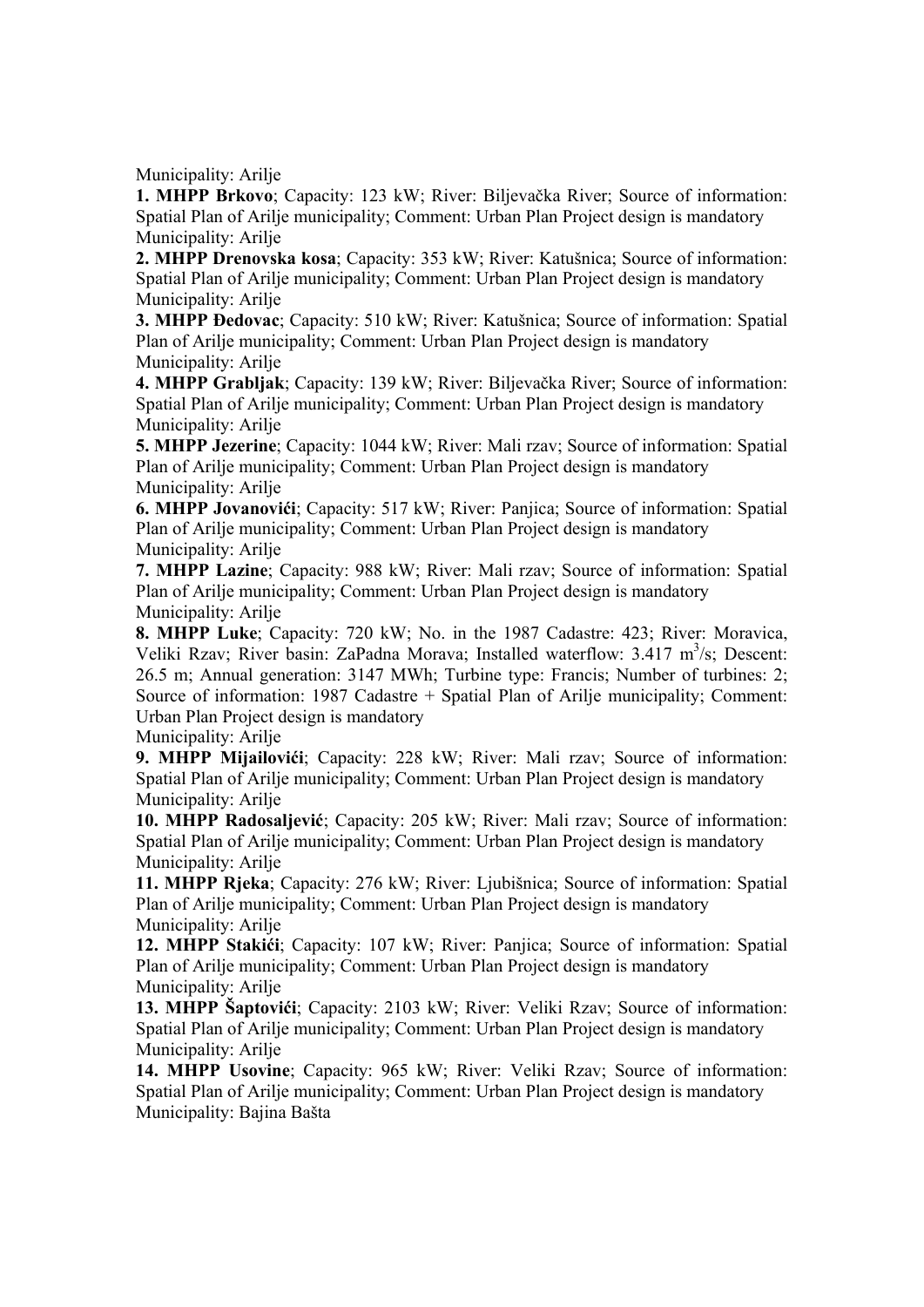**15. MHPP Bare**; Capacity: 55 kW; River: Rogačica; River basin: Rogačica; Source of information: Master Plan 2010

Municipality: Bajina Bašta

**16. MHPP Ćeranići**; Capacity: 61 kW; River: Rogačica; River basin: Rogačica; Source of information: Master Plan 2010

Municipality: Bajina Bašta

**17. MHPP Đurići**; Capacity: 186 kW; River: Beli Rzav; River basin: Beli Rzav; Source of information: Master Plan 2010

Municipality: Bajina Bašta

**18. MHPP Filipovići**; Capacity: 85 kW; River: Beli Rzav; River basin: Beli Rzav; Source of information: Master Plan 2010

Municipality: Bajina Bašta

**19. MHPP Jagnjilo**; Capacity: 67 kW; River: Rogačica; River basin: Rogačica; Source of information: Master Plan 2010

Municipality: Bajina Bašta

**20. MHPP Jakšići**; Capacity: 197 kW; River: Pilica; River basin: Pilica; Source of information: Master Plan 2010

Municipality: Bajina Bašta

**21. MHPP Jakšinac**; Capacity: 94 kW; River: Tmuša; River basin: Tmuša; Source of information: Master Plan 2010

Municipality: Bajina Bašta

**22. MHPP Joksimovići**; Capacity: 183 kW; River: Tmuša; River basin: Tmuša; Source of information: Master Plan 2010

Municipality: Bajina Bašta

**23. MHPP Kostojevići**; Capacity: 274 kW; River: Rogačica; River basin: Rogačica; Source of information: Master Plan 2010

Municipality: Bajina Bašta

**24. MHPP Lazin Breg**; Capacity: 674 kW; River: Rača; River basin: Rača; Source of information: Master Plan 2010

Municipality: Bajina Bašta

**25. MHPP Luka Mekota**; Capacity: 109 kW; River: Pilica; River basin: Pilica; Source of information: Master Plan 2010

Municipality: Bajina Bašta

**26. MHPP Luke 1**; Capacity: 78 kW; River: Rogačica; River basin: Rogačica; Source of information: Master Plan 2010

Municipality: Bajina Bašta

**27. MHPP Lukići**; Capacity: 117 kW; River: Okletačka River; River basin: Okletačka River; Source of information: Master Plan 2010

Municipality: Bajina Bašta

**28. MHPP Mačonik**; Capacity: 130 kW; River: Pilica; River basin: Pilica; Source of information: Master Plan 2010

Municipality: Bajina Bašta

**29. MHPP Mačonik 1**; Capacity: 125 kW; River: Pilica; River basin: Pilica; Source of information: Master Plan 2010

Municipality: Bajina Bašta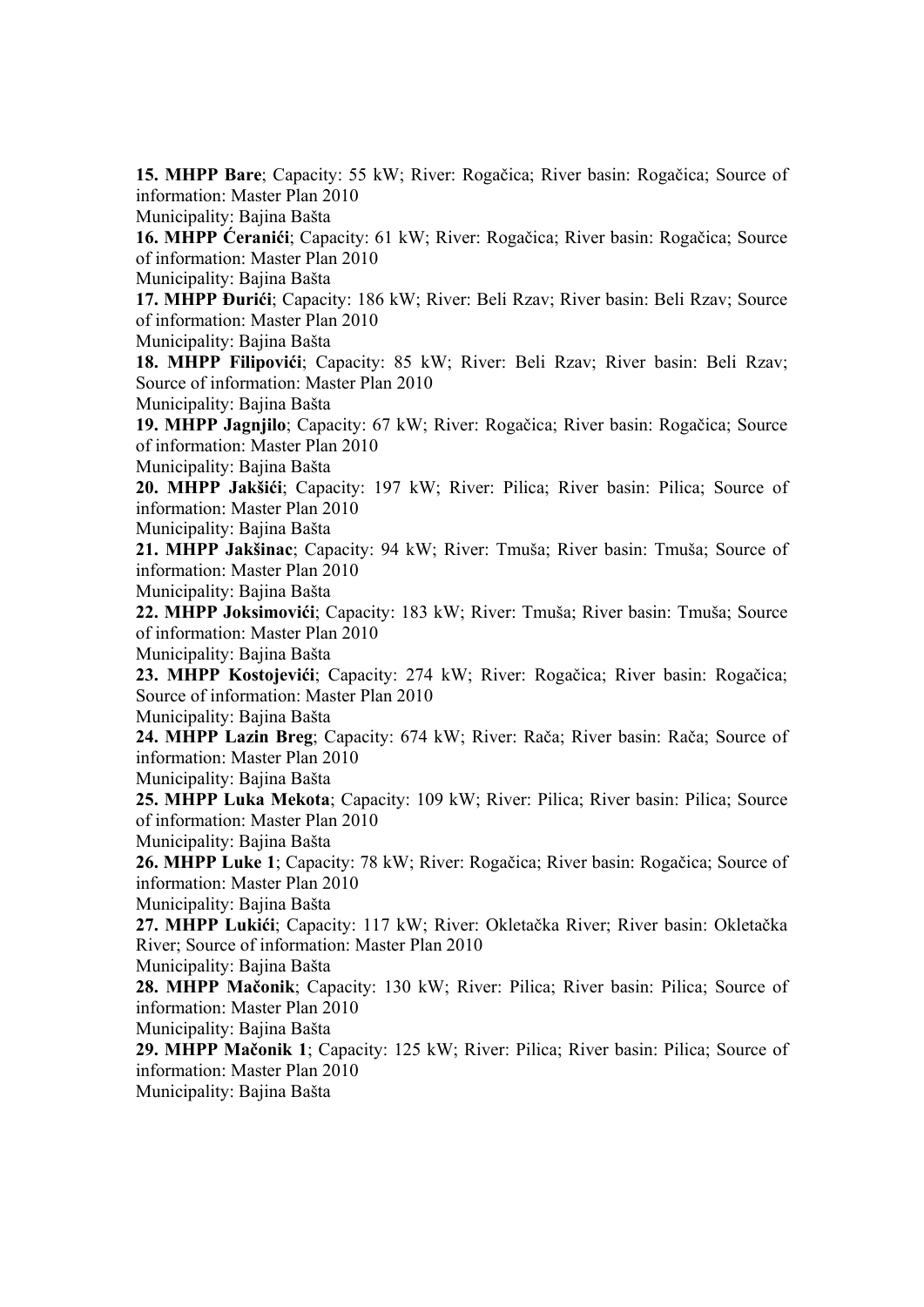**30. MHPP Manojlovići**; Capacity: 86 kW; River: Rogačica; River basin: Rogačica; Source of information: Master Plan 2010

Municipality: Bajina Bašta

**31. MHPP Paunovići**; Capacity: 85 kW; River: Rogačica; River basin: Rogačica; Source of information: Master Plan 2010

Municipality: Bajina Bašta

**32. MHPP Ristići**; Capacity: 59 kW; River: Rača; River basin: Rača; Source of information: Master Plan 2010

Municipality: Bajina Bašta

**33. MHPP Rogačica 1**; Capacity: 144 kW; River: Rogačica; River basin: Rogačica; Source of information: Master Plan 2010

Municipality: Bajina Bašta

**34. MHPP Sremoš**; Capacity: 98 kW; River: Tmuša; River basin: Tmuša; Source of information: Master Plan 2010

Municipality: Bajina Bašta

**35. MHPP Tadići**; Capacity: 152 kW; River: Rogačica; River basin: Rogačica; Source of information: Master Plan 2010

Municipality: Bajina Bašta

**36. MHPP Tamnica**; Capacity: 225 kW; River: Rogačica; River basin: Rogačica; Source of information: Master Plan 2010

Municipality: Bajina Bašta

**37. MHPP Vratna**; Capacity: 177 kW; River: Okletačka River; River basin: Okletačka River; Source of information: Master Plan 2010

Municipality: Bajina Bašta

**38. MHPP Zaglavak**; Capacity: 63 kW; River: Rogačica; River basin: Rogačica; Source of information: Master Plan 2010

Municipality: Bajina Bašta

**39. MHPP Zlodol**; Capacity: 228 kW; River: Rogačica; River basin: Rogačica; Source of information: Master Plan 2010

Municipality: Ivanjica

**40. MHPP Bedina Varoš**; Capacity: 195 kW; No. in the 1987 Cadastre: 451; River: Moravica, Lučka, Rzinjska; River basin: ZaPadna Morava; Installed waterflow: 0.279 m<sup>3</sup>/s; Descent: 96 m; Annual generation: 857 MWh; Turbine type: Pelton; Number of turbines: 2; Source of information: 1987 Cadastre

Municipality: Ivanjica

**41. MHPP Belan**; Capacity: 120 kW; No. in the 1987 Cadastre: 450; River: Moravica, Lučka, Zmajeva; River basin: ZaPadna Morava; Installed waterflow: 0.171 m<sup>3</sup>/s; Descent: 96 m; Annual generation: 526 MWh; Turbine type: Pelton; Number of turbines: 2; Source of information: 1987 Cadastre

Municipality: Ivanjica

**42. MHPP Budoželja**; Capacity: 170 kW; No. in the 1987 Cadastre: 453; River: Moravica, Budoželjska; River basin: ZaPadna Morava; Installed waterflow: 0.240 m<sup>3</sup>/s; Descent: 96.5 m; Annual generation: 737 MWh; Turbine type: Pelton; Number of turbines: 2; Source of information: 1987 Cadastre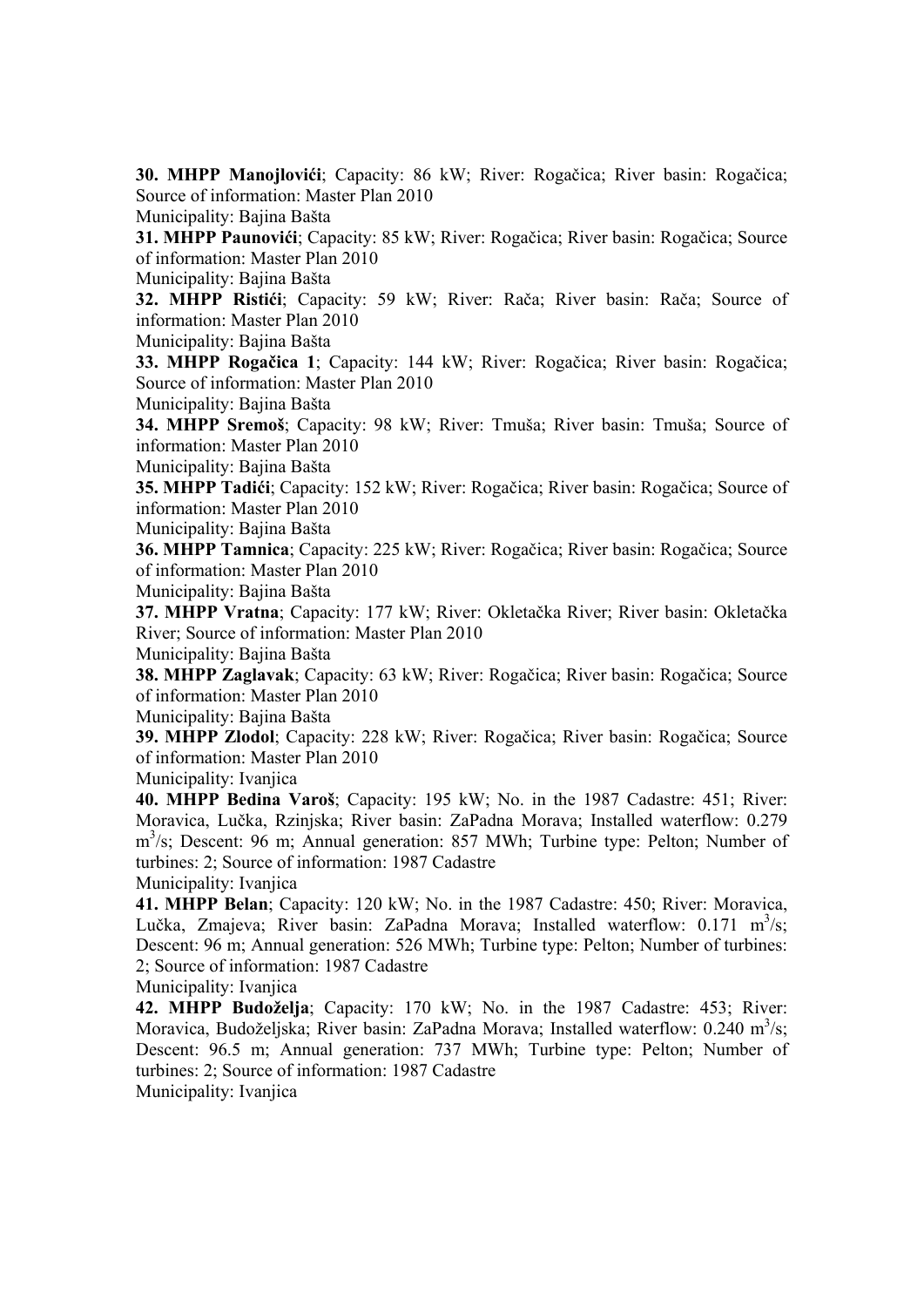**43. MHPP Crna River**; Capacity: 425 kW; No. in the 1987 Cadastre: 542; River: Studenica, Crna River; River basin: Ibar; Installed waterflow:  $0.405 \text{ m}^3/\text{s}$ ; Descent: 151 m; Annual generation: 1865 MWh; Turbine type: Pelton; Number of turbines: 2; Source of information: 1987 Cadastre

Municipality: Ivanjica

**44. MHPP Čašica**; Capacity: 175 kW; No. in the 1987 Cadastre: 465; River: Moravica, Pakašnica; River basin: ZaPadna Morava; Installed waterflow: 0.248 m<sup>3</sup>/s; Descent: 98 m; Annual generation: 761 MWh; Turbine type: Pelton; Number of turbines: 2; Source of information: 1987 Cadastre

Municipality: Ivanjica

**45. MHPP Debela Kosa**; Capacity: 180 kW; No. in the 1987 Cadastre: 543; River: Studenica, Crna River; River basin: Ibar; Installed waterflow:  $0.225 \text{ m}^3/\text{s}$ ; Descent: 112 m; Annual generation: 796 MWh; Turbine type: Pelton; Number of turbines: 2; Source of information: 1987 Cadastre

Municipality: Ivanjica

**46. MHPP Didići**; Capacity: 160 kW; No. in the 1987 Cadastre: 474; River: Moravica, Sapatnica; River basin: ZaPadna Morava; Installed waterflow:  $0.225 \text{ m}^3/\text{s}$ ; Descent:  $96$ m; Annual generation: 692 MWh; Turbine type: Pelton; Number of turbines: 2; Source of information: 1987 Cadastre

Municipality: Ivanjica

**47. MHPP Dubrava**; Capacity: 520 kW; No. in the 1987 Cadastre: 443; River: Moravica, Grabovica; River basin: ZaPadna Morava; Installed waterflow:  $1.510 \text{ m}^3/\text{s}$ ; Descent: 39 m; Annual generation: 2268 MWh; Turbine type: Francis; Number of turbines: 2; Source of information: 1987 Cadastre

Municipality: Ivaniica

**48. MHPP Dukići**; Capacity: 415 kW; No. in the 1987 Cadastre: 533; River: Studenica, Brusnička; River basin: Ibar; Installed waterflow: 0.720 m<sup>3</sup>/s; Descent: 75 m; Annual generation: 1810 MWh; Turbine type: Francis; Number of turbines: 2; Source of information: 1987 Cadastre

Municipality: Ivanjica

**49. MHPP Erčege**; Capacity: 120 kW; No. in the 1987 Cadastre: 422; River: Moravica; River basin: ZaPadna Morava; Installed waterflow: 0.168 m<sup>3</sup>/s; Descent: 95 m; Annual generation: 516 MWh; Turbine type: Pelton; Number of turbines: 2; Source of information: 1987 Cadastre

Municipality: Ivanjica

**50. MHPP Gleđica**; Capacity: 425 kW; No. in the 1987 Cadastre: 467; River: Moravica, Golijska; River basin: ZaPadna Morava; Installed waterflow:  $0.675 \text{ m}^3/\text{s}$ ; Descent: 85 m; Annual generation: 1865 MWh; Turbine type: Francis; Number of turbines: 2; Source of information: 1987 Cadastre

Municipality: Ivanjica

**51. MHPP Grbići**; Capacity: 105 kW; No. in the 1987 Cadastre: 447; River: Moravica, Bukovica; River basin: ZaPadna Morava; Installed waterflow: 0.279 m<sup>3</sup>/s; Descent: 52.5 m; Annual generation: 471 MWh; Turbine type: Francis; Number of turbines: 2; Source of information: 1987 Cadastre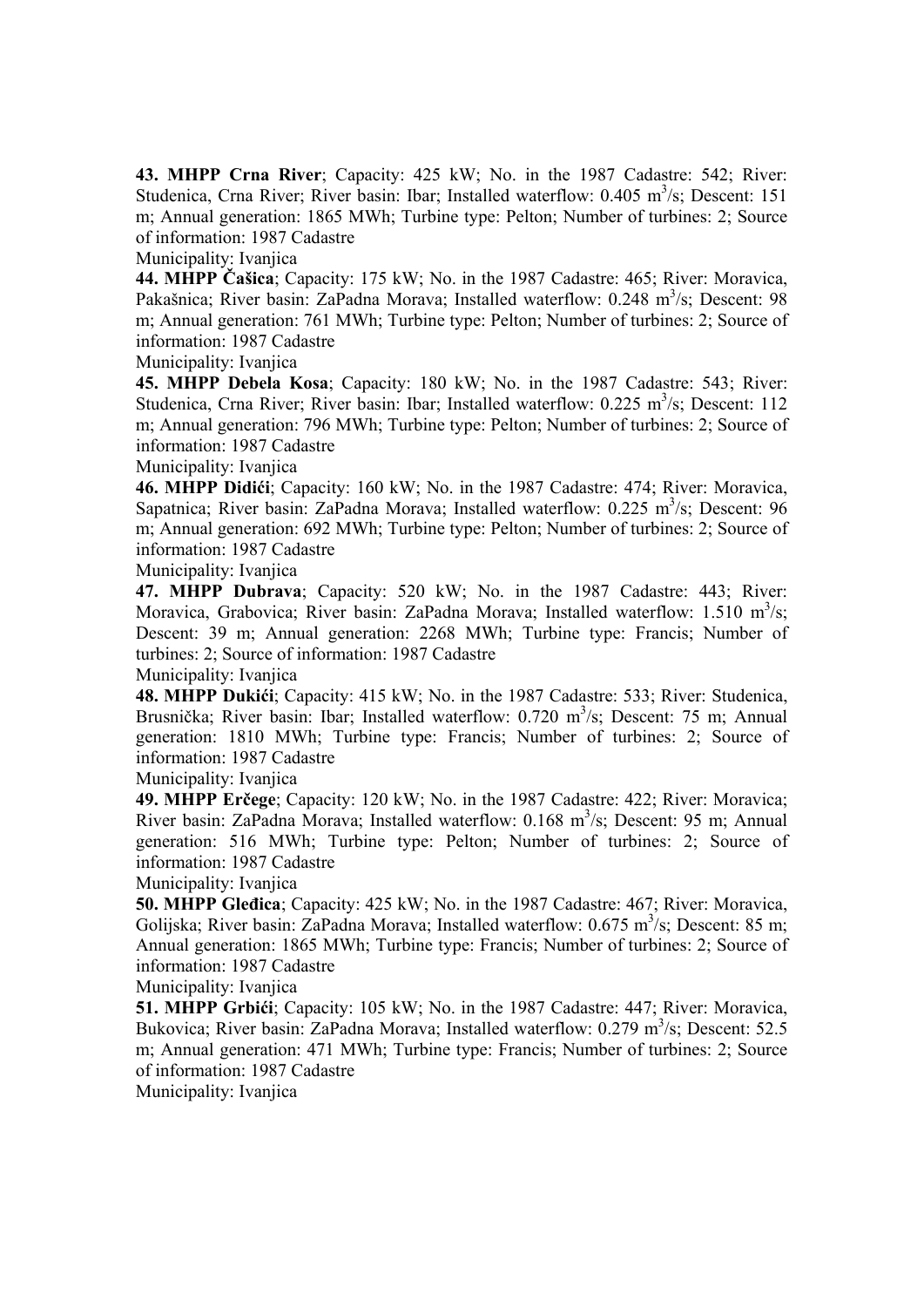**52. MHPP Hajdučka Kosa**; Capacity: 175 kW; No. in the 1987 Cadastre: 472; River: Moravica, Golijska; River basin: ZaPadna Morava; Installed waterflow:  $0.248 \text{ m}^3/\text{s}$ ; Descent: 99 m; Annual generation: 761 MWh; Turbine type: Pelton; Number of turbines: 2; Source of information: 1987 Cadastre

Municipality: Ivanjica

**53. MHPP Jasenovica**; Capacity: 275 kW; No. in the 1987 Cadastre: 469; River: Moravica, Golijska; River basin: ZaPadna Morava; Installed waterflow: 0.390 m<sup>3</sup>/s; Descent: 97 m; Annual generation: 1198 MWh; Turbine type: Francis; Number of turbines: 2; Source of information: 1987 Cadastre Municipality: Ivanjica

**54. MHPP Klekova**; Capacity: 140 kW; No. in the 1987 Cadastre: 437; River: Moravica, V.Rzav, Mala River; River basin: ZaPadna Morava; Installed waterflow: 0.180 m<sup>3</sup>/s; Descent: 105.5 m; Annual generation: 608 MWh; Turbine type: Pelton; Number of turbines: 2; Source of information: 1987 Cadastre

Municipality: Ivanjica

**55. MHPP Kolonija**; Capacity: 2300 kW; No. in the 1987 Cadastre: 442; River: Moravica, Bukovica; River basin: ZaPadna Morava; Installed waterflow:  $4.422 \text{ m}^3/\text{s}$ ; Descent: 62 m; Annual generation: 6058 MWh; Reservoir storage:  $2.7 \text{ m}^3$ ; Turbine type: Francis; Number of turbines: 2; Source of information: 1987 Cadastre Municipality: Ivanjica

**56. MHPP Krdžići**; Capacity: 190 kW; No. in the 1987 Cadastre: 449; River: Moravica, Lučka; River basin: ZaPadna Morava; Installed waterflow: 0.272 m<sup>3</sup>/s; Descent: 91.5 m; Annual generation: 835 MWh; Turbine type: Francis; Number of turbines: 2; Source of information: 1987 Cadastre

Municipality: Ivaniica

**57. MHPP Krivi Do**; Capacity: 335 kW; No. in the 1987 Cadastre: 535; River: Studenica, Brusnička; River basin: Ibar; Installed waterflow: 0.248 m<sup>3</sup>/s; Descent: 188.5 m; Annual generation: 1468 MWh; Turbine type: Pelton; Number of turbines: 2; Source of information: 1987 Cadastre

Municipality: Ivanjica

**58. MHPP Kušuči**; Capacity: 200 kW; No. in the 1987 Cadastre: 461; River: Moravica, Nošnica, Zečka; River basin: ZaPadna Morava; Installed waterflow: 0.576 m<sup>3</sup>/s; Descent: 46 m; Annual generation: 884 MWh; Turbine type: Francis; Number of turbines: 2; Source of information: 1987 Cadastre

Municipality: Ivanjica

**59. MHPP Lanjevac**; Capacity: 195 kW; No. in the 1987 Cadastre: 446; River: Moravica, Grabovica, Maskovačka; River basin: ZaPadna Morava; Installed waterflow: 0.276 m<sup>3</sup>/s; Descent: 95 m; Annual generation: 847 MWh; Turbine type: Pelton; Number of turbines: 2; Source of information: 1987 Cadastre

Municipality: Ivanjica

**60. MHPP Mačkovac**; Capacity: 330 kW; No. in the 1987 Cadastre: 468; River: Moravica, Golijska; River basin: ZaPadna Morava; Installed waterflow:  $0.472 \text{ m}^3/\text{s}$ ; Descent: 93.5 m; Annual generation: 1449 MWh; Turbine type: Francis; Number of turbines: 2; Source of information: 1987 Cadastre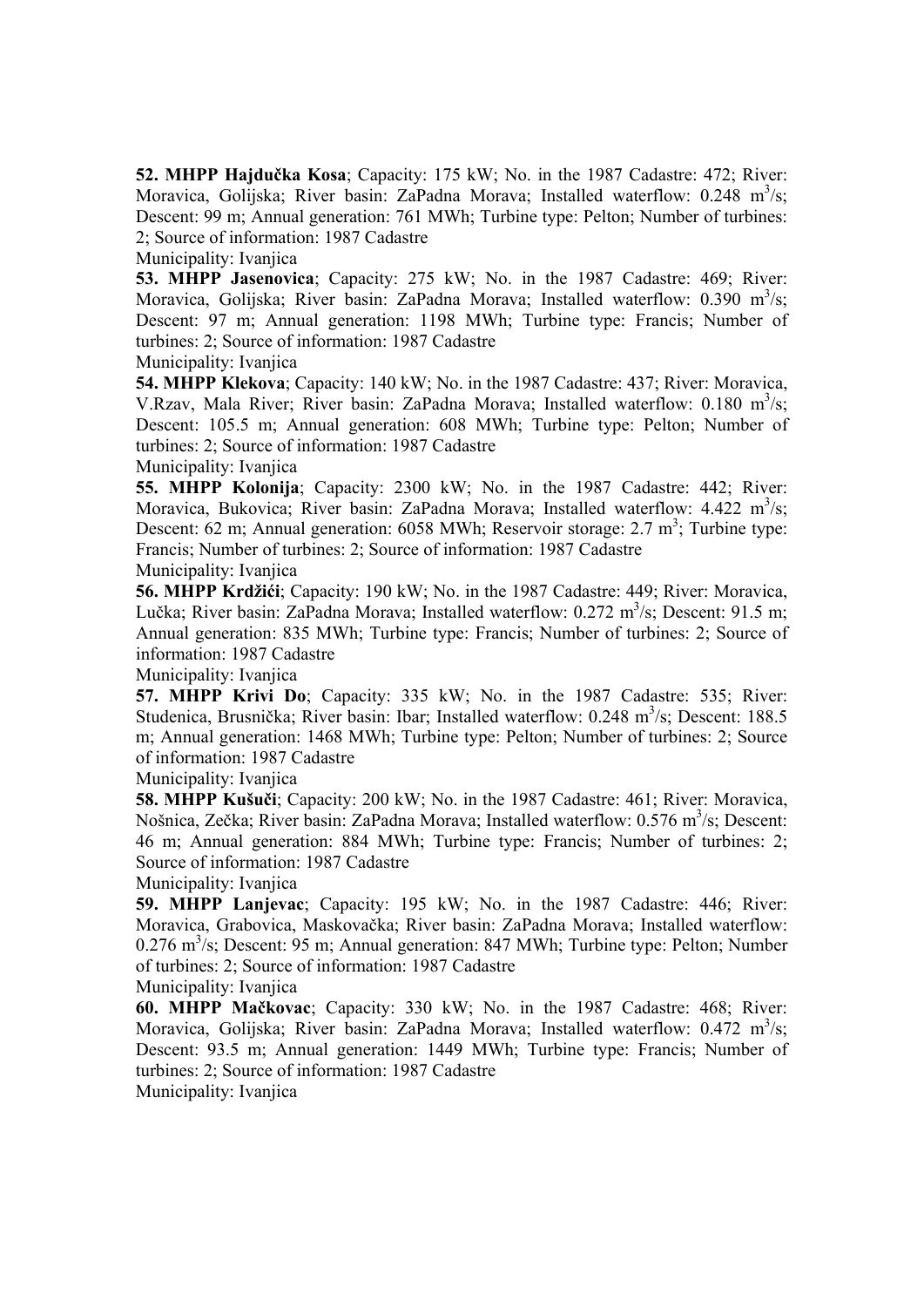**61. MHPP Močioci**; Capacity: 175 kW; No. in the 1987 Cadastre: 438; River: Moravica, V.Rzav, Presečka; River basin: ZaPadna Morava; Installed waterflow: 0.250 m<sup>3</sup>/s; Descent: 95 m; Annual generation: 769 MWh; Turbine type: Pelton; Number of turbines: 2; Source of information: 1987 Cadastre

Municipality: Ivanjica

**62. MHPP Nedov Laz**; Capacity: 120 kW; No. in the 1987 Cadastre: 454; River: Moravica, Budoželja, Starčevska; River basin: ZaPadna Morava; Installed waterflow: 0.168 m<sup>3</sup>/s; Descent: 90 m; Annual generation: 516 MWh; Turbine type: Pelton; Number of turbines: 2; Source of information: 1987 Cadastre Municipality: Ivanjica

**63. MHPP Novakovići**; Capacity: 135 kW; No. in the 1987 Cadastre: 460; River: Moravica, Nošnica; River basin: ZaPadna Morava; Installed waterflow: 0.190 m<sup>3</sup>/s; Descent: 94 m; Annual generation: 584 MWh; Turbine type: Pelton; Number of turbines: 2; Source of information: 1987 Cadastre

Municipality: Ivanjica

**64. MHPP Ograđenik**; Capacity: 95 kW; No. in the 1987 Cadastre: 531; River: Studenica, Jastrebovac, Vionička; River basin: Ibar; Installed waterflow: 0.136 m<sup>3</sup>/s; Descent: 97.5 m; Annual generation: 414 MWh; Turbine type: Pelton; Number of turbines: 2; Source of information: 1987 Cadastre

Municipality: Ivanjica

**65. MHPP Ostatija**; Capacity: 460 kW; No. in the 1987 Cadastre: 511; River: Studenica; River basin: Ibar; Installed waterflow:  $0.900 \text{ m}^3/\text{s}$ ; Descent: 64 m; Annual generation: 2018 MWh; Turbine type: Francis; Number of turbines: 2; Source of information: 1987 Cadastre

Municipality: Ivanjica

**66. MHPP Parezani**; Capacity: 140 kW; No. in the 1987 Cadastre: 464; River: Moravica, Vukovića potok; River basin: ZaPadna Morava; Installed waterflow: 0.202 m<sup>3</sup>/s; Descent: 96.5 m; Annual generation: 622 MWh; Turbine type: Pelton; Number of turbines: 2; Source of information: 1987 Cadastre

Municipality: Ivanjica

**67. MHPP Planinica**; Capacity: 895 kW; No. in the 1987 Cadastre: 539; River: Studenica, Izbura; River basin: Ibar; Installed waterflow: 0.324 m<sup>3</sup>/s; Descent: 391 m; Annual generation: 2372 MWh; Reservoir storage: 31.5  $m^3$ ; Turbine type: Pelton; Number of turbines: 2; Source of information: 1987 Cadastre

Municipality: Ivanjica

**68. MHPP Podkovilje**; Capacity: 480 kW; No. in the 1987 Cadastre: 420; River: Moravica; River basin: ZaPadna Morava; Installed waterflow: 0.682 m<sup>3</sup>/s; Descent: 86.5 m; Annual generation: 2094 MWh; Turbine type: Francis; Number of turbines: 2; Source of information: 1987 Cadastre

Municipality: Ivanjica

**69. MHPP Ravna Kosa**; Capacity: 210 kW; No. in the 1987 Cadastre: 471; River: Moravica, Golijska; River basin: ZaPadna Morava; Installed waterflow:  $0.297 \text{ m}^3/\text{s}$ ; Descent: 98 m; Annual generation: 912 MWh; Turbine type: Pelton; Number of turbines: 2; Source of information: 1987 Cadastre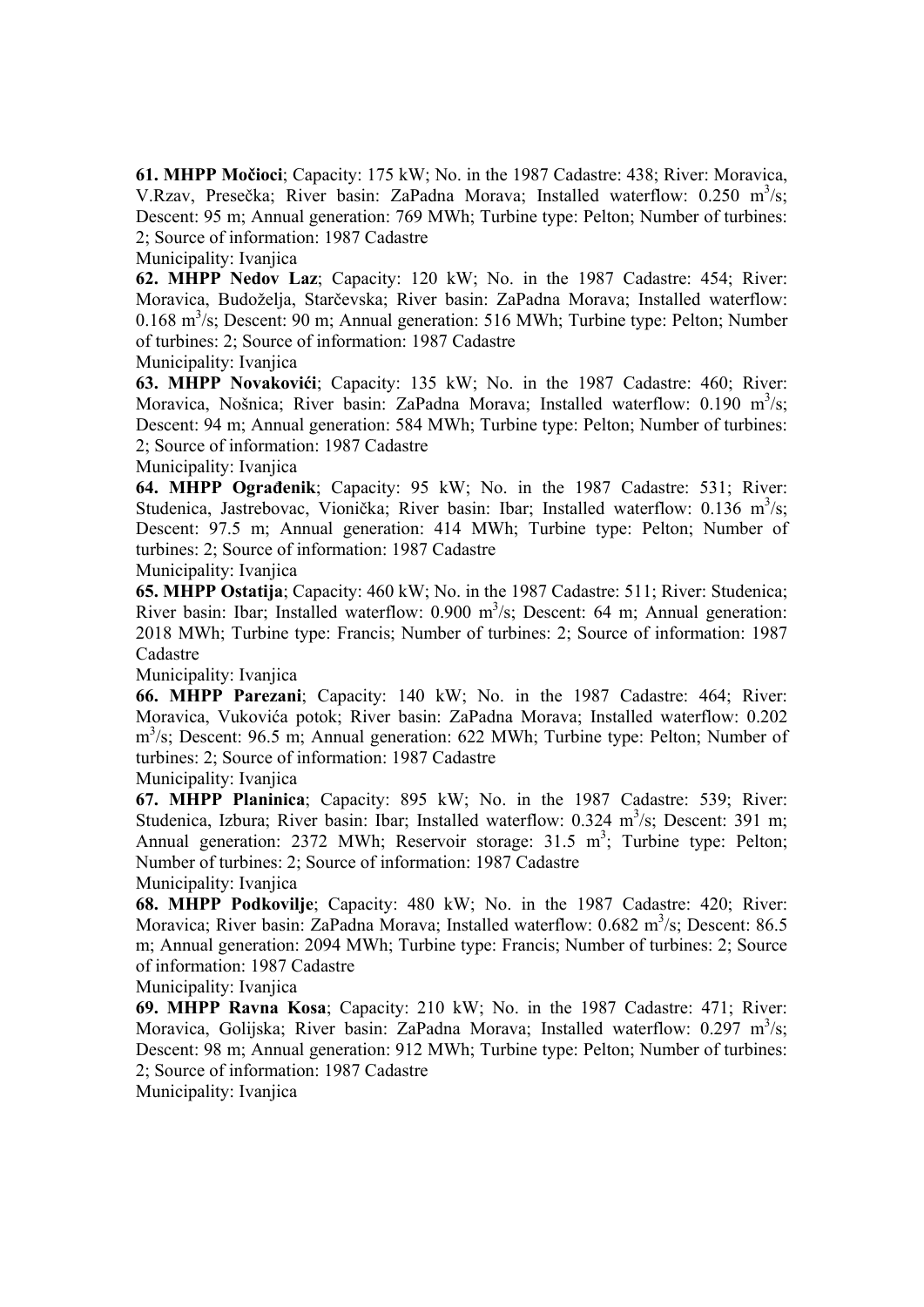**70. MHPP Rogopeč II**; Capacity: 100 kW; No. in the 1987 Cadastre: 537; River: Studenica, Brusnička, Dajička, Pepeljanski P.; River basin: Ibar; Installed waterflow: 0.030 m<sup>3</sup>/s; Descent: 484 m; Annual generation: 400 MWh; Turbine type: Pelton; Number of turbines: 2; Source of information: 1987 Cadastre

Municipality: Ivanjica

**71. MHPP Rovine**; Capacity: 410 kW; No. in the 1987 Cadastre: 456; River: Moravica, Nošnica; River basin: ZaPadna Morava; Installed waterflow: 1.455 m<sup>3</sup>/s; Descent: 34.5 m; Annual generation: 1787 MWh; Turbine type: Francis; Number of turbines: 2; Source of information: 1987 Cadastre

Municipality: Ivanjica

**72. MHPP Rudina**; Capacity: 305 kW; No. in the 1987 Cadastre: 457; River: Moravica, Nošnica; River basin: ZaPadna Morava; Installed waterflow: 1.083 m<sup>3</sup>/s; Descent: 34 m; Annual generation: 1332 MWh; Turbine type: Francis; Number of turbines: 2; Source of information: 1987 Cadastre

Municipality: Ivanjica

**73. MHPP Saljevići**; Capacity: 125 kW; No. in the 1987 Cadastre: 530; River: Studenica, Jastrebovac; River basin: Ibar; Installed waterflow: 0.136 m<sup>3</sup>/s; Descent: 127 m; Annual generation: 543 MWh; Turbine type: Pelton; Number of turbines: 2; Source of information: 1987 Cadastre

Municipality: Ivanjica

**74. MHPP Selište I**; Capacity: 310 kW; No. in the 1987 Cadastre: 458; River: Moravica, Nošnica; River basin: ZaPadna Morava; Installed waterflow: 0.888 m<sup>3</sup>/s; Descent: 46 m; Annual generation: 1365 MWh; Turbine type: Francis; Number of turbines: 2; Source of information: 1987 Cadastre

Municipality: Ivanjica

**75. MHPP Selište II**; Capacity: 125 kW; No. in the 1987 Cadastre: 463; River: Moravica, Nošnica, Suvaja; River basin: ZaPadna Morava; Installed waterflow: 0.178 m<sup>3</sup>/s; Descent: 92.5 m; Annual generation: 547 MWh; Turbine type: Pelton; Number of turbines: 2; Source of information: 1987 Cadastre

Municipality: Ivanjica

**76. MHPP Staro Selo**; Capacity: 650 kW; No. in the 1987 Cadastre: 455; River: Moravica, Nošnica; River basin: ZaPadna Morava; Installed waterflow: 2.325 m<sup>3</sup>/s; Descent: 33 m; Annual generation: 2856 MWh; Turbine type: Francis; Number of turbines: 2; Source of information: 1987 Cadastre

Municipality: Ivanjica

**77. MHPP Staro selo**; Capacity: 390 kW; No. in the 1987 Cadastre: 538; River: Studenica, Brusnička, Srednja r.; River basin: Ibar; Installed waterflow:  $0.720 \text{ m}^3/\text{s}$ ; Descent: 74.5 m; Annual generation: 1700 MWh; Turbine type: Francis; Number of turbines: 2; Source of information: 1987 Cadastre

Municipality: Ivanjica

**78. MHPP Stragačina**; Capacity: 260 kW; No. in the 1987 Cadastre: 445; River: Moravica, Grabovica; River basin: ZaPadna Morava; Installed waterflow: 0.370 m<sup>3</sup>/s; Descent: 93.5 m; Annual generation: 1137 MWh; Turbine type: Francis; Number of turbines: 2; Source of information: 1987 Cadastre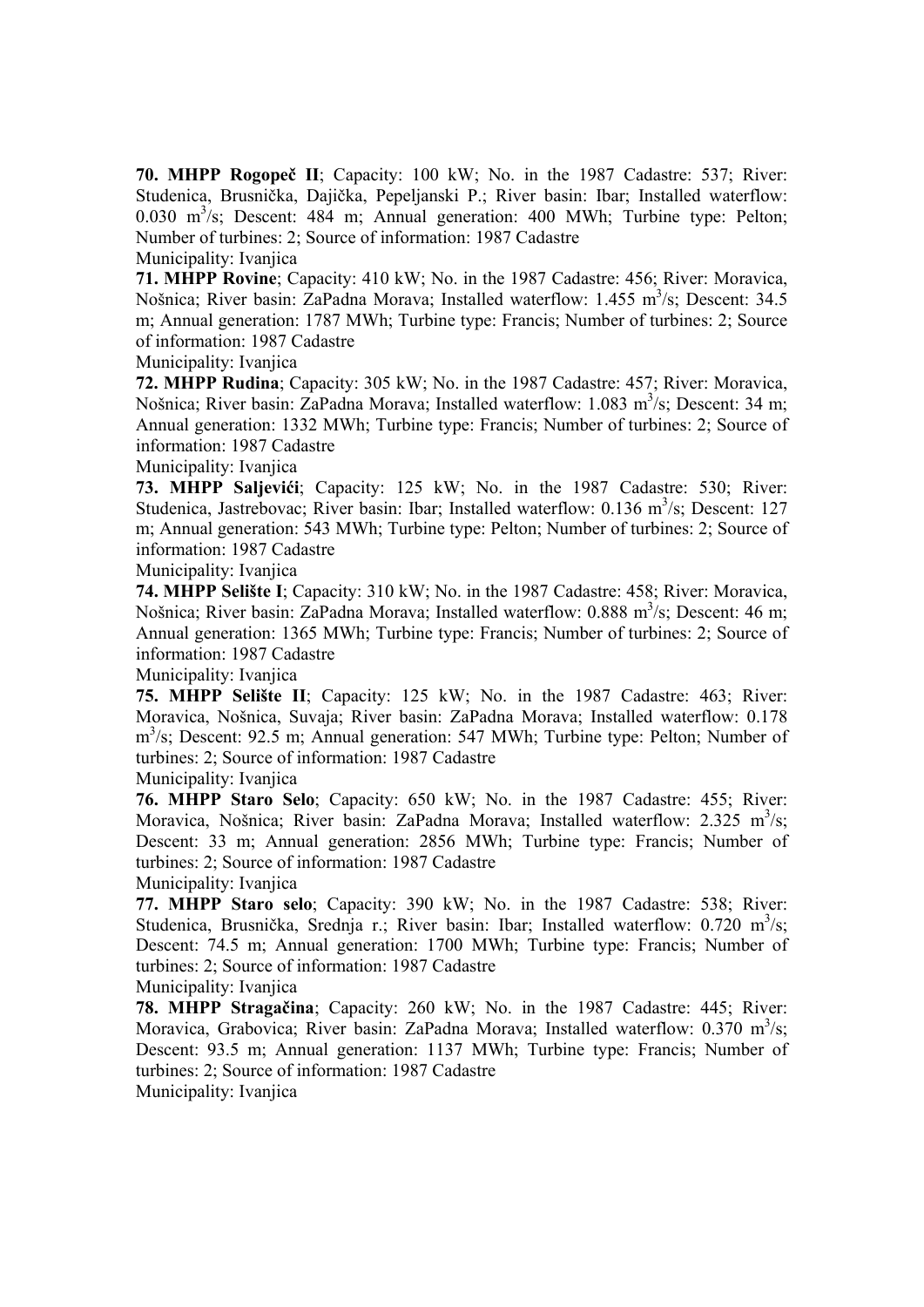**79. MHPP Vodice**; Capacity: 250 kW; No. in the 1987 Cadastre: 470; River: Moravica, Golijska; River basin: ZaPadna Morava; Installed waterflow:  $0.356 \text{ m}^3/\text{s}$ ; Descent: 99 m; Annual generation: 1092 MWh; Turbine type: Francis; Number of turbines: 2; Source of information: 1987 Cadastre

Municipality: Ivanjica

**80. MHPP Vodice**; Capacity: 620 kW; No. in the 1987 Cadastre: 534; River: Studenica, Brusnička; River basin: Ibar; Installed waterflow: 0.585 m<sup>3</sup>/s; Descent: 146.5 m; Annual generation: 2730 MWh; Turbine type: Pelton; Number of turbines: 2; Source of information: 1987 Cadastre

Municipality: Ivanjica

**81. MHPP Vrletnice**; Capacity: 210 kW; No. in the 1987 Cadastre: 529; River: Studenica, Jastrebovac, Dobrodolica; River basin: Ibar; Installed waterflow:  $0.248 \text{ m}^3/\text{s}$ ; Descent: 117.5 m; Annual generation: 913 MWh; Turbine type: Pelton; Number of turbines: 2; Source of information: 1987 Cadastre

Municipality: Ivanjica

**82. MHPP Zaječak**; Capacity: 190 kW; No. in the 1987 Cadastre: 421; River: Moravica, Sapatnica; River basin: ZaPadna Morava; Installed waterflow: 0.270 m<sup>3</sup>/s; Descent: 90 m; Annual generation: 829 MWh; Turbine type: Francis; Number of turbines: 2; Source of information: 1987 Cadastre

Municipality: Ivanjica

**83. MHPP Zarići**; Capacity: 120 kW; No. in the 1987 Cadastre: 462; River: Moravica, Nošnica, Zečka, Bradića p.; River basin: ZaPadna Morava; Installed waterflow: 0.174 m<sup>3</sup>/s; Descent: 95 m; Annual generation: 533 MWh; Turbine type: Pelton; Number of turbines: 2; Source of information: 1987 Cadastre

Municipality: Ivanjica

**84. MHPP Zarovi**; Capacity: 140 kW; No. in the 1987 Cadastre: 473; River: Moravica, Golijska; River basin: ZaPadna Morava; Installed waterflow:  $0.202 \text{ m}^3/\text{s}$ ; Descent: 98 m; Annual generation: 622 MWh; Turbine type: Pelton; Number of turbines: 2; Source of information: 1987 Cadastre

Municipality: Ivanjica

**85. MHPP Zekavice**; Capacity: 200 kW; No. in the 1987 Cadastre: 459; River: Moravica, Nošnica; River basin: ZaPadna Morava; Installed waterflow: 0.360 m<sup>3</sup>/s; Descent: 73.5 m; Annual generation: 885 MWh; Turbine type: Francis; Number of turbines: 2; Source of information: 1987 Cadastre

Municipality: Kosjerić

**86. MHPP Cerje**; Capacity: 116 kW; No. in the 1987 Cadastre: 483; River: Skrapež, Seča River, Tmuša; River basin: Đetinja; Installed waterflow:  $0.165 \text{ m}^3/\text{s}$ ; Descent:  $126$ m; Annual generation: 659 MWh; Turbine type: Pelton; Number of turbines: 2; Source of information: 1987 Cadastre

Municipality: Kosjerić

**87. MHPP Donji Taor**; Capacity: 346 kW; No. in the 1987 Cadastre: 481; River: Skrapež; River basin: Đetinja; Installed waterflow: 0.390 m<sup>3</sup>/s; Descent: 111 m; Annual generation: 1383 MWh; Turbine type: Pelton; Number of turbines: 2; Source of information: 1987 Cadastre

Municipality: Kosjerić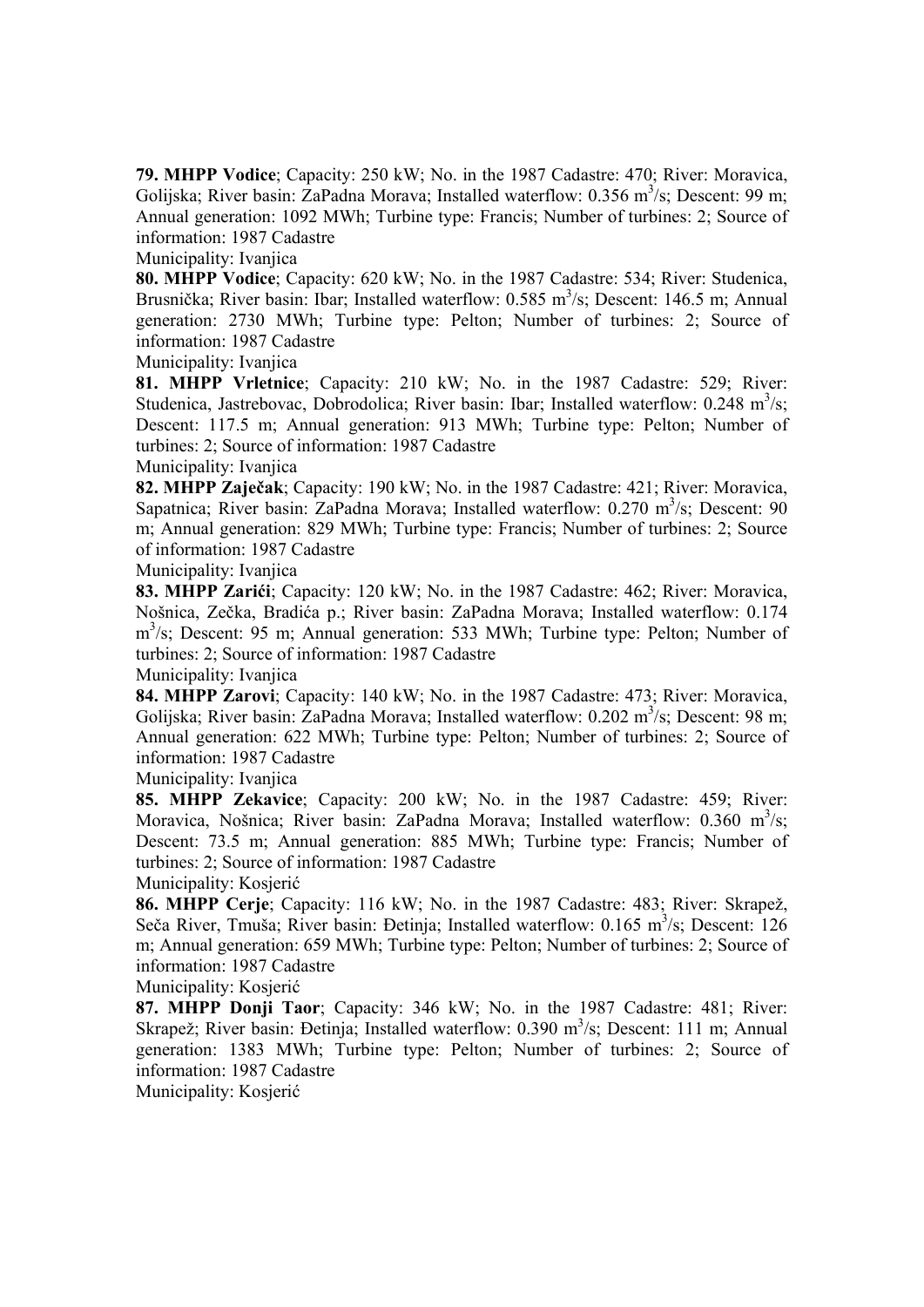**88. MHPP Godečevo**; River: Rogačica; River basin: Drina; Comment: Mandatory preparation of Urban Plan, according to the assessment of the expert services Municipality: Kosjerić

**89. MHPP Godljevo-Paramun**; Capacity: 269 kW; No. in the 1987 Cadastre: 480; River: Skrapež; River basin: Đetinja; Installed waterflow:  $0.660 \text{ m}^3/\text{s}$ ; Descent: 51 m; Annual generation: 1074 MWh; Turbine type: Francis; Number of turbines: 2; Source of information: 1987 Cadastre; Comment: Mandatory preparation of Urban Plan, according to the assessment of the expert services

Municipality: Kosjerić

**90. MHPP Rosićka River**; River: Rosićka River with reservoir; Comment: Location is not reviewed and hydro energy potential is not determined. The reservoir exists and it is entered into the Spatial Plan as a potential location.

Municipality: Kosjerić

**91. MHPP Confluence of the Gradnja and Skrapež rivers**; River: confluence of the Gradnja and Skrapež rivers; Comment: Mandatory preparation of Urban Plan, according to the assessment of the expert services

Municipality: Kraljevo

**92. MHPP Bresnik**; Capacity: 625 kW; No. in the 1987 Cadastre: 499; River: Dubočica, Drsnica; River basin: Ibar; Installed waterflow: 0.405 m<sup>3</sup>/s; Descent: 216 m; Annual generation: 2735 MWh; Turbine type: Pelton; Number of turbines: 2; Source of information: 1987 Cadastre

Municipality: Kraljevo

**93. MHPP Dubočica**; Capacity: 335 kW; No. in the 1987 Cadastre: 500; River: Dubočica, Toplica; River basin: Ibar; Installed waterflow: 0.762 m<sup>3</sup>/s; Descent: 60.5 m; Annual generation: 1474 MWh; Turbine type: Francis; Number of turbines: 2; Source of information: 1987 Cadastre

Municipality: Kraljevo

**94. MHPP Glavinac**; Capacity: 140 kW; No. in the 1987 Cadastre: 501; River: Kolanj; River basin: Ibar; Installed waterflow:  $0.138 \text{ m}^3/\text{s}$ ; Descent: 143 m; Annual generation: 614 MWh; Turbine type: Pelton; Number of turbines: 2; Source of information: 1987 Cadastre

Municipality: Kraljevo

**95. MHPP Godović**; Capacity: 90 kW; No. in the 1987 Cadastre: 519; River: Studenica, Brevina, Vrški potok; River basin: Ibar; Installed waterflow:  $0.040 \text{ m}^3/\text{s}$ ; Descent: 316.5 m; Annual generation: 347 MWh; Turbine type: Pelton; Number of turbines: 2; Source of information: 1987 Cadastre

Municipality: Kraljevo

**96. MHPP Gradina**; Capacity: 265 kW; No. in the 1987 Cadastre: 514; River: Studenica, Kraljska; River basin: Ibar; Installed waterflow:  $0.158 \text{ m}^3/\text{s}$ ; Descent: 223 m; Annual generation: 1162 MWh; Turbine type: Pelton; Number of turbines: 2; Source of information: 1987 Cadastre

Municipality: Kraljevo

**97. MHPP Kosa**; Capacity: 180 kW; No. in the 1987 Cadastre: 497; River: Lopatnica, Borošnica; River basin: Ibar; Installed waterflow: 0.342 m<sup>3</sup>/s; Descent: 73.5 m; Annual generation: 787 MWh; Turbine type: Francis; Number of turbines: 2; Source of information: 1987 Cadastre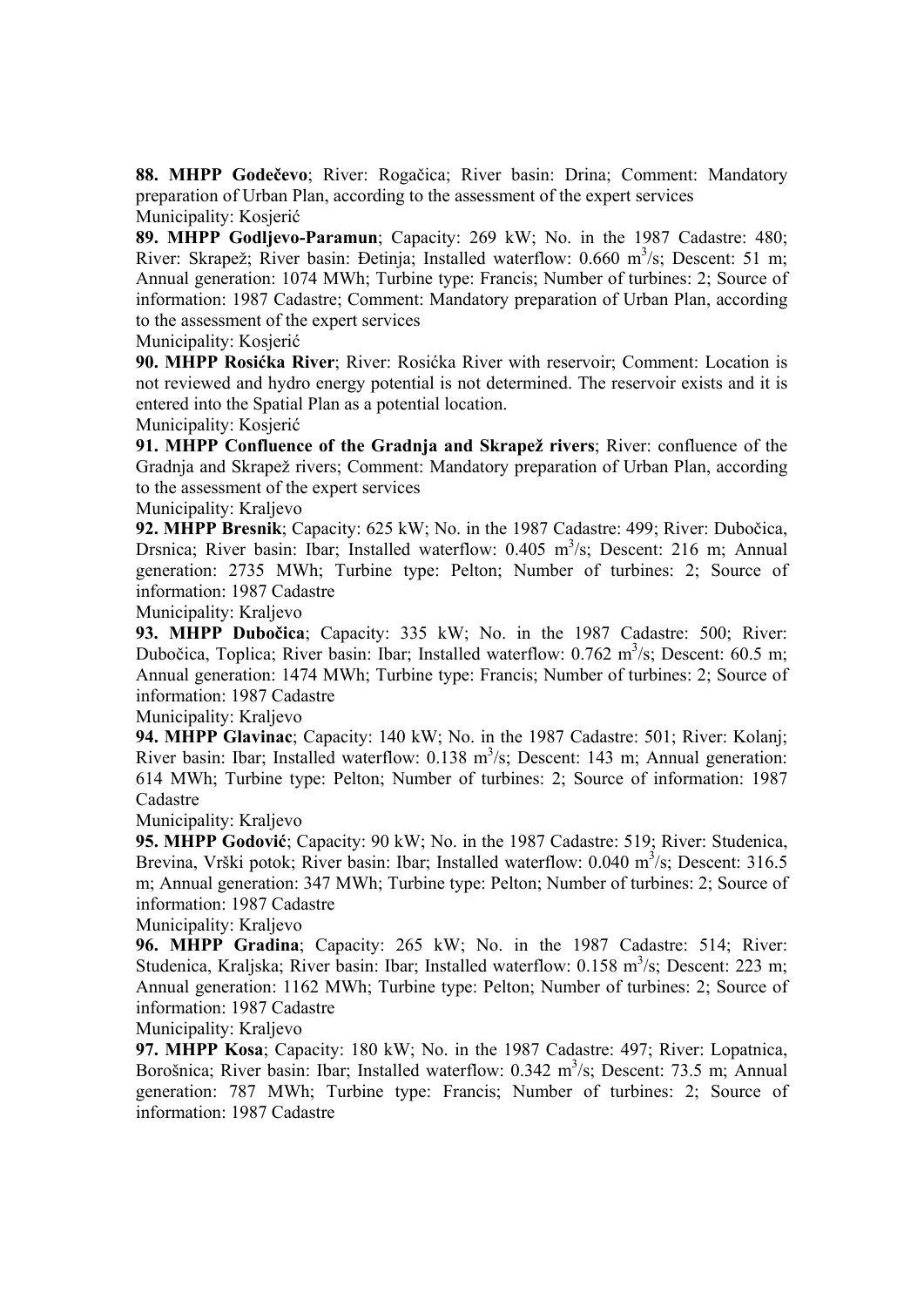Municipality: Kraljevo

**98. MHPP Kosovci**; Capacity: 135 kW; No. in the 1987 Cadastre: 550; River: Gokčanica, Kolska; River basin: Ibar; Installed waterflow: 0.170 m<sup>3</sup>/s; Descent: 113 m; Annual generation: 599 MWh; Turbine type: Pelton; Number of turbines: 2; Source of information: 1987 Cadastre

Municipality: Kraljevo

**99. MHPP Međurečje**; Capacity: 810 kW; No. in the 1987 Cadastre: 546; River: Gokčanica, Rudnjačka; River basin: Ibar; Installed waterflow: 0.888 m<sup>3</sup>/s; Descent: 129 m; Annual generation: 2151 MWh; Reservoir storage: 7.7  $m^3$ ; Turbine type: Pelton; Number of turbines: 2; Source of information: 1987 Cadastre

Municipality: Kraljevo

**100. MHPP Međurečje var.**; Capacity: 265 kW; No. in the 1987 Cadastre: 547; River: Gokčanica, Rudnjačka; River basin: Ibar; Installed waterflow: 0.444 m<sup>3</sup>/s; Descent: 81.5 m; Annual generation: 1151 MWh; Turbine type: Pelton; Number of turbines: 2; Source of information: 1987 Cadastre

Municipality: Kraljevo

**101. MHPP Mramor**; Capacity: 250 kW; No. in the 1987 Cadastre: 506; River: Gajovska; River basin: Ibar; Installed waterflow:  $0.180 \text{ m}^3/\text{s}$ ; Descent: 198 m; Annual generation: 1106 MWh; Turbine type: Pelton; Number of turbines: 2; Source of information: 1987 Cadastre

Municipality: Kraljevo

**102. MHPP Oračko brdo**; Capacity: 100 kW; No. in the 1987 Cadastre: 523; River: Studenica, Savošnica, Ravni potok; River basin: Ibar; Installed waterflow:  $0.208 \text{ m}^3/\text{s}$ ; Descent: 117.5 m; Annual generation: 782 MWh; Turbine type: Pelton; Number of turbines: 2; Source of information: 1987 Cadastre

Municipality: Kraljevo

**103. MHPP Platije**; Capacity: 160 kW; No. in the 1987 Cadastre: 504; River: Brezanska, Šošanica; River basin: Ibar; Installed waterflow: 0.144 m<sup>3</sup>/s; Descent: 157 m; Annual generation: 706 MWh; Turbine type: Pelton; Number of turbines: 2; Source of information: 1987 Cadastre

Municipality: Kraljevo

**104. MHPP Priševići**; Capacity: 95 kW; No. in the 1987 Cadastre: 513; River: Studenica, Raduša; River basin: Ibar; Installed waterflow: 0.183 m<sup>3</sup>/s; Descent: 68.5 m; Annual generation: 497 MWh; Turbine type: Pelton; Number of turbines: 2; Source of information: 1987 Cadastre

Municipality: Kraljevo

**105. MHPP Rudak II**; Capacity: 105 kW; No. in the 1987 Cadastre: 518; River: Studenica, Brevina, Zabeoški potok; River basin: Ibar; Installed waterflow:  $0.030 \text{ m}^3/\text{s}$ ; Descent: 498.5 m; Annual generation: 440 MWh; Turbine type: Pelton; Number of turbines: 2; Source of information: 1987 Cadastre

Municipality: Kraljevo

**106. MHPP Savovo**; Capacity: 125 kW; No. in the 1987 Cadastre: 522; River: Studenica, Savošnica; River basin: Ibar; Installed waterflow: 0.243 m<sup>3</sup>/s; Descent: 96.5 m; Annual generation: 483 MWh; Turbine type: Pelton; Number of turbines: 2; Source of information: 1987 Cadastre

Municipality: Kraljevo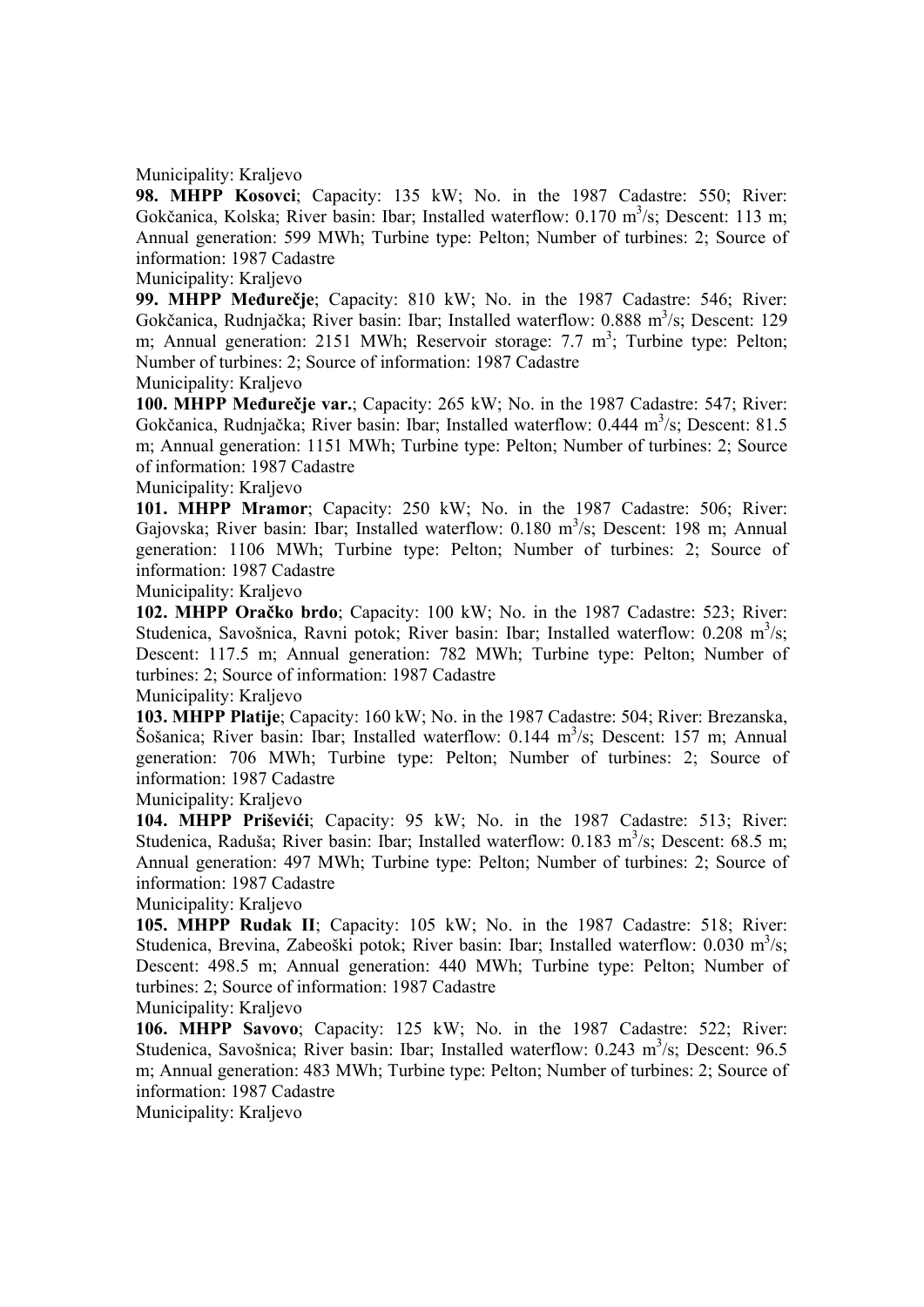**107. MHPP Selište**; Capacity: 165 kW; No. in the 1987 Cadastre: 520; River: Studenica, Đakovski Potok; River basin: Ibar; Installed waterflow: 0.158 m<sup>3</sup>/s; Descent: 148 m; Annual generation: 724 MWh; Turbine type: Pelton; Number of turbines: 2; Source of information: 1987 Cadastre

Municipality: Kraljevo

**108. MHPP Smoljan Do**; Capacity: 280 kW; No. in the 1987 Cadastre: 496; River: Lopatnica, Propljenica; River basin: Ibar; Installed waterflow: 0.243 m<sup>3</sup>/s; Descent: 114.5 m; Annual generation: 1080 MWh; Turbine type: Pelton; Number of turbines: 2; Source of information: 1987 Cadastre

Municipality: Kraljevo

**109. MHPP Svetlanovac**; Capacity: 2075 kW; No. in the 1987 Cadastre: 494; River: Lopatnica; River basin: Ibar; Installed waterflow: 4.320 m<sup>3</sup>/s; Descent: 60 m; Annual generation: 5463 MWh; Reservoir storage: 19.4 m<sup>3</sup>; Turbine type: Francis; Number of turbines: 2; Source of information: 1987 Cadastre

## Municipality: Kraljevo

**110. MHPP Šljivac**; Capacity: 155 kW; No. in the 1987 Cadastre: 502; River: Stolski Potok; River basin: Ibar; Installed waterflow: 0.087 m<sup>3</sup>/s; Descent: 255 m; Annual generation: 685 MWh; Turbine type: Pelton; Number of turbines: 2; Source of information: 1987 Cadastre

Municipality: Kraljevo

**111. MHPP Tolišnica**; Capacity: 170 kW; No. in the 1987 Cadastre: 498; River: Lopatnica, Lađevački Potok; River basin: Ibar; Installed waterflow: 0.240 m<sup>3</sup>/s; Descent: 98 m; Annual generation: 737 MWh; Turbine type: Pelton; Number of turbines: 2; Source of information: 1987 Cadastre

Municipality: Kraljevo

**112. MHPP Vlas**; Capacity: 150 kW; No. in the 1987 Cadastre: 554; River: Planska; River basin: Ibar; Installed waterflow:  $0.090 \text{ m}^3/\text{s}$ ; Descent: 231 m; Annual generation: 650 MWh; Turbine type: Pelton; Number of turbines: 2; Source of information: 1987 Cadastre

Municipality: Kraljevo

**113. MHPP Zečevići**; Capacity: 130 kW; No. in the 1987 Cadastre: 507; River: Popova; River basin: Ibar; Installed waterflow:  $0.144 \text{ m}^3/\text{s}$ ; Descent: 136 m; Annual generation: 576 MWh; Turbine type: Pelton; Number of turbines: 2; Source of information: 1987 Cadastre

Municipality: Kraljevo

**114. MHPP Župnjaci**; Capacity: 210 kW; No. in the 1987 Cadastre: 548; River: Gokčanica, Rudnjačka; River basin: Ibar; Installed waterflow: 0.188 m<sup>3</sup>/s; Descent: 156 m; Annual generation: 922 MWh; Turbine type: Pelton; Number of turbines: 2; Source of information: 1987 Cadastre

Municipality: Kruševac

**115. MHPP Jašice**; Capacity: 240 kW; No. in the 1987 Cadastre: 104; River: Ribarska, Srndaljska r.; River basin: Južna Morava; Installed waterflow: 0.295 m<sup>3</sup>/s; Descent: 108.2 m; Annual generation: 1044 MWh; Turbine type: Pelton; Number of turbines: 2; Source of information: 1987 Cadastre

Municipality: Kruševac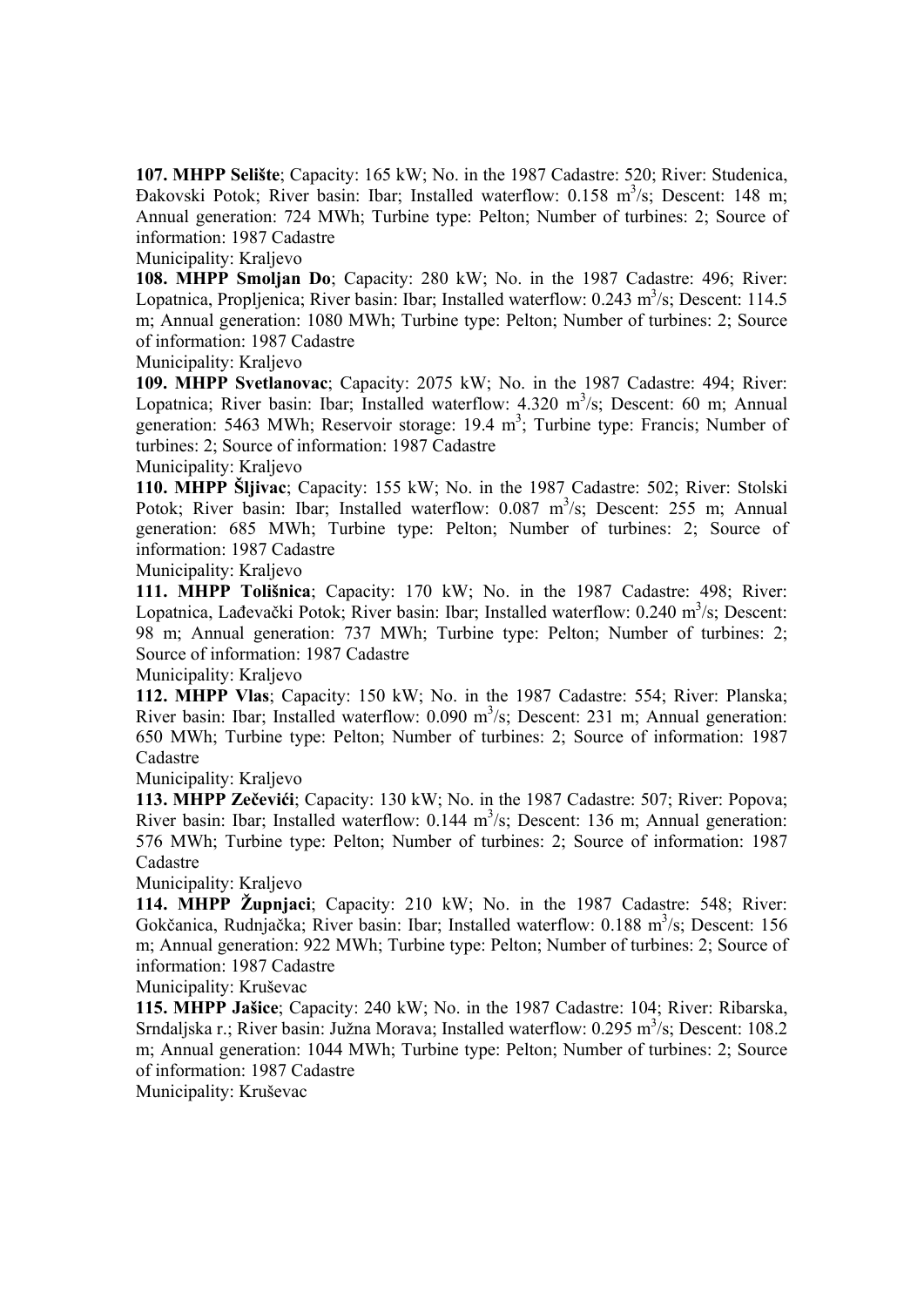**116. MHPP Jašice**; Capacity: 100 kW; No. in the 1987 Cadastre: 396; River: Jablanica, Velika; River basin: Rasina; Installed waterflow: 0.252 m<sup>3</sup>/s; Descent: 51 m; Annual generation: 426 MWh; Turbine type: Banki; Number of turbines: 2; Source of information: 1987 Cadastre

Municipality: Kruševac

**117. MHPP Rilička**; Capacity: 125 kW; No. in the 1987 Cadastre: 394; River: Rilička; River basin: Rasina; Installed waterflow: 0.206 m<sup>3</sup>/s; Descent: 78.2999999999999997 m; Annual generation: 537 MWh; Turbine type: Pelton; Number of turbines: 2; Source of information: 1987 Cadastre

Municipality: Kruševac

**118. MHPP Vučja Rupa**; Capacity: 150 kW; No. in the 1987 Cadastre: 105; River: Ribarska, Srndaljska r.; River basin: Južna Morava; Installed waterflow: 0.216 m<sup>3</sup>/s; Descent: 96.200000000000003 m; Annual generation: 665 MWh; Turbine type: Pelton; Number of turbines: 2; Source of information: 1987 Cadastre

Municipality: Nova Varoš

**119. MHPP Draževići**; Capacity: 280 kW; No. in the 1987 Cadastre: 755; River: Bistrica, Zlatarska; River basin: Lim; Installed waterflow: 0.402 m<sup>3</sup>/s; Descent: 96 m; Annual generation: 1249 MWh; Turbine type: Francis; Number of turbines: 2; Source of information: 1987 Cadastre

Municipality: Nova Varoš

**120. MHPP Karaula**; Capacity: 335 kW; No. in the 1987 Cadastre: 750; River: Kratovska; River basin: Lim; Installed waterflow: 0.480 m<sup>3</sup>/s; Descent: 95 m; Annual generation: 1491 MWh; Turbine type: Francis; Number of turbines: 2; Source of information: 1987 Cadastre

Municipality: Nova Varoš

**121. MHPP Prisoje**; Capacity: 140 kW; No. in the 1987 Cadastre: 754; River: Bistrica, Zlatarska; River basin: Lim; Installed waterflow: 0.660 m<sup>3</sup>/s; Descent: 29 m; Annual generation: 627 MWh; Turbine type: Francis; Number of turbines: 2; Source of information: 1987 Cadastre

Municipality: Pirot

**122. MHPP Čukovac**; No. in the 1987 Cadastre: 157; River: Osmakovska River; River basin: Vranašnica; Source of information: 1987 Cadastre; Comment: In the 1987 cadastre the site concerned is 157 Čukovac

Municipality: Pirot

**123. MHPP Osmakovo**; River: Osmakovska River; River basin: Vranašnica; Source of information: Municipal spatial plan; Comment: Water intake coordinates 47 94 718,76 13 343;47 95 902,76 14 848

Municipality: Pirot

**124. MHPP Parasinje**; River: Petrova River; River basin: Nišava; Source of information: Municipal spatial plan; Comment: Water intake coordinates 47 93 836,76 20 100

Municipality: Pirot

**125. MHPP Rudinje**; River: Rudinska River; River basin: Temštica; Source of information: Municipal spatial plan; Comment: Water intake coordinates 47 97 906,76 24 814;47 96 732,76 25 780

Municipality: Pirot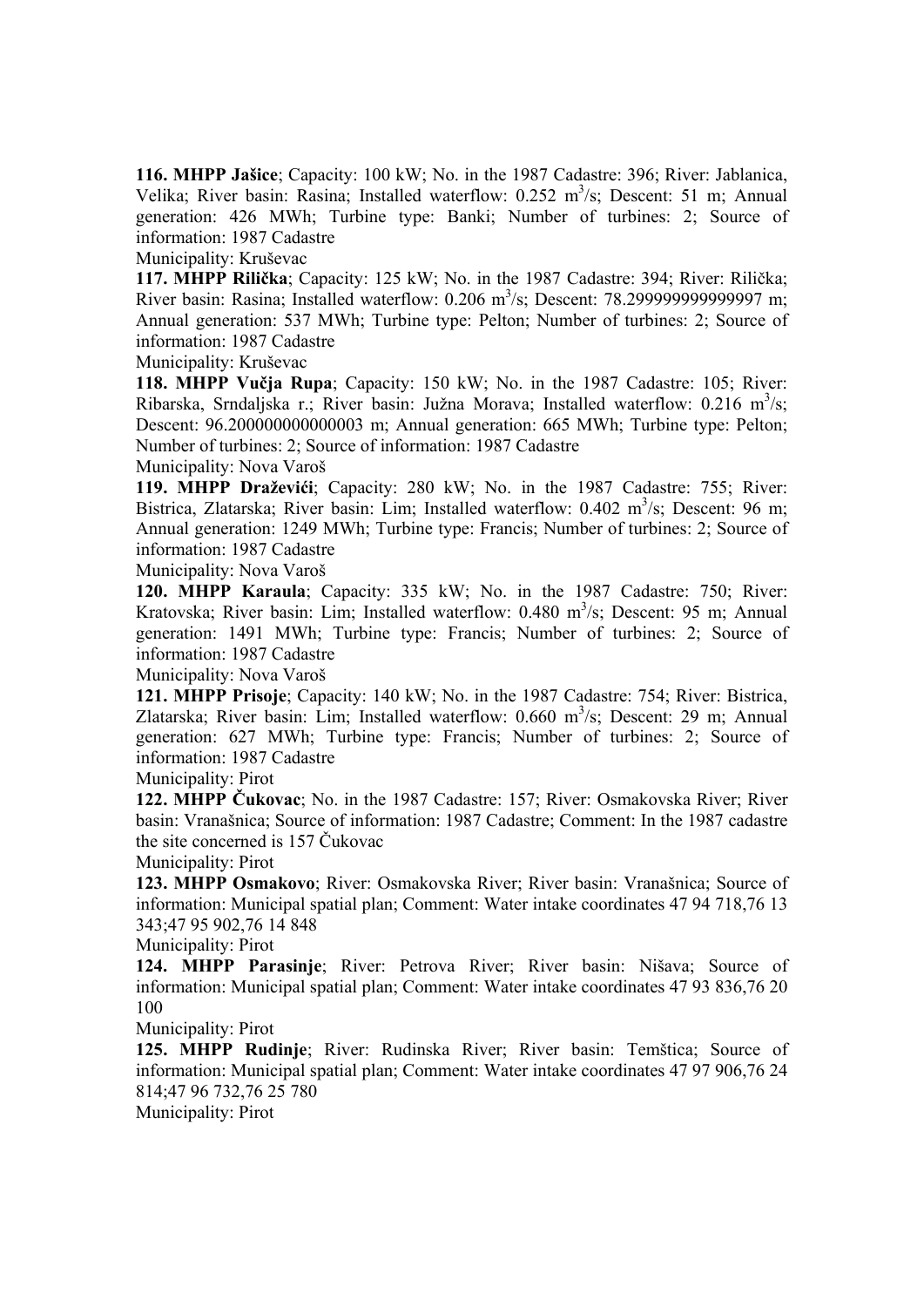**126. MHPP Temska**; No. in the 1987 Cadastre: 159; River: Rudinska River; River basin: Temštica; Source of information: 1987 Cadastre; Comment: In the 1987 cadastre the site concerned is 159 Ključ

Municipality: Pirot

**127. MHPP Mržljak**; No. in the 1987 Cadastre: 194; River: Rasnička, Pasjačka and Prisjanska river; River basin: Bistrica; Source of information: 1987 Cadastre; Comment: In the 1987 cadastre the site concerned is 194 Mržljak

Municipality: Pirot

**128. MHPP Kamik**; No. in the 1987 Cadastre: 195; River: Rasnička, Prisjanska and Kamička river; River basin: Bistrica; Source of information: 1987 Cadastre; Comment: In the 1987 cadastre the site concerned is 195 Požar

Municipality: Pirot

**129. MHPP Rasnica**; No. in the 1987 Cadastre: 192; River: Rasnička River; River basin: Bistrica; Source of information: 1987 Cadastre; Comment: In the 1987 cadastre the site concerned is 192 Rasnica

Municipality: Pirot

**130. MHPP Tigar**; River: Nišava; River basin: Nišava; Source of information: Municipal spatial plan; Comment: Water intake coordinates 47 81 280. 76 28 580 Municipality: Pirot

**131. MHPP Nišava I**; River: Nišava; River basin: Nišava; Source of information: Municipal spatial plan; Comment: Water intake coordinates 47 87 740. 76 19 180 Municipality: Pirot

**132. MHPP Nišava II**; River: Nišava; River basin: Nišava; Source of information: Municipal spatial plan; Comment: Water intake coordinates 47 85 740. 76 22 780 Municipality: Pirot

**133. MHPP Nišava III**; River: Nišava; River basin: Nišava; Source of information: Municipal spatial plan; Comment: Water intake coordinates 47 86 140. 76 24 080 Municipality: Pirot

**134. MHPP Nišava V**; River: Nišava; River basin: Nišava; Source of information: Municipal spatial plan; Comment: Water intake coordinates 47 85 140. 76 27 150 Municipality: Pirot

**135. MHPP Nišava VI**; River: Nišava; River basin: Nišava; Source of information: Municipal spatial plan; Comment: Water intake coordinates 47 82 140. 76 28 350 Municipality: Priboj

**136. MHPP Krajčinovići**; Capacity: 160 kW; No. in the 1987 Cadastre: 733; River: Poblačnica, Žinska; River basin: Lim; Installed waterflow: 0.250 m<sup>3</sup>/s; Descent: 80.5 m; Annual generation: 699 MWh; Turbine type: Francis; Number of turbines: 2; Source of information: 1987 Cadastre; Comment: Urban Plan Project design is mandatory Municipality: Priboj

**137. MHPP Kula**; Capacity: 735 kW; No. in the 1987 Cadastre: 729; River: Poblačnica, Ljutina, Kaluđerovića; River basin: Lim; Installed waterflow: 1.050 m<sup>3</sup>/s; Descent: 97 m; Annual generation: 1968 MWh; Reservoir storage:  $2.7 \text{ m}^3$ ; Turbine type: Francis; Number of turbines: 2; Source of information: 1987 Cadastre; Comment: Urban Plan Project design is mandatory

Municipality: Priboj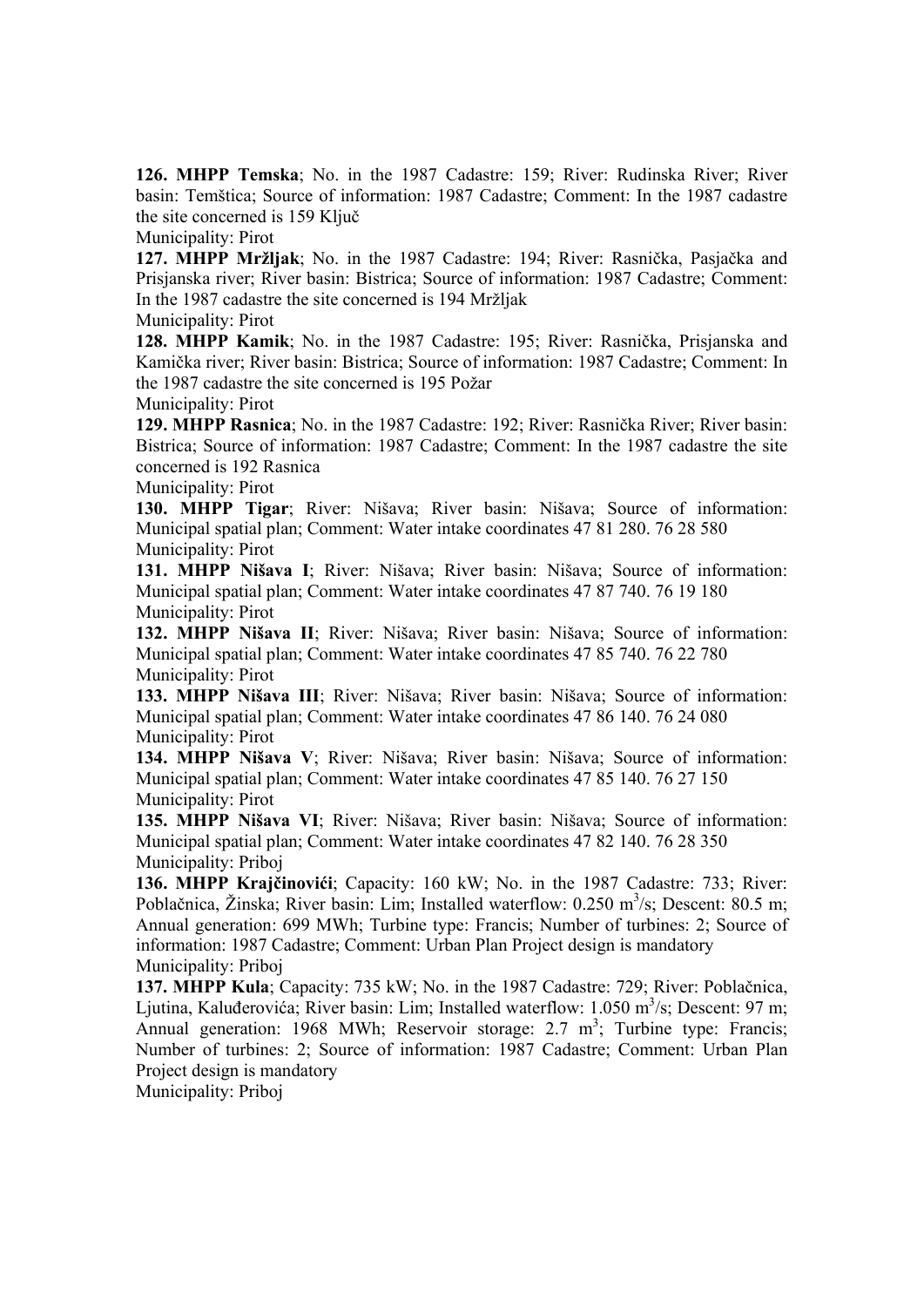**138. MHPP Kula**; Capacity: 255 kW; No. in the 1987 Cadastre: 730; River: Poblačnica, Ljutina, Kaluđerovića; River basin: Lim; Installed waterflow:  $0.525 \text{ m}^3/\text{s}$ ; Descent: 67 m; Annual generation: 1141 MWh; Turbine type: Francis; Number of turbines: 2; Source of information: 1987 Cadastre; Comment: Urban Plan Project design is mandatory Municipality: Priboj

**139. MHPP Mumikole**; Capacity: 190 kW; No. in the 1987 Cadastre: 731; River: Poblačnica, Peneska; River basin: Lim; Installed waterflow: 0.183 m<sup>3</sup>/s; Descent: 148.5 m; Annual generation: 853 MWh; Turbine type: Pelton; Number of turbines: 2; Source of information: 1987 Cadastre; Comment: Urban Plan Project design is mandatory Municipality: Priboj

**140. MHPP Pećina**; Capacity: 610 kW; No. in the 1987 Cadastre: 728; River: Poblačnica, Ljutina, Šalipurska; River basin: Lim; Installed waterflow:  $0.872 \text{ m}^3/\text{s}$ ; Descent: 92.5 m; Annual generation: 2704 MWh; Turbine type: Francis; Number of turbines: 2; Source of information: 1987 Cadastre; Comment: Urban Plan Project design is mandatory

Municipality: Priboj

**141. MHPP Prisoj**; Capacity: 180 kW; No. in the 1987 Cadastre: 722; River: Sutjeska, Beli potok; River basin: Lim; Installed waterflow: 0.184 m<sup>3</sup>/s; Descent: 134 m; Annual generation: 790 MWh; Turbine type: Pelton; Number of turbines: 2; Source of information: 1987 Cadastre; Comment: Urban Plan Project design is mandatory Municipality: Priboj

**142. MHPP Ravna Kosa**; Capacity: 95 kW; No. in the 1987 Cadastre: 732; River: Poblačnica, Sočica; River basin: Lim; Installed waterflow: 0.165 m<sup>3</sup>/s; Descent: 75.5 m; Annual generation: 409 MWh; Turbine type: Pelton; Number of turbines: 2; Source of information: 1987 Cadastre; Comment: Urban Plan Project design is mandatory Municipality: Priboj

**143. MHPP Sastavci**; Capacity: 240 kW; No. in the 1987 Cadastre: 727; River: Poblačnica, Ljutina, Kasidolski Potok; River basin: Lim; Installed waterflow:  $0.357 \text{ m}^3/\text{s}$ ; Descent: 93 m; Annual generation: 1075 MWh; Turbine type: Francis; Number of turbines: 2; Source of information: 1987 Cadastre; Comment: Urban Plan Project design is mandatory

Municipality: Priboj

**144. MHPP Uvac**; Capacity: 3550 kW; No. in the 1987 Cadastre: 734; River: Uvac; River basin: Lim; Installed waterflow:  $4.032 \text{ m}^3/\text{s}$ ; Descent: 110 m; Annual generation: 8966 MWh; Reservoir storage:  $9.9 \text{ m}^3$ ; Turbine type: Francis; Number of turbines: 2; Source of information: 1987 Cadastre; Comment: Urban Plan Project design is mandatory

Municipality: Priboj

**145. MHPP Bučje**; Capacity: 660 kW; River: Lim, Ljutina, Bučevska; River basin: Lim; Installed waterflow:  $1.200 \text{ m}^3/\text{s}$ ; Descent: 68 m; Annual generation: 2960 MWh; Turbine type: Francis; Number of turbines: 2; Source of information: Urban Plan of the Municipality of Priboj; Comment: Urban Plan Project design is mandatory Municipality: Priboj

**146. MHPP Borak**; Capacity: 225 kW; No. in the 1987 Cadastre: 721; River: Sutjeska; River basin: Lim; Installed waterflow:  $0.318 \text{ m}^3/\text{s}$ ; Descent: 97 m; Annual generation: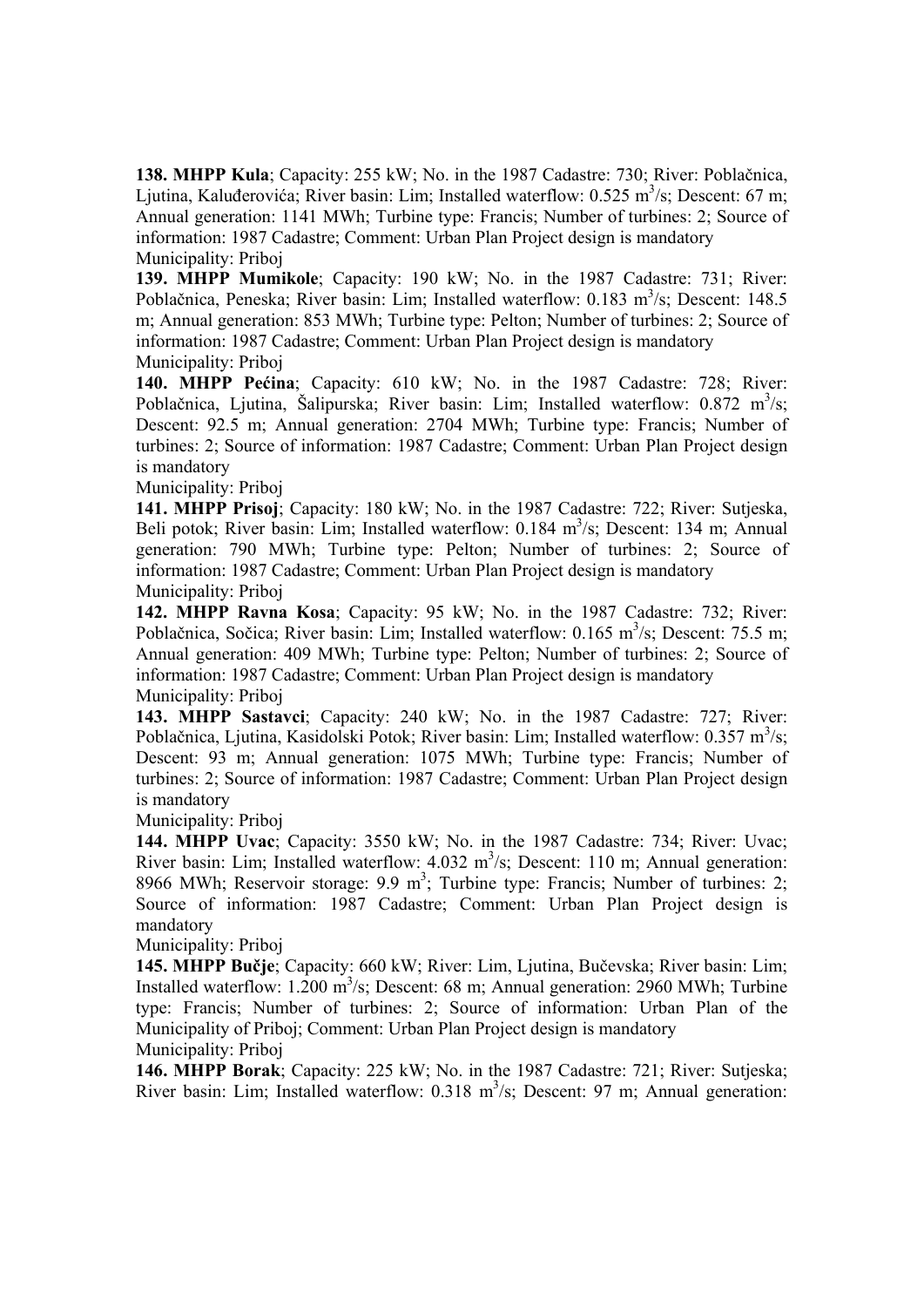988 MWh; Turbine type: Pelton; Number of turbines: 2; Source of information: 1987 Cadastre; Comment: Urban Plan Project design is mandatory Municipality: Priboj

**147. MHPP Prisoj**; Capacity: 180 kW; No. in the 1987 Cadastre: 722; River: Sutjeska, Beli potok; River basin: Lim; Installed waterflow: 0.184 m<sup>3</sup>/s; Descent: 134 m; Annual generation: 790 MWh; Turbine type: Pelton; Number of turbines: 2; Source of information: 1987 Cadastre; Comment: Urban Plan Project design is mandatory Municipality: Priboj

**148. MHPP Popovići**; Capacity: 135 kW; No. in the 1987 Cadastre: 735; River: Uvac, Vuč. Potok; River basin: Lim; Installed waterflow: 0.174 m<sup>3</sup>/s; Descent: 107.5 m; Annual generation: 595 MWh; Turbine type: Pelton; Number of turbines: 2; Source of information: 1987 Cadastre; Comment: Urban Plan Project design is mandatory Municipality: Priboj

**149. MHPP Ravni**; Capacity: 285 kW; No. in the 1987 Cadastre: 736; River: Uvac, Dobroselička; River basin: Lim; Installed waterflow: 0.450 m<sup>3</sup>/s; Descent: 85.5 m; Annual generation: 1265 MWh; Turbine type: Francis; Number of turbines: 2; Source of information: 1987 Cadastre; Comment: Urban Plan Project design is mandatory Municipality: Prijepolje

**150. MHPP Borja**; Capacity: 660 kW; No. in the 1987 Cadastre: 777; River: Gračanica, Mataruška; River basin: Lim; Installed waterflow: 1.050 m<sup>3</sup>/s; Descent: 88 m; Annual generation: 1310 MWh; Reservoir storage: 8.8  $m^3$ ; Turbine type: Francis; Number of turbines: 2; Source of information: 1987 Cadastre

Municipality: Prijepolje

**151. MHPP Borja 2**; Capacity: 270 kW; No. in the 1987 Cadastre: 778; River: Gračanica, Mataruška; River basin: Lim; Installed waterflow: 0.388 m<sup>3</sup>/s; Descent: 94 m; Annual generation: 1196 MWh; Turbine type: Francis; Number of turbines: 2; Source of information: 1987 Cadastre

Municipality: Prijepolje

**152. MHPP Brančići**; Capacity: 170 kW; No. in the 1987 Cadastre: 772; River: Zebuđa; River basin: Lim; Installed waterflow:  $0.246 \text{ m}^3/\text{s}$ ; Descent: 96.5 m; Annual generation: 763 MWh; Turbine type: Pelton; Number of turbines: 2; Source of information: 1987 Cadastre

Municipality: Prijepolje

**153. MHPP Duboki potok**; Capacity: 260 kW; No. in the 1987 Cadastre: 764; River: Mileševska; River basin: Lim; Installed waterflow: 0.340 m<sup>3</sup>/s; Descent: 107 m; Annual generation: 1160 MWh; Turbine type: Pelton; Number of turbines: 2; Source of information: 1987 Cadastre

Municipality: Prijepolje

**154. MHPP Dubrava**; Capacity: 695 kW; No. in the 1987 Cadastre: 768; River: Ratajska, Jasikovac; River basin: Lim; Installed waterflow: 0.900 m<sup>3</sup>/s; Descent: 107.5 m; Annual generation: 1556 MWh; Reservoir storage: 2.2  $m^3$ ; Turbine type: Pelton; Number of turbines: 2; Source of information: 1987 Cadastre Municipality: Prijepolje

**155. MHPP Dubrava 2**; Capacity: 265 kW; No. in the 1987 Cadastre: 769; River: Ratajska, Jasikovac; River basin: Lim; Installed waterflow:  $0.378 \text{ m}^3/\text{s}$ ; Descent: 95.5 m;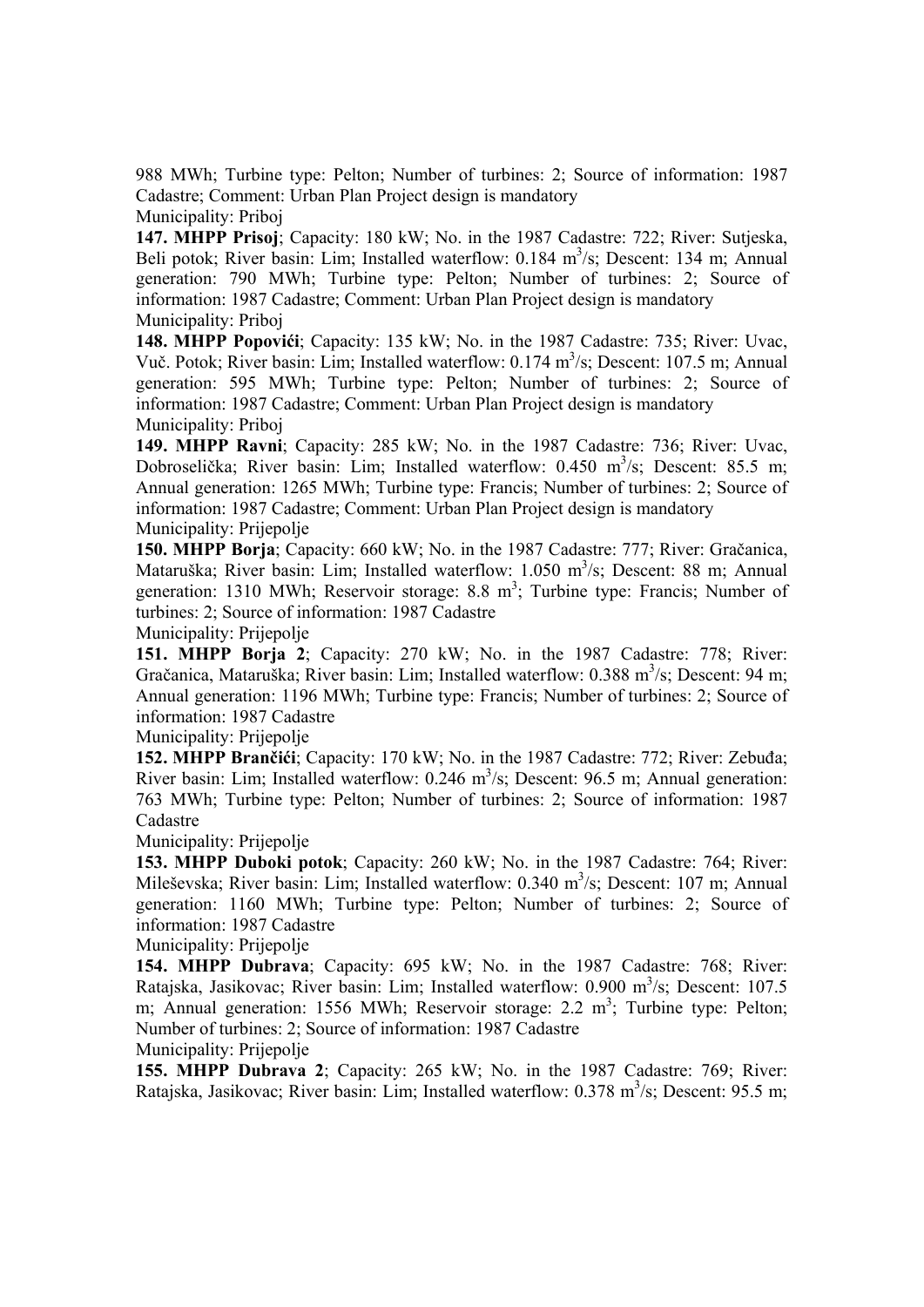Annual generation: 1182 MWh; Turbine type: Francis; Number of turbines: 2; Source of information: 1987 Cadastre

Municipality: Prijepolje

**156. MHPP Jasik**; Capacity: 1145 kW; No. in the 1987 Cadastre: 762; River: Mileševska; River basin: Lim; Installed waterflow: 1.526 m<sup>3</sup>/s; Descent: 96 m; Annual generation: 5032 MWh; Turbine type: Francis; Number of turbines: 2; Source of information: 1987 Cadastre

Municipality: Prijepolje

**157. MHPP Kamenjača**; Capacity: 240 kW; No. in the 1987 Cadastre: 761; River: Ljupča; River basin: Lim; Installed waterflow: 0.346 m<sup>3</sup>/s; Descent: 97 m; Annual generation: 1075 MWh; Turbine type: Francis; Number of turbines: 2; Source of information: 1987 Cadastre

Municipality: Prijepolje

**158. MHPP Kanje**; Capacity: 150 kW; No. in the 1987 Cadastre: 796; River: Miočki potok; River basin: Lim; Installed waterflow: 0.230 m<sup>3</sup>/s; Descent: 89 m; Annual generation: 657 MWh; Turbine type: Pelton; Number of turbines: 2; Source of information: 1987 Cadastre

Municipality: Prijepolje

**159. MHPP Mioska**; Capacity: 375 kW; No. in the 1987 Cadastre: 770; River: Mioska; River basin: Lim; Installed waterflow:  $0.381 \text{ m}^3/\text{s}$ ; Descent: 134 m; Annual generation: 1655 MWh; Turbine type: Pelton; Number of turbines: 2; Source of information: 1987 Cadastre

Municipality: Prijepolje

**160. MHPP Njivice**; Capacity: 125 kW; No. in the 1987 Cadastre: 757; River: Drenovska; River basin: Lim; Installed waterflow: 0.178 m<sup>3</sup>/s; Descent: 99 m; Annual generation: 553 MWh; Turbine type: Pelton; Number of turbines: 2; Source of information: 1987 Cadastre

Municipality: Prijepolje

**161. MHPP Podjasen**; Capacity: 820 kW; No. in the 1987 Cadastre: 786; River: Slatinska; River basin: Lim; Installed waterflow:  $1.062 \text{ m}^3/\text{s}$ ; Descent: 102.5 m; Annual generation: 2181 MWh; Reservoir storage: 2.3 m<sup>3</sup>; Turbine type: Pelton; Number of turbines: 2; Source of information: 1987 Cadastre

Municipality: Prijepolje

**162. MHPP Podjasen 2**; Capacity: 185 kW; No. in the 1987 Cadastre: 787; River: Slatinska; River basin: Lim; Installed waterflow: 0.531 m<sup>3</sup>/s; Descent: 45 m; Annual generation: 820 MWh; Turbine type: Francis; Number of turbines: 2; Source of information: 1987 Cadastre

Municipality: Prijepolje

**163. MHPP Ravništa**; Capacity: 1020 kW; No. in the 1987 Cadastre: 763; River: Mileševska, Brajska, Pravoševska; River basin: Lim; Installed waterflow: 1.356 m<sup>3</sup>/s; Descent: 106 m; Annual generation: 4925 MWh; Turbine type: Pelton; Number of turbines: 2; Source of information: 1987 Cadastre

Municipality: Prijepolje

**164. MHPP Seljašnica**; Capacity: 1300 kW; No. in the 1987 Cadastre: 856; River: Seljašnica; River basin: Lim; Annual generation: 5000 MWh; Turbine type: Pelton; Number of turbines: 2; Source of information: 1987 Cadastre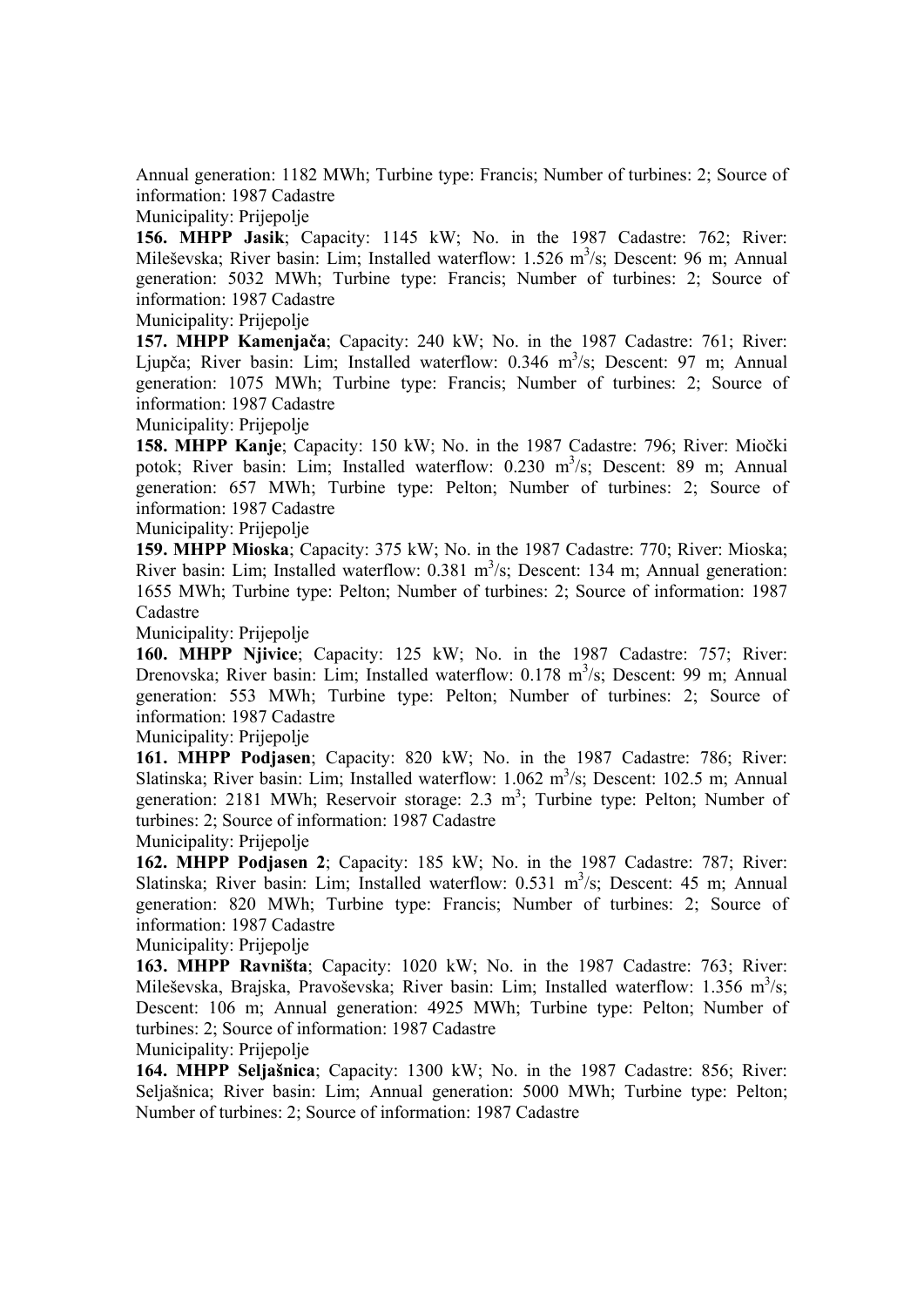Municipality: Prijepolje

**165. MHPP Sječine**; Capacity: 365 kW; No. in the 1987 Cadastre: 767; River: Ratajska, Boljanska; River basin: Lim; Installed waterflow: 0.518 m<sup>3</sup>/s; Descent: 98 m; Annual generation: 1608 MWh; Turbine type: Francis; Number of turbines: 2; Source of information: 1987 Cadastre

Municipality: Prijepolje

**166. MHPP Šapran**; Capacity: 520 kW; No. in the 1987 Cadastre: 794; River: Vrbnička, Planski; River basin: Lim; Installed waterflow: 0.822 m<sup>3</sup>/s; Descent: 86 m; Annual generation: 2296 MWh; Turbine type: Francis; Number of turbines: 2; Source of information: 1987 Cadastre

Municipality: Prijepolje

**167. MHPP Velika Ploča**; Capacity: 380 kW; No. in the 1987 Cadastre: 766; River: Ratajska, Boljanska; River basin: Lim; Installed waterflow:  $0.540 \text{ m}^3/\text{s}$ ; Descent: 97.5 m; Annual generation: 1676 MWh; Turbine type: Francis; Number of turbines: 2; Source of information: 1987 Cadastre

Municipality: Prijepolje

**168. MHPP Vinogradi**; Capacity: 305 kW; No. in the 1987 Cadastre: 760; River: Ljupča; River basin: Lim; Installed waterflow: 0.435 m<sup>3</sup>/s; Descent: 97.5 m; Annual generation: 1351 MWh; Turbine type: Francis; Number of turbines: 2; Source of information: 1987 Cadastre

Municipality: Prijepolje

**169. MHPP Zebuđa**; Capacity: 270 kW; No. in the 1987 Cadastre: 771; River: Zebuđa; River basin: Lim; Installed waterflow:  $0.387 \text{ m}^3/\text{s}$ ; Descent: 95.5 m; Annual generation: 1202 MWh; Turbine type: Francis; Number of turbines: 2; Source of information: 1987 Cadastre

Municipality: Prokuplje

**170. MHPP Velika Plana**; Capacity: 151 kW; No. in the 1987 Cadastre: 221; River: Baračka River; River basin: Toplica; Descent: 170 m; Annual generation: 609 MWh; Source of information: cadastre revision 1987; Comment: Tyrolean intake (Completed analysis)

Municipality: Prokuplje

**171. MHPP Reljinac**; Capacity: 170 kW; No. in the 1987 Cadastre: 220; River: Reljinska River; River basin: Toplica; Descent: 164 m; Annual generation: 700 MWh; Source of information: cadastre revision 1987; Comment: Tyrolean intake (Completed analysis)

Municipality: Prokuplje

**172. MHPP Donja Mala**; Capacity: 176 kW; No. in the 1987 Cadastre: 223; River: Donjomalska River; River basin: Toplica; Descent: 107 m; Annual generation: 724 MWh; Source of information: cadastre revision 1987; Comment: Tyrolean intake (Completed analysis)

Municipality: Prokuplje

**173. MHPP Bejašnica**; Capacity: 1534 kW; No. in the 1987 Cadastre: 222; River: Bejašnička River; River basin: Toplica; Descent: 104 m; Annual generation: 3860 MWh; Source of information: cadastre revision 1987; Comment: Earth dam (Completed analysis)

Municipality: Prokuplje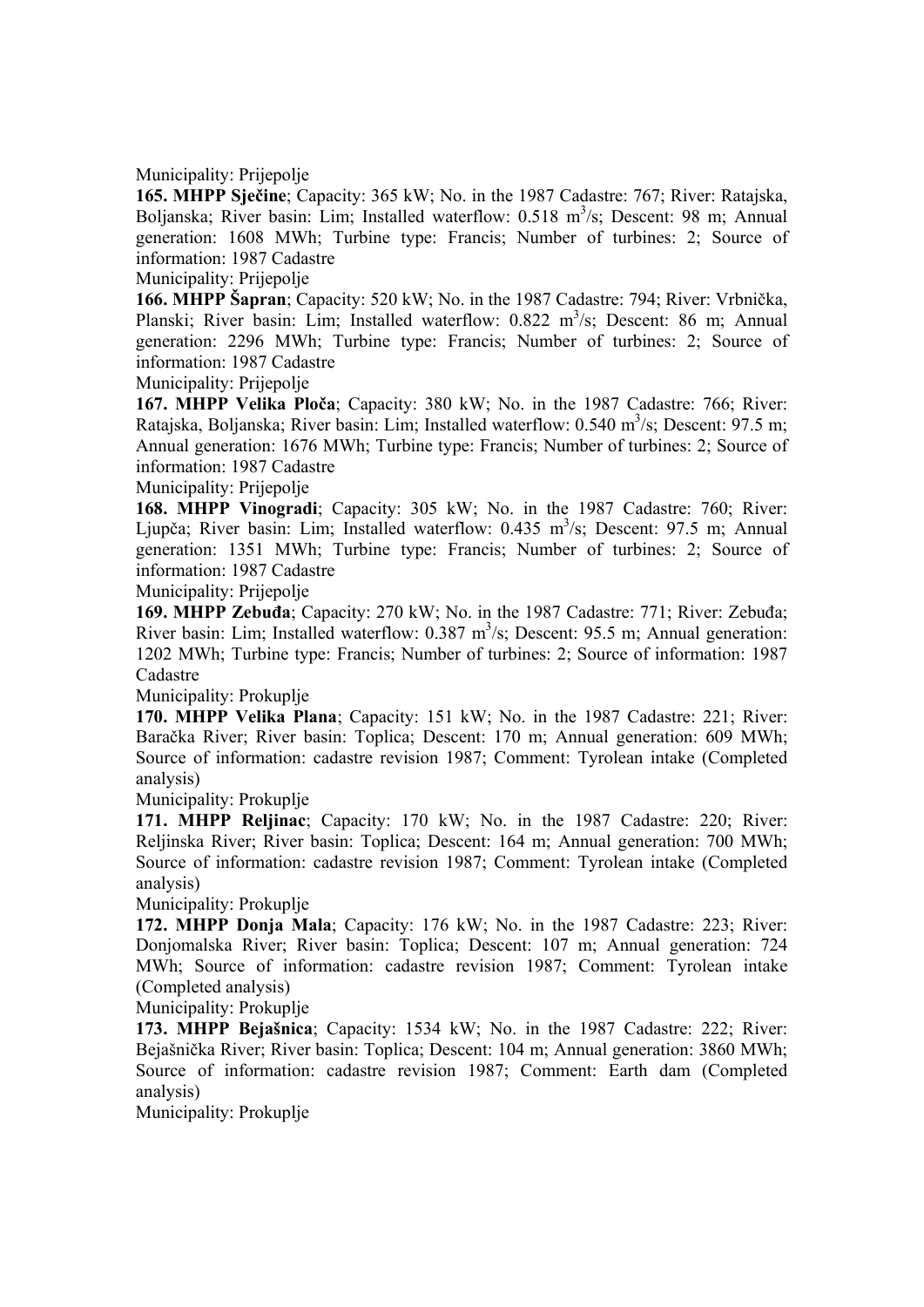**174. MHPP Beloljin**; Capacity: 998 kW; No. in the 1987 Cadastre: 212; River: Toplica; River basin: Toplica; Descent: 21.5 m; Annual generation: 4000 MWh; Source of information: cadastre revision 1987; Comment: Concrete threshold (Completed analysis) Municipality: Raška

**175. MHPP Badanj**; Capacity: 150 kW; River: Semeteska River; River basin: Ibar; Installed waterflow:  $0.061 \text{ m}^3/\text{s}$ ; Descent: 205 m; Source of information: MHPP Cadastre of Raška

Municipality: Raška

**176. MHPP Belo Polje**; Capacity: 80 kW; River: Trnavska River; River basin: Raska; Installed waterflow:  $0.050 \text{ m}^3/\text{s}$ ; Descent: 140 m; Source of information: MHPP Cadastre of Raška

Municipality: Raška

**177. MHPP Brojači**; Capacity: 228 kW; River: Trnavska River; River basin: Raska; Installed waterflow:  $0.273 \text{ m}^3/\text{s}$ ; Descent: 80 m; Source of information: MHPP Cadastre of Raška

Municipality: Raška

**178. MHPP Cajići**; Capacity: 1220 kW; No. in the 1987 Cadastre: 574; River: Brvenica; River basin: Ibar; Installed waterflow: 2.706  $m^3$ /s; Descent: 59.5 m; Annual generation: 3208 MWh; Reservoir storage:  $10.4 \text{ m}^3$ ; Turbine type: Francis; Number of turbines: 2; Source of information: 1987 Cadastre

Municipality: Raška

**179. MHPP Donja Rudnica**; Capacity: 350 kW; No. in the 1987 Cadastre: 610; River: Rudnička, Kukanjica; River basin: Ibar; Installed waterflow: 0.369 m<sup>3</sup>/s; Descent: 131 m; Annual generation: 1530 MWh; Turbine type: Pelton; Number of turbines: 2; Source of information: 1987 Cadastre

Municipality: Raška

**180. MHPP Draganići**; Capacity: 242 kW; River: Trnavska River; River basin: Raska; Installed waterflow:  $0.337 \text{ m}^3/\text{s}$ ; Descent: 60 m; Source of information: MHPP Cadastre of Raška

Municipality: Raška

**181. MHPP Đurovi**; Capacity: 365 kW; River: Radosićka River; River basin: Ibar; Installed waterflow:  $0.253 \text{ m}^3/\text{s}$ ; Descent: 120 m; Source of information: MHPP Cadastre of Raška

Municipality: Raška

# **182. MHPP Gornja Rudnica**

Municipality: Raška

**183. MHPP Grabovik**; Capacity: 315 kW; River: Gradačka River; River basin: Raska; Installed waterflow:  $0.582 \text{ m}^3/\text{s}$ ; Descent: 45 m; Source of information: MHPP Cadastre of Raška

Municipality: Raška

**184. MHPP Jablanovik**; Capacity: 220 kW; River: Jablanovička River; River basin: Raska; Installed waterflow: 0.068 m<sup>3</sup>/s; Descent: 270 m; Source of information: MHPP Cadastre of Raška

Municipality: Raška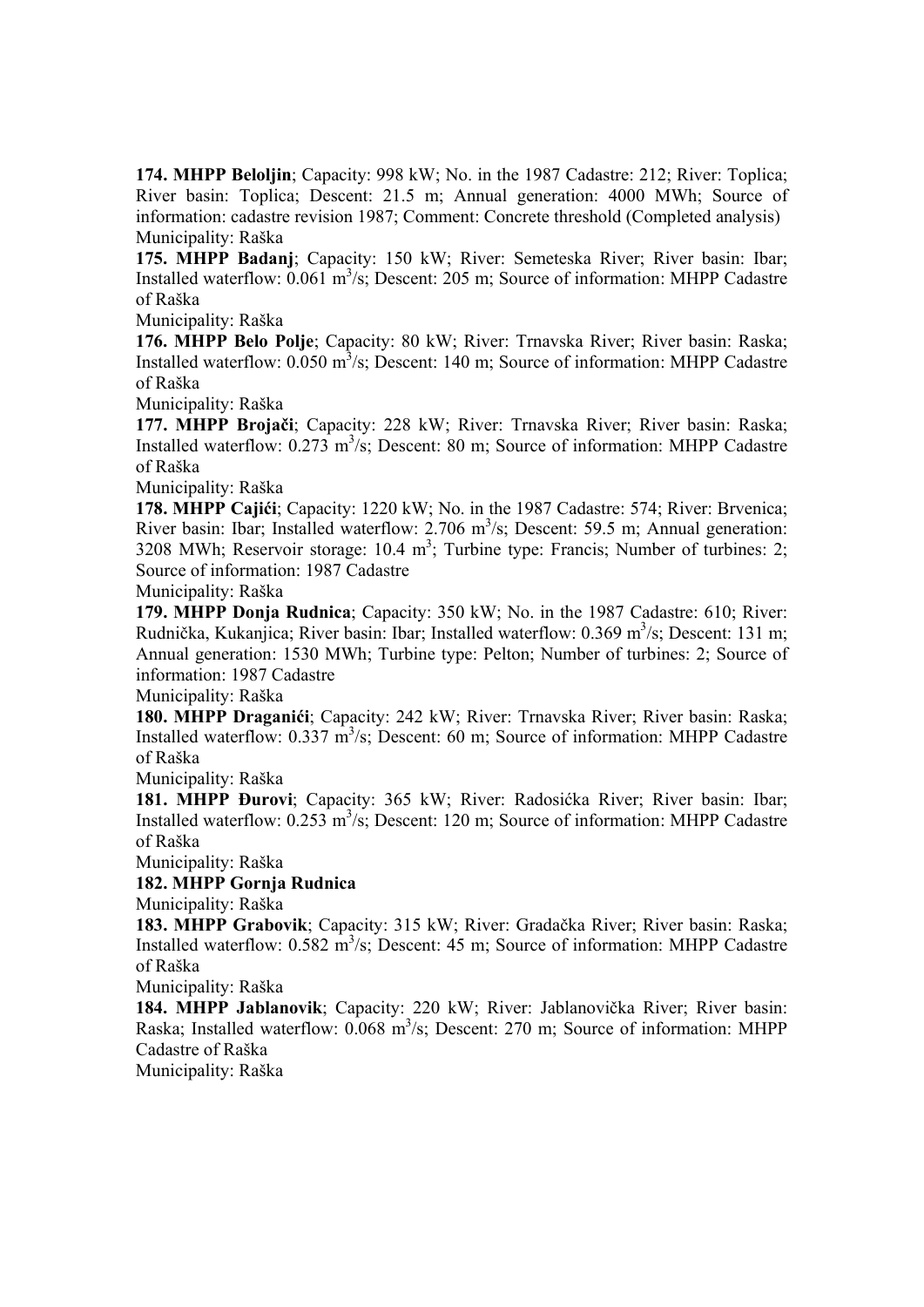**185. MHPP Ličine**; Capacity: 245 kW; River: Borovička River; River basin: Raska; Installed waterflow:  $0.163 \text{ m}^3/\text{s}$ ; Descent: 125 m; Source of information: MHPP Cadastre of Raška

Municipality: Raška

**186. MHPP Mašovići**; Capacity: 481 kW; River: Gradačka River; River basin: Raska; Installed waterflow:  $0.535 \text{ m}^3/\text{s}$ ; Descent: 75 m; Source of information: MHPP Cadastre of Raška

Municipality: Raška

**187. MHPP Nosoljin**; Capacity: 158 kW; River: Nosoljinska River; River basin: Raska; Installed waterflow:  $0.146 \text{ m}^3/\text{s}$ ; Descent: 90 m; Source of information: MHPP Cadastre of Raška

Municipality: Raška

**188. MHPP Nosoljin 1**; Capacity: 154 kW; River: Nosoljinska River; River basin: Raska; Installed waterflow: 0.170 m<sup>3</sup>/s; Descent: 75 m; Source of information: MHPP Cadastre of Raška

Municipality: Raška

**189. MHPP Pavlica**; Capacity: 1520 kW; No. in the 1987 Cadastre: 491; River: Ibar; River basin: Ibar; Installed waterflow:  $0.067 \text{ m}^3/\text{s}$ ; Descent: 3 m; Annual generation: 7078 MWh; Reservoir storage: 0.7 m<sup>3</sup>; Turbine type: Kaplan; Number of turbines: 4; Source of information: 1987 Cadastre

Municipality: Raška

#### **190. MHPP Plešin**

Municipality: Raška

**191. MHPP Radošić**

Municipality: Raška

**192. MHPP Ravni**; Capacity: 231 kW; River: Ravanjski potok; River basin: Raska; Installed waterflow:  $0.101 \text{ m}^3/\text{s}$ ; Descent: 190 m; Source of information: MHPP Cadastre of Raška

Municipality: Raška

**193. MHPP Rujište**; Capacity: 231 kW; River: Sebimiljska River; River basin: Raska; Installed waterflow:  $0.160 \text{ m}^3/\text{s}$ ; Descent: 120 m; Source of information: MHPP Cadastre of Raška

Municipality: Raška

**194. MHPP Semeteš**; Capacity: 156 kW; River: Semeteska River; River basin: Ibar; Installed waterflow:  $0.890 \text{ m}^3/\text{s}$ ; Descent: 145 m; Source of information: MHPP Cadastre of Raška

Municipality: Raška

**195. MHPP Šipačina**

Municipality: Raška

**196. MHPP Vujovići**; Capacity: 165 kW; River: Pavlička River; River basin: Ibar; Installed waterflow:  $0.152 \text{ m}^3/\text{s}$ ; Descent: 90 m; Source of information: MHPP Cadastre of Raška

Municipality: Surdulica

**197. MHPP Bacijevce**; Capacity: 205 kW; No. in the 1987 Cadastre: 345; River: Vrla, Dubnica; River basin: Južna Morava; Installed waterflow: 0.243 m<sup>3</sup>/s; Descent: 118 m;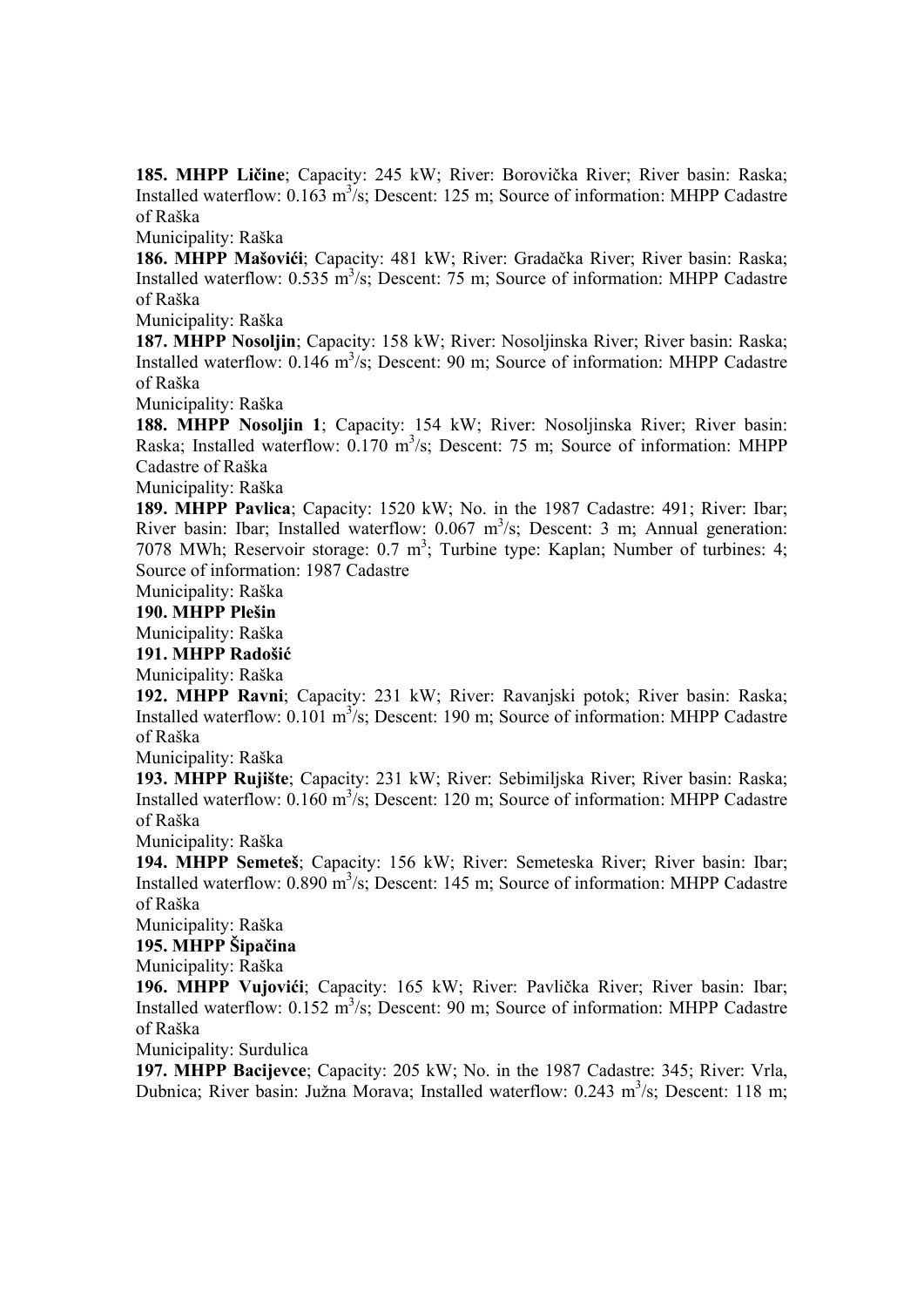Annual generation: 541 MWh; Reservoir storage:  $1.8 \text{ m}^3$ ; Turbine type: Pelton; Number of turbines: 2; Source of information: 1987 Cadastre

Municipality: Surdulica

**198. MHPP Drajinci**; Capacity: 285 kW; No. in the 1987 Cadastre: 199; River: Jerma, Kostroševska; River basin: Nišava; Installed waterflow: 1.365 m<sup>3</sup>/s; Descent: 19 m; Annual generation: 1226 MWh; Turbine type: Francis; Number of turbines: 2; Source of information: 1987 Cadastre

Municipality: Surdulica

**199. MHPP Dukat**; Capacity: 355 kW; No. in the 1987 Cadastre: 328; River: Džepska, Garvanica; River basin: Južna Morava; Installed waterflow: 0.316 m<sup>3</sup>/s; Descent: 156 m; Annual generation: 1456 MWh; Turbine type: Pelton; Number of turbines: 2; Source of information: 1987 Cadastre

Municipality: Surdulica

**200. MHPP Gradište**; Capacity: 180 kW; No. in the 1987 Cadastre: 349; River: Vrla, Gradska; River basin: Južna Morava; Installed waterflow: 0.189 m<sup>3</sup>/s; Descent: 133 m; Annual generation: 773 MWh; Turbine type: Pelton; Number of turbines: 2; Source of information: 1987 Cadastre

Municipality: Surdulica

**201. MHPP Jerma**; River: Jerma; River basin: Nišava; Source of information: Urban Plan of the Municipality of Surdulica

Municipality: Surdulica

**202. MHPP Jezero**; River: Božinački dovod; River basin: Južna Morava; Source of information: Urban Plan of the Municipality of Surdulica

Municipality: Surdulica

**203. MHPP Kajnici I**; Capacity: 490 kW; No. in the 1987 Cadastre: 347; River: Vrla, Masurička, Vardenička; River basin: Južna Morava; Installed waterflow: 0.516 m<sup>3</sup>/s; Descent: 133.5 m; Annual generation: 1289 MWh; Reservoir storage: 1.5 m<sup>3</sup>; Turbine type: Pelton; Number of turbines: 2; Source of information: 1987 Cadastre Municipality: Surdulica

**204. MHPP Kajnici II**; Capacity: 225 kW; No. in the 1987 Cadastre: 348; River: Vrla, Masurička, Gardiška; River basin: Južna Morava; Installed waterflow: 0.222 m<sup>3</sup>/s; Descent: 141.5 m; Annual generation: 964 MWh; Turbine type: Pelton; Number of turbines: 2; Source of information: 1987 Cadastre

Municipality: Surdulica

**205. MHPP Klisura**; Capacity: 115 kW; No. in the 1987 Cadastre: 208; River: Jerma, Grubina; River basin: Nišava; Installed waterflow: 0.206 m<sup>3</sup>/s; Descent: 77 m; Annual generation: 492 MWh; Turbine type: Pelton; Number of turbines: 2; Source of information: 1987 Cadastre

Municipality: Surdulica

**206. MHPP Kostroševo**; Capacity: 150 kW; No. in the 1987 Cadastre: 207; River: Jerma, Kostroševska, Paljska; River basin: Nišava; Installed waterflow: 0.308 m<sup>3</sup>/s; Descent: 66 m; Annual generation: 645 MWh; Turbine type: Francis; Number of turbines: 2; Source of information: 1987 Cadastre

Municipality: Surdulica

**207. MHPP Lajkovica**; Capacity: 445 kW; No. in the 1987 Cadastre: 351; River: Jelašnica; River basin: Južna Morava; Installed waterflow: 0.752 m<sup>3</sup>/s; Descent: 81 m;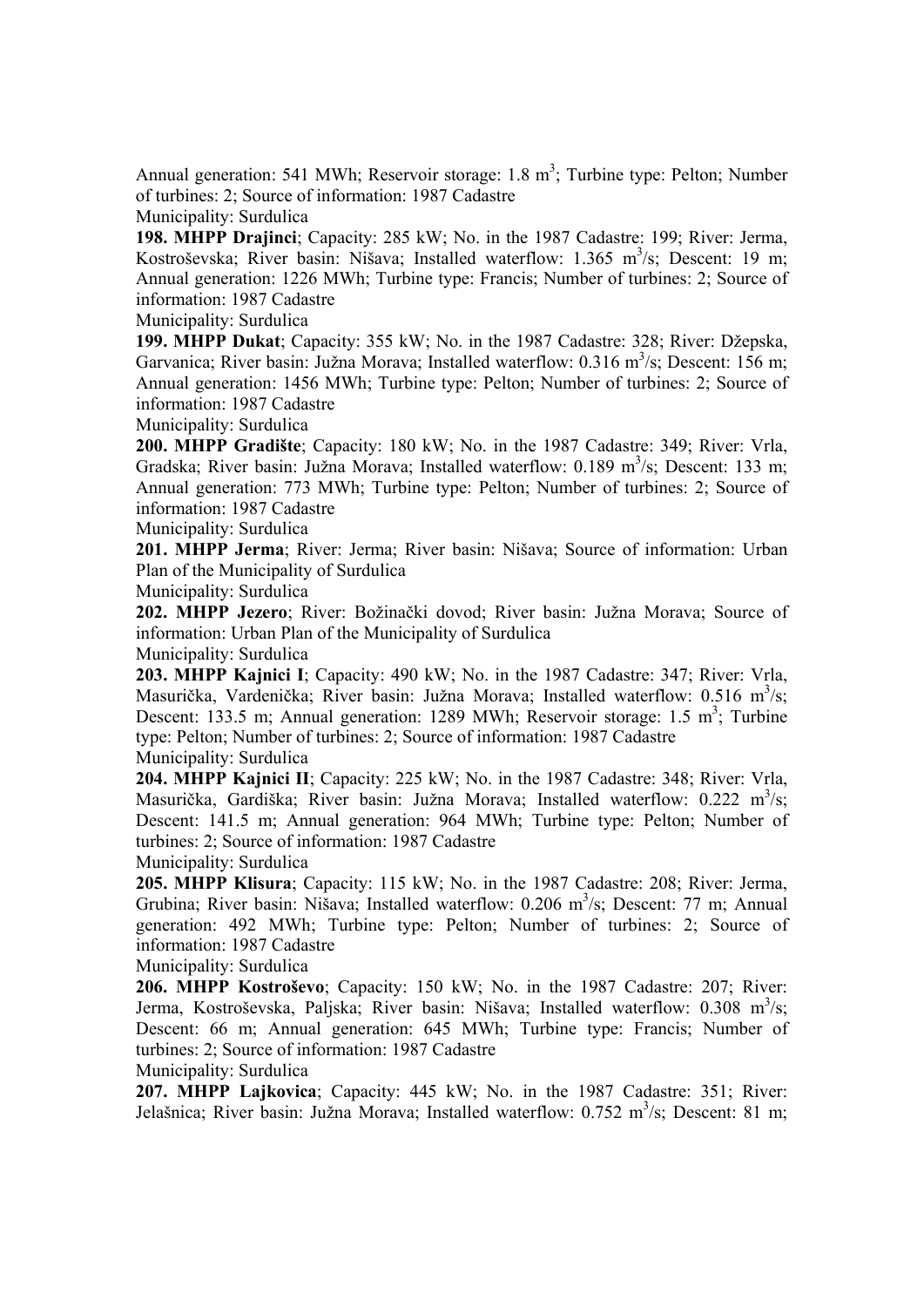Annual generation: 1915 MWh; Turbine type: Francis; Number of turbines: 2; Source of information: 1987 Cadastre

## Municipality: Surdulica

**208. MHPP Mačkatice**; Capacity: 460 kW; No. in the 1987 Cadastre: 329; River: Džepska, Garvanica; River basin: Južna Morava; Installed waterflow:  $0.600 \text{ m}^3/\text{s}$ ; Descent: 109 m; Annual generation: 1221 MWh; Turbine type: Pelton; Number of turbines: 2; Source of information: 1987 Cadastre

Municipality: Surdulica

**209. MHPP Masurica**; River: Masuirca; River basin: Južna Morava; Source of information: Urban Plan of the Municipality of Surdulica

Municipality: Surdulica

**210. MHPP Novoselci**; Capacity: 175 kW; No. in the 1987 Cadastre: 341; River: Vrla; River basin: Južna Morava; Installed waterflow: 0.332 m<sup>3</sup>/s; Descent: 71 m; Annual generation: 744 MWh; Turbine type: Francis; Number of turbines: 2; Source of information: 1987 Cadastre

Municipality: Surdulica

**211. MHPP Romanovce**; River: Romanovce; River basin: Južna Morava; Source of information: Urban Plan of the Municipality of Surdulica

Municipality: Surdulica

**212. MHPP Sokolovac**; Capacity: 1295 kW; No. in the 1987 Cadastre: 350; River: Jelašnica; River basin: Južna Morava; Installed waterflow: 0.932 m<sup>3</sup>/s; Descent: 180 m; Annual generation: 5488 MWh; Turbine type: Pelton; Number of turbines: 2; Source of information: 1987 Cadastre

Municipality: Surdulica

**213. MHPP Strezimirovci**; Capacity: 180 kW; No. in the 1987 Cadastre: 206; River: Jerma, Kostroševska; River basin: Nišava; Installed waterflow: 1.296 m<sup>3</sup>/s; Descent: 16 m; Annual generation: 776 MWh; Turbine type: Francis; Number of turbines: 2; Source of information: 1987 Cadastre

Municipality: Surdulica

**214. MHPP Vrla I**; River: Vrla, Gradski potok; River basin: Južna Morava; Source of information: Urban Plan of the Municipality of Surdulica

Municipality: Surdulica

**215. MHPP Zagužane**; Capacity: 90 kW; No. in the 1987 Cadastre: 344; River: Vrla, Dubnica; River basin: Južna Morava; Installed waterflow: 0.138 m<sup>3</sup>/s; Descent: 88 m; Annual generation: 372 MWh; Turbine type: Pelton; Number of turbines: 2; Source of information: 1987 Cadastre

Municipality: Tutin

**216. MHPP Točilovo**; Capacity: 81 kW; River: Točilovska River; River basin: Točilovska River; Annual generation: 369 MWh; Source of information: Master plan MHP Tutin

Municipality: Tutin

**217. MHPP Gujiće**; Capacity: 63 kW; River: Vodenička River; River basin: Točilovska River; Annual generation: 287 MWh; Source of information: Master plan MHP Tutin Municipality: Tutin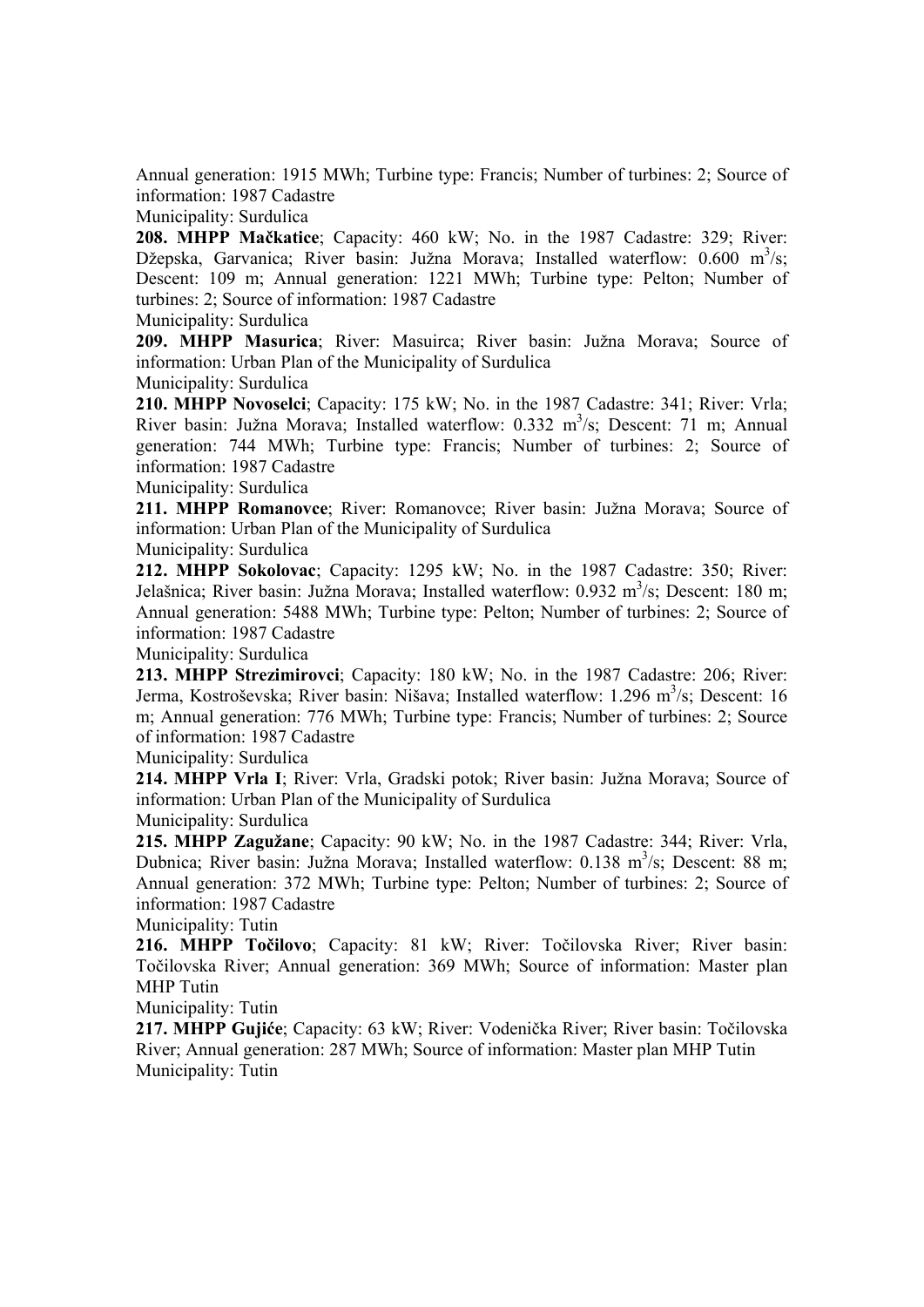**218. MHPP Dlimeđe**; Capacity: 119 kW; River: Delimeđska River; River basin: Delimeđska River; Annual generation: 541 MWh; Source of information: Master plan MHP Tutin

Municipality: Tutin

**219. MHPP Glogovik**; Capacity: 54 kW; River: Likova River; River basin: Likova River; Annual generation: 246 MWh; Source of information: Master plan MHP Tutin Municipality: Tutin

**220. MHPP Noćaje**; Capacity: 50 kW; River: Brod, Ograđevica; River basin: Moranska River; Annual generation: 227 MWh; Source of information: Master plan MHP Tutin Municipality: Tutin

**221. MHPP Drenjak**; Capacity: 67 kW; River: Moranski potok; River basin: Satinska River; Annual generation: 305 MWh; Source of information: Master plan MHP Tutin Municipality: Tutin

**222. MHPP Dubrava**; Capacity: 138 kW; River: Moranski potok; River basin: Satinska River; Annual generation: 628 MWh; Source of information: Master plan MHP Tutin Municipality: Tutin

**223. MHPP Gajevi**; Capacity: 113 kW; River: Moranski potok; River basin: Satinska River; Annual generation: 514 MWh; Source of information: Master plan MHP Tutin Municipality: Tutin

**224. MHPP Milanovići**; Capacity: 110 kW; River: Moranski potok; River basin: Satinska River; Annual generation: 501 MWh; Source of information: Master plan MHP Tutin

Municipality: Tutin

**225. MHPP Morani**; Capacity: 159 kW; River: Moranski potok, Blacki potok; River basin: Satinska River; Annual generation: 723 MWh; Source of information: Master plan MHP Tutin

Municipality: Tutin

**226. MHPP Kovišnica**; Capacity: 44 kW; River: Smalućka River; River basin: Sebečevska River; Annual generation: 200 MWh; Source of information: Master plan MHP Tutin

Municipality: Tutin

**227. MHPP Klisura**; Capacity: 51 kW; River: Smalućka River; River basin: Sebečevska River; Annual generation: 232 MWh; Source of information: Master plan MHP Tutin Municipality: Tutin

**228. MHPP Ruđa**; Capacity: 105 kW; River: Smalućka River; River basin: Sebečevska River; Annual generation: 478 MWh; Source of information: Master plan MHP Tutin Municipality: Tutin

**229. MHPP Crkvine**; Capacity: 150 kW; River: Smalućka River; River basin: Sebečevska River; Annual generation: 683 MWh; Source of information: Master plan MHP Tutin

Municipality: Tutin

**230. MHPP Raduhovce**; Capacity: 51 kW; River: Metalički potok; River basin: Sebečevska River; Annual generation: 232 MWh; Source of information: Master plan MHP Tutin

Municipality: Tutin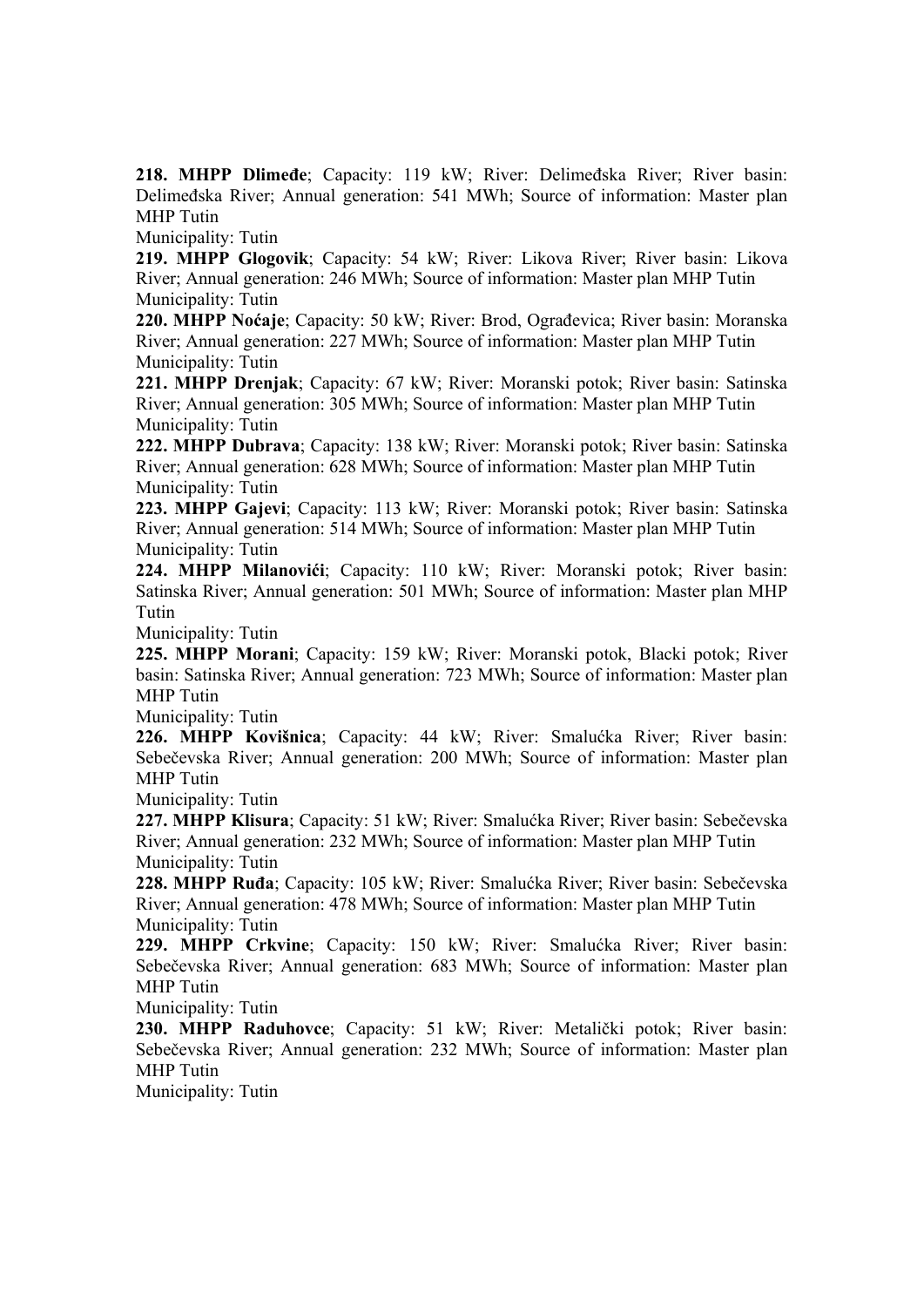**231. MHPP Kaluđeri**; Capacity: 127 kW; River: Kovačka River; River basin: Sebečevska River; Annual generation: 578 MWh; Source of information: Master plan MHP Tutin

Municipality: Tutin

**232. MHPP Mačkovica**; Capacity: 58 kW; River: Metalički potok; River basin: Sebečevska River; Annual generation: 264 MWh; Source of information: Master plan MHP Tutin

Municipality: Tutin

**233. MHPP Mrkonje**; Capacity: 60 kW; River: Mala River; River basin: Paljevksa River; Annual generation: 273 MWh; Source of information: Master plan MHP Tutin Municipality: Tutin

**234. MHPP Mali Krš**; Capacity: 114 kW; River: Reževska River; River basin: Vidrenjak; Annual generation: 519 MWh; Source of information: Master plan MHP Tutin

Municipality: Tutin

**235. MHPP Čukar**; Capacity: 88 kW; River: Devrečka River; River basin: Vidrenjak; Annual generation: 400 MWh; Source of information: Master plan MHP Tutin Municipality: Tutin

**236. MHPP Donje Šaronje**; Capacity: 112 kW; River: Šaronjska River; River basin: Vidrenjak; Annual generation: 510 MWh; Source of information: Master plan MHP Tutin

Municipality: Tutin

**237. MHPP Subaša**; Capacity: 50 kW; River: Jarebička River; River basin: Vidrenjak; Annual generation: 228 MWh; Source of information: Master plan MHP Tutin Municipality: Tutin

**238. MHPP Ostrovica**; Capacity: 94 kW; River: Mandin potok; River basin: Vidrenjak; Annual generation: 428 MWh; Source of information: Master plan MHP Tutin Municipality: Tutin

**239. MHPP Bujkoviće**; Capacity: 110 kW; River: Pečavnica; River basin: Vidrenjak; Annual generation: 501 MWh; Source of information: Master plan MHP Tutin Municipality: Tutin

**240. MHPP Gorica**; Capacity: 88 kW; River: ĐeRiverrska River; River basin: Borištice; Annual generation: 400 MWh; Source of information: Master plan MHP Tutin Municipality: Tutin

**241. MHPP Debeljak**; Capacity: 103 kW; River: Vranjačka River; River basin: Godulja; Annual generation: 469 MWh; Source of information: Master plan MHP Tutin Municipality: Tutin

**242. MHPP Dolovo**; Capacity: 247 kW; River: Dolovska River; River basin: River Godulja; Annual generation: 1124 MWh; Source of information: Master plan MHP Tutin Municipality: Tutin

**243. MHPP Cikoševina**; Capacity: 333 kW; River: Dolovska River; River basin: Godulja; Annual generation: 1515 MWh; Source of information: Master plan MHP Tutin Municipality: Tutin

**244. MHPP Lomovi**; Capacity: 117 kW; River: Jelovac; River basin: Godulja; Annual generation: 532 MWh; Source of information: Master plan MHP Tutin Municipality: Tutin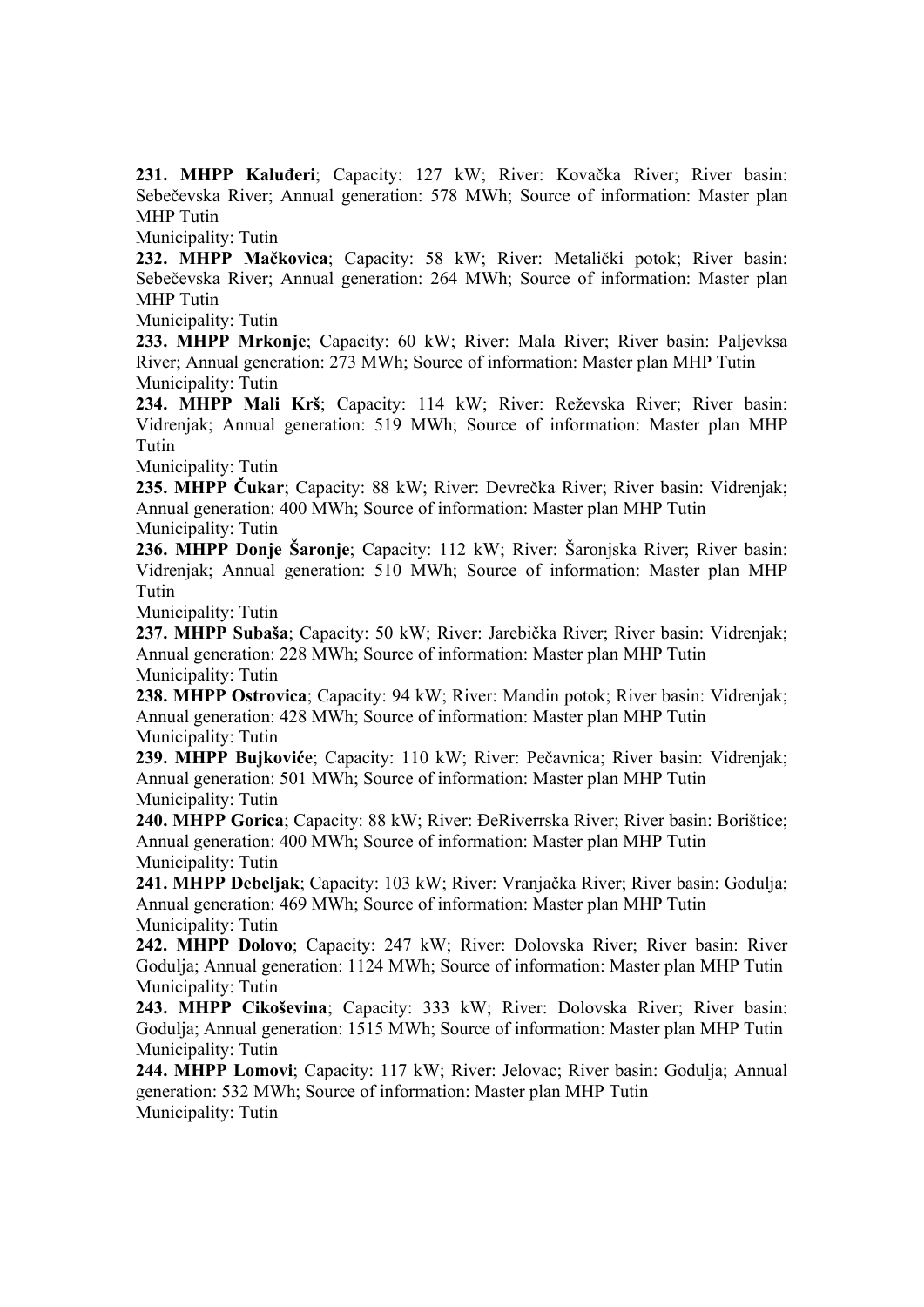**245. MHPP Vrhovi**; Capacity: 64 kW; River: Rudnički potok, Grozničavac; River basin: Godulja; Annual generation: 291 MWh; Source of information: Master plan MHP Tutin Municipality: Tutin

**246. MHPP Lipica**; Capacity: 97 kW; River: Radušnica; River basin: Godulja; Annual generation: 441 MWh; Source of information: Master plan MHP Tutin Municipality: Tutin

**247. MHPP Kraljevac**; Capacity: 113 kW; River: Radušnica; River basin: River Godulja; Annual generation: 514 MWh; Source of information: Master plan MHP Tutin Municipality: Tutin

**248. MHPP Strumce**; Capacity: 85 kW; River: Jablanička River; River basin: Ibar; Annual generation: 387 MWh; Source of information: Master plan MHP Tutin Municipality: Tutin

**249. MHPP Donje Paljevo**; Capacity: 61 kW; River: Paljevska River; River basin: Ibar; Annual generation: 278 MWh; Source of information: Master plan MHP Tutin Municipality: Tutin

**250. MHPP Jeliće**; Capacity: 214 kW; River: Paljevska River; River basin: Ibar; Annual generation: 974 MWh; Source of information: Master plan MHP Tutin Municipality: Tutin

**251. MHPP Popiće**; Capacity: 270 kW; River: Paljevska River; River basin: Ibar; Annual generation: 1229 MWh; Source of information: Master plan MHP Tutin Municipality: Tutin

**252. MHPP Lokvinje**; Capacity: 166 kW; River: Vidrenjak; River basin: Ibar; Annual generation: 755 MWh; Source of information: Master plan MHP Tutin Municipality: Tutin

**253. MHPP Jelak**; Capacity: 123 kW; River: Vidrenjak; River basin: Ibar; Annual generation: 560 MWh; Source of information: Master plan MHP Tutin Municipality: Tutin

**254. MHPP Suvi vrh**; Capacity: 173 kW; River: Vidrenjak; River basin: Ibar; Annual generation: 787 MWh; Source of information: Master plan MHP Tutin Municipality: Tutin

**255. MHPP Šupljak**; Capacity: 399 kW; River: Vidrenjak; River basin: Ibar; Annual generation: 1815 MWh; Source of information: Master plan MHP Tutin Municipality: Tutin

**256. MHPP Orlujak**; Capacity: 471 kW; River: Vidrenjak; River basin: Ibar; Annual generation: 2143 MWh; Source of information: Master plan MHP Tutin Municipality: Tutin

**257. MHPP Drenovo**; Capacity: 399 kW; River: Vidrenjak; River basin: Ibar; Annual generation: 1815 MWh; Source of information: Master plan MHP Tutin Municipality: Tutin

**258. MHPP Pilana**; Capacity: 459 kW; River: Vidrenjak; River basin: Ibar; Annual generation: 2088 MWh; Source of information: Master plan MHP Tutin Municipality: Tutin

**259. MHPP Župa**; Capacity: 364 kW; River: Vidrenjak; River basin: Ibar; Annual generation: 1656 MWh; Source of information: Master plan MHP Tutin

Municipality: Tutin

Municipality: Tutin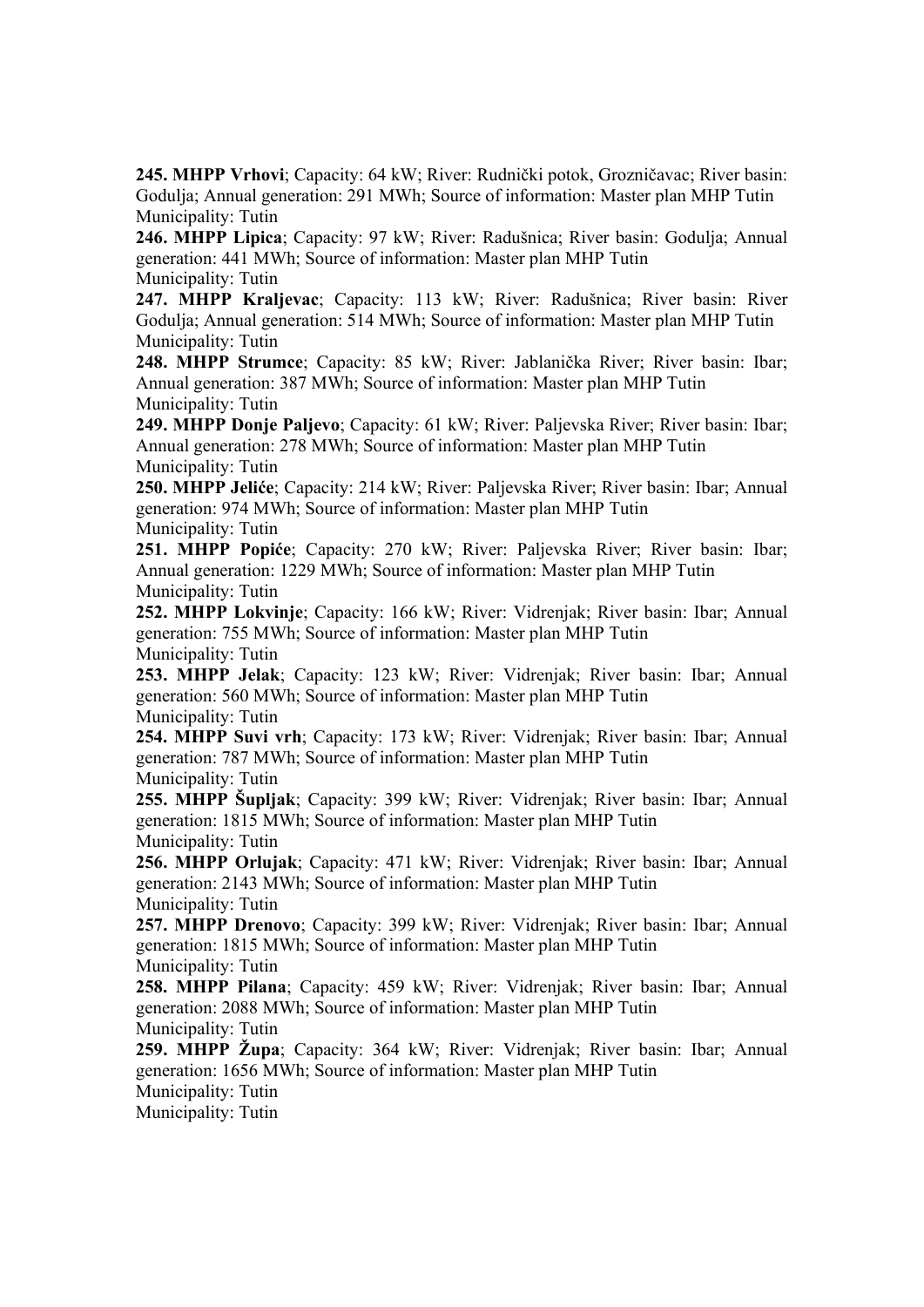**260. MHPP Gnjila**; Capacity: 339 kW; River: Vidrenjak; River basin: Ibar; Annual generation: 1542 MWh; Source of information: Master plan MHP Tutin Municipality: Tutin

**261. MHPP Bregove**; Capacity: 397 kW; River: Vidrenjak; River basin: Ibar; Annual generation: 1806 MWh; Source of information: Master plan MHP Tutin Municipality: Tutin

**262. MHPP Krona**; Capacity: 572 kW; River: Vidrenjak; River basin: Ibar; Annual generation: 2603 MWh; Source of information: Master plan MHP Tutin Municipality: Tutin

**263. MHPP Godovo**; Capacity: 462 kW; River: Radušnica, Godulja; River basin: Ibar; Annual generation: 2102 MWh; Source of information: Master plan MHP Tutin Municipality: Tutin

**264. MHPP Bovan**; Capacity: 578 kW; River: Godulja; River basin: Ibar; Annual generation: 2630 MWh; Source of information: Master plan MHP Tutin Municipality: Tutin

**265. MHPP Plana**; Capacity: 490 kW; River: Godulja; River basin: Ibar; Annual generation: 2230 MWh; Source of information: Master plan MHP Tutin Municipality: Tutin

**266. MHPP Stupa**; Capacity: 237 kW; River: River River; River basin: Ibar; Annual generation: 1078 MWh; Source of information: Master plan MHP Tutin Municipality: Tutin

**267. MHPP Vršuma**; Capacity: 403 kW; River: River River; River basin: Ibar; Annual generation: 1834 MWh; Source of information: Master plan MHP Tutin Municipality: Tutin

**268. MHPP Karadže**; Capacity: 497 kW; River: Mojstirska River; River basin: Ibar; Annual generation: 2261 MWh; Source of information: Master plan MHP Tutin Municipality: Tutin

**269. MHPP Izberoviće**; Capacity: 111 kW; River: Crna River; River basin: Ibar; Annual generation: 505 MWh; Source of information: Master plan MHP Tutin Municipality: Tutin

**270. MHPP Dužica**; Capacity: 1860 kW; River: Ibar; River basin: ZaPadna Morava; Annual generation: 8370 MWh; Source of information: Master plan MHP Tutin Municipality: Tutin

**271. MHPP Milina glava**; Capacity: 1700 kW; River: Ibar; River basin: ZaPadna Morava; Annual generation: 7650 MWh; Source of information: Master plan MHP Tutin Municipality: Tutin

**272. MHPP Batrage**; Capacity: 1992 kW; River: Ibar; River basin: ZaPadna Morava; Annual generation: 8964 MWh; Source of information: Master plan MHP Tutin Municipality: Vlasotince

**273. MHPP Boljare**; Capacity: 190 kW; No. in the 1987 Cadastre: 280; River: Vlasina, Rastavnica; River basin: Južna Morava; Installed waterflow: 0.124 m<sup>3</sup>/s; Descent: 214 m; Annual generation: 820 MWh; Turbine type: Pelton; Number of turbines: 2; Source of information: 1987 Cadastre

Municipality: Vlasotince

**274. MHPP Džakmanovo**; Capacity: 380 kW; No. in the 1987 Cadastre: 286; River: Vlasina, Pusta; River basin: Južna Morava; Installed waterflow: 1.353 m<sup>3</sup>/s; Descent: 30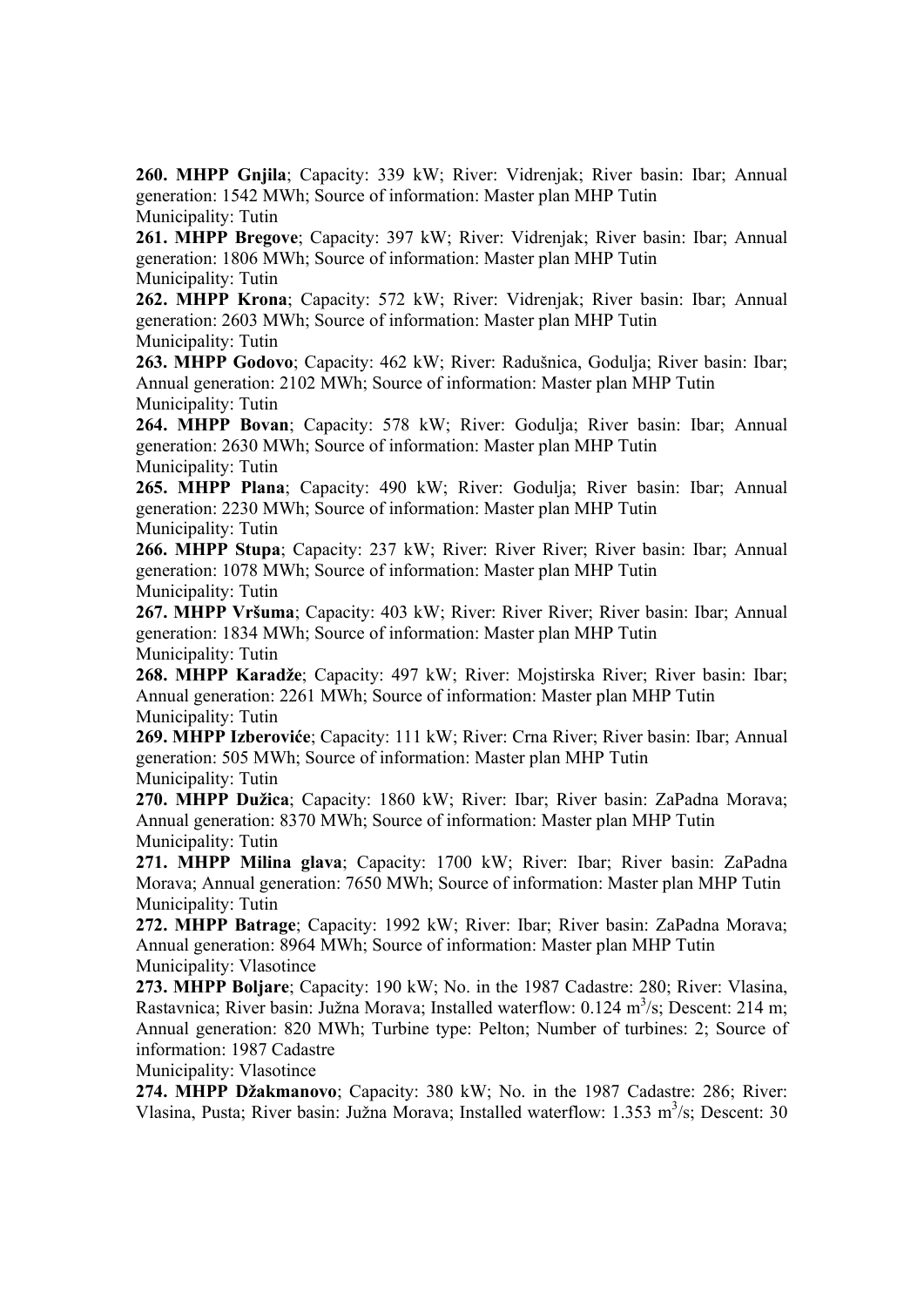m; Annual generation: 1621 MWh; Turbine type: Francis; Number of turbines: 2; Source of information: 1987 Cadastre

Municipality: Vlasotince

**275. MHPP Javorje**; Capacity: 215 kW; No. in the 1987 Cadastre: 284; River: Vlasina, Bistrica; River basin: Južna Morava; Installed waterflow: 0.141 m<sup>3</sup>/s; Descent: 217 m; Annual generation: 928 MWh; Turbine type: Pelton; Number of turbines: 2; Source of information: 1987 Cadastre

Municipality: Vlasotince

**276. MHPP Kamenjari**; Capacity: 430 kW; No. in the 1987 Cadastre: 285; River: Vlasina, Pusta; River basin: Južna Morava; Installed waterflow: 1.538 m<sup>3</sup>/s; Descent: 34.5 m; Annual generation: 1844 MWh; Turbine type: Francis; Number of turbines: 2; Source of information: 1987 Cadastre

Municipality: Vlasotince

**277. MHPP Prisjan**; Capacity: 135 kW; No. in the 1987 Cadastre: 287; River: Vlasina, Pusta; River basin: Južna Morava; Installed waterflow: 0.348 m<sup>3</sup>/s; Descent: 49m; Annual generation: 573 MWh; Turbine type: Francis; Number of turbines: 2; Source of information: 1987 Cadastre

Municipality: Vlasotince

**278. MHPP Sredor**; Capacity: 90 kW; No. in the 1987 Cadastre: 279; River: Vlasina, Šišavica; River basin: Južna Morava; Installed waterflow: 0.159 m<sup>3</sup>/s; Descent: 74 m; Annual generation: 381 MWh; Turbine type: Pelton; Number of turbines: 2; Source of information: 1987 Cadastre

Municipality: Vlasotince

**279. MHPP Stranjevo**; Capacity: 455 kW; No. in the 1987 Cadastre: 298; River: Vlasina, Tegošnica; River basin: Južna Morava; Installed waterflow: 0.998 m<sup>3</sup>/s; Descent: 57.5 m; Annual generation: 1942 MWh; Turbine type: Francis; Number of turbines: 2; Source of information: 1987 Cadastre

Municipality: Vlasotince

**280. MHPP Svođe**; Capacity: 1500 kW; No. in the 1987 Cadastre: 288; River: Vlasina, Lužnica; River basin: Južna Morava; Installed waterflow: 3.996 m<sup>3</sup>/s; Descent: 38.5 m; Annual generation: 6360 MWh; Turbine type: Francis; Number of turbines: 2; Source of information: 1987 Cadastre

Municipality: Ljubovija

**281. MHPP Gornja Trešnjica**; Capacity: 86 kW; River: Rujnica; River basin: Trešnjica; Installed waterflow: 0.126 m<sup>3</sup>/s; Descent: 86 m; Annual generation: 410 MWh; Reservoir storage:  $7500.0 \text{ m}^3$ ; Turbine type: Fransis; Number of turbines: 2; Source of information: Master Plan 2010, no. 1; Comment: according to the Urban Plan of the Municipality, a Planning Document of a lower rank or an Urban Plan should be drawn up (if the access road is resolved)

Municipality: Liubovija

**282. MHPP Bijela**; Capacity: 760 kW; River: Trešnjica; River basin: Trešnjica; Installed waterflow: 1.540 m<sup>3</sup>/s; Descent: 59 m; Annual generation: 3460 MWh; Reservoir storage:  $24000.0 \text{ m}^3$ ; Turbine type: Fransis; Number of turbines: 2; Source of information: Master Plan 2010, no. 2; Comment: according to the Urban Plan of the Municipality, a Planning Document of a lower rank or an Urban Plan should be drawn up (if the access road is resolved)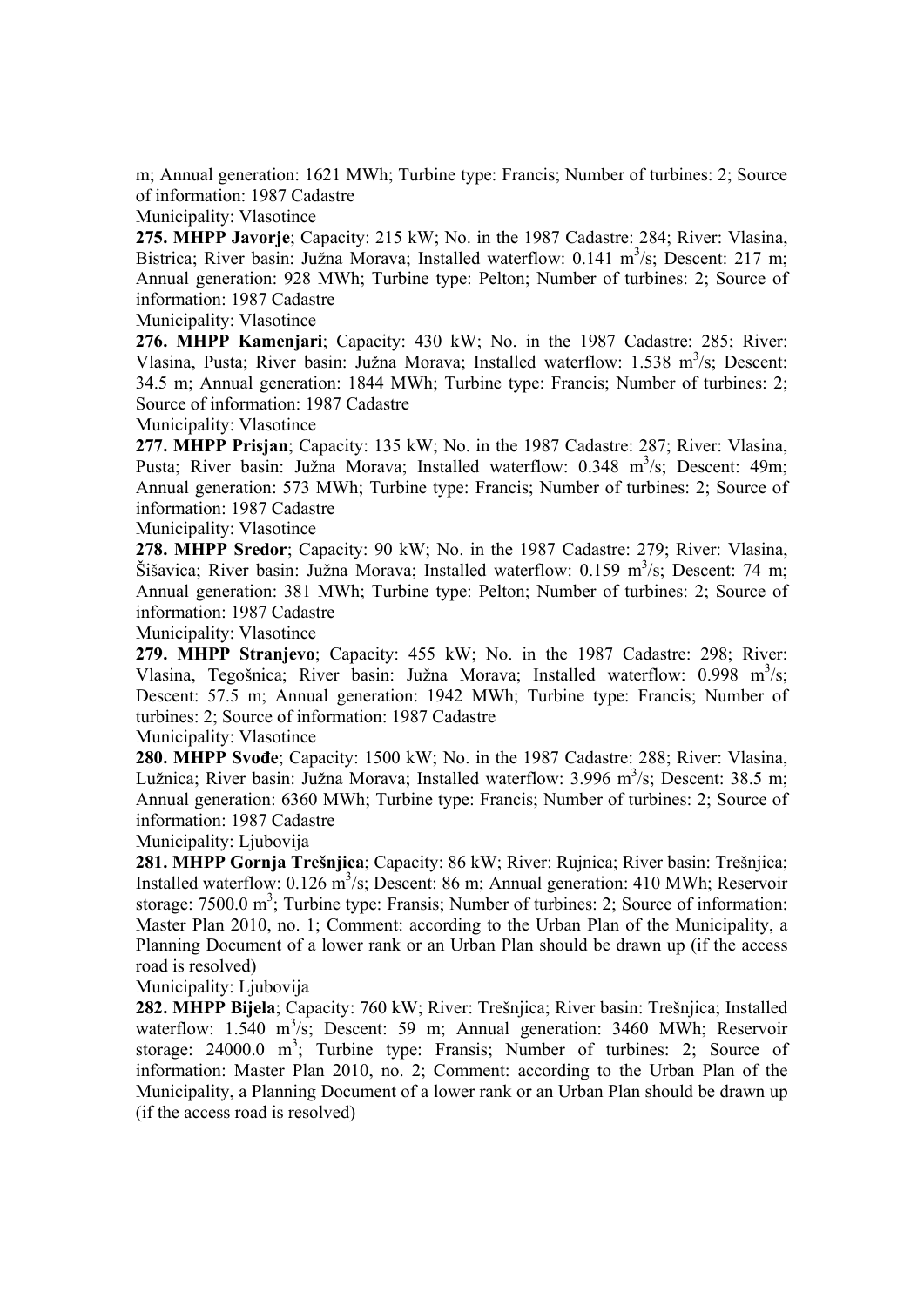## Municipality: Ljubovija

**283. MHPP Osojača 1**; Capacity: 545 kW; River: Trebuća; River basin: Trešnjica; Installed waterflow:  $0.400 \text{ m}^3/\text{s}$ ; Descent: 165 m; Annual generation: 2490 MWh; Reservoir storage: 20000.0 m<sup>3</sup>; Turbine type: Pelton; Number of turbines: 2; Source of information: Master Plan 2010, no. 3; Comment: according to the Urban Plan of the Municipality, a Planning Document of a lower rank or an Urban Plan should be drawn up (if the access road is resolved)

Municipality: Ljubovija

**284. MHPP Osojača**; Capacity: 1215 kW; River: Trešnjica; River basin: Trešnjica; Installed waterflow:  $1.220 \text{ m}^3/\text{s}$ ; Descent: 120 m; Annual generation: 5530 MWh; Reservoir storage: 9300.0 m<sup>3</sup>; Turbine type: Pelton; Number of turbines: 2; Source of information: Master Plan 2010, no. 4; Comment: according to the Urban Plan of the Municipality, a Planning Document of a lower rank or an Urban Plan should be drawn up (if the access road is resolved)

Municipality: Ljubovija

**285. MHPP Branići**; Capacity: 340 kW; River: Trebuća; River basin: Trešnjica; Installed waterflow:  $0.247 \text{ m}^3/\text{s}$ ; Descent: 170 m; Annual generation: 1540 MWh; Reservoir storage: 20000.0 m<sup>3</sup>; Turbine type: Pelton; Number of turbines: 2; Source of information: Master Plan 2010, no. 5; Comment: according to the Urban Plan of the Municipality, a Planning Document of a lower rank or an Urban Plan should be drawn up (if the access road is resolved)

Municipality: Ljubovija

**286. MHPP Postenje**; Capacity: 1230 kW; River: Trešnjica; River basin: Trešnjica; Installed waterflow:  $1.414 \text{ m}^3\text{/s}$ ; Descent: 130 m; Annual generation: 5600 MWh; Reservoir storage: 4000.0 m<sup>3</sup>; Turbine type: Pelton; Number of turbines: 2; Source of information: Master Plan 2010, no. 6; Comment: according to the Urban Plan of the Municipality, a Planning Document of a lower rank or an Urban Plan should be drawn up (if the access road is resolved)

Municipality: Ljubovija

**287. MHPP Jelice**; Capacity: 270 kW; River: Sušica; River basin: Trešnjica; Installed waterflow: 0.186 m<sup>3</sup>/s; Descent: 175 m; Annual generation: 1230 MWh; Reservoir storage:  $35000.0 \text{ m}^3$ ; Turbine type: Pelton; Number of turbines: 2; Source of information: Master Plan 2010, no. 7; Comment: according to the Urban Plan of the Municipality, a Planning Document of a lower rank or an Urban Plan should be drawn up (if the access road is resolved)

Municipality: Ljubovija

**288. MHPP Rebeljanske njive**; Capacity: 105 kW; River: Ljuboviđa; River basin: Ljuboviđa; Installed waterflow:  $0.257 \text{ m}^3/\text{s}$ ; Descent: 51 m; Annual generation: 490 MWh; Reservoir storage:  $16000,0$  m<sup>3</sup>; Turbine type: Fransis; Number of turbines: 2; Source of information: Master Plan 2010, no. 12; Comment: according to the Urban Plan of the Municipality, a Planning Document of a lower rank or an Urban Plan should be drawn up (if the access road is resolved)

Municipality: Ljubovija

**289. MHPP Sekulići**; Capacity: 173 kW; River: Krupinska, Kolarička River; River basin: Krupinska; Installed waterflow:  $0.289 \text{ m}^3/\text{s}$ ; Descent: 75 m; Annual generation: 1800 MWh; Reservoir storage: 6400.0 m<sup>3</sup>; Turbine type: Fransis; Number of turbines: 2;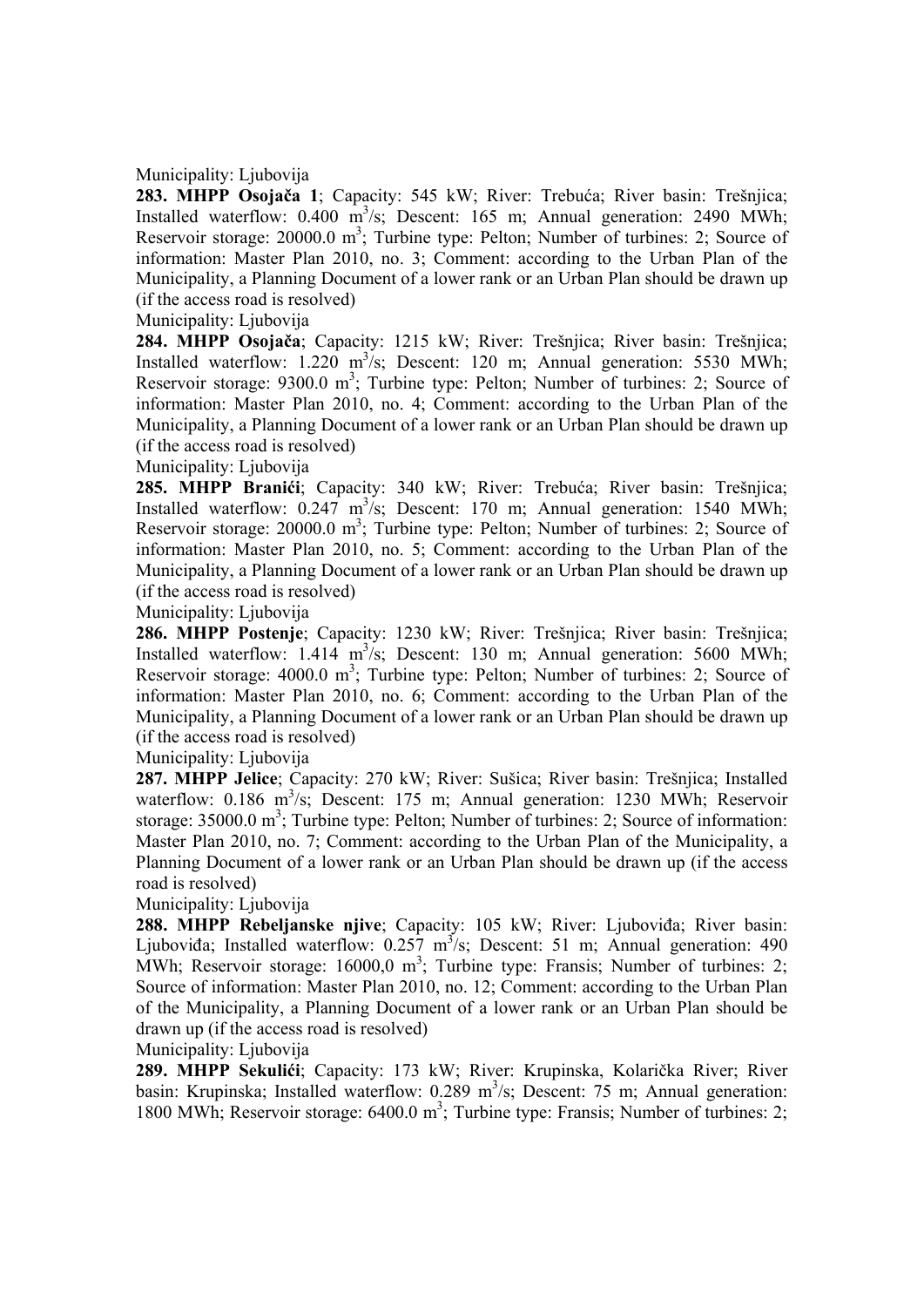Source of information: Master Plan 2010, no. 14; Comment: according to the Urban Plan of the Municipality, a Planning Document of a lower rank or an Urban Plan should be drawn up (if the access road is resolved)

Municipality: Ljubovija

**290. MHPP Gornji Savkovići**; Capacity: 65 kW; River: Ljelje potok; River basin: Trešnjica; Installed waterflow:  $0.060 \text{ m}^3/\text{s}$ ; Descent: 135 m; Annual generation: 310 MWh; Reservoir storage: 3750.0 m<sup>3</sup>; Turbine type: Fransis; Number of turbines: 2; Source of information: Master Plan 2010, no. 19; Comment: according to the Urban Plan of the Municipality, a Planning Document of a lower rank or an Urban Plan should be drawn up (if the access road is resolved)

Municipality: Ljubovija

**291. MHPP VrMHPlje**; Capacity: 251 kW; River: Bukovička, Lukovica; River basin: Bukovička; Installed waterflow:  $0.320 \text{ m}^3/\text{s}$ ; Descent: 95 m; Annual generation: 1140 MWh; Turbine type: Fransis; Number of turbines: 2; Source of information: Master Plan 2010, no. 21; Comment: according to the Urban Plan of the Municipality, a Planning Document of a lower rank or an Urban Plan should be drawn up (if the access road is resolved)

Municipality: Ljubovija

**292. MHPP Polići**; Capacity: 142 kW; River: Uzovnička; River basin: Uzovnička; Installed waterflow:  $0.342 \text{ m}^3/\text{s}$ ; Descent: 52 m; Annual generation: 670 MWh; Reservoir storage:  $70000.0$  m<sup>3</sup>; Turbine type: Fransis; Number of turbines: 2; Source of information: Master Plan 2010, no. 23; Comment: according to the Urban Plan of the Municipality, a Planning Document of a lower rank or an Urban Plan should be drawn up (if the access road is resolved)

Municipality: Ljubovija

**293. MHPP Mejići**; Capacity: 268 kW; River: Uzovnička; River basin: Uzovnička; Installed waterflow:  $0.260 \text{ m}^3/\text{s}$ ; Descent: 125 m; Annual generation: 1230 MWh; Reservoir storage: 8700.0 m<sup>3</sup>; Turbine type: Fransis; Number of turbines: 2; Source of information: Master Plan 2010, no. 24; Comment: according to the Urban Plan of the Municipality, a Planning Document of a lower rank or an Urban Plan should be drawn up (if the access road is resolved)

Municipality: Ljubovija

**294. MHPP Panići**; Capacity: 72 kW; River: Vukova; River basin: Uzovnička; Installed waterflow:  $0.175 \text{ m}^3/\text{s}$ ; Descent: 50 m; Annual generation: 330 MWh; Reservoir storage:  $3000.0 \text{ m}^3$ ; Turbine type: Fransis; Number of turbines: 2; Source of information: Master Plan 2010, no. 25; Comment: according to the Urban Plan of the Municipality, a Planning Document of a lower rank or an Urban Plan should be drawn up (if the access road is resolved)

Municipality: Liubovija

**295. MHPP Liporavan**; Capacity: 134 kW; River: Ljuboviđa; River basin: Ljuboviđa; Installed waterflow:  $0.250 \text{ m}^3/\text{s}$ ; Descent: 65 m; Annual generation: 614 MWh; Reservoir storage:  $3000.0 \text{ m}^3$ ; Turbine type: Fransis; Number of turbines: 2; Source of information: Master Plan 2010, no. 26; Comment: according to the Urban Plan of the Municipality, a Planning Document of a lower rank or an Urban Plan should be drawn up (if the access road is resolved)

Municipality: Ljubovija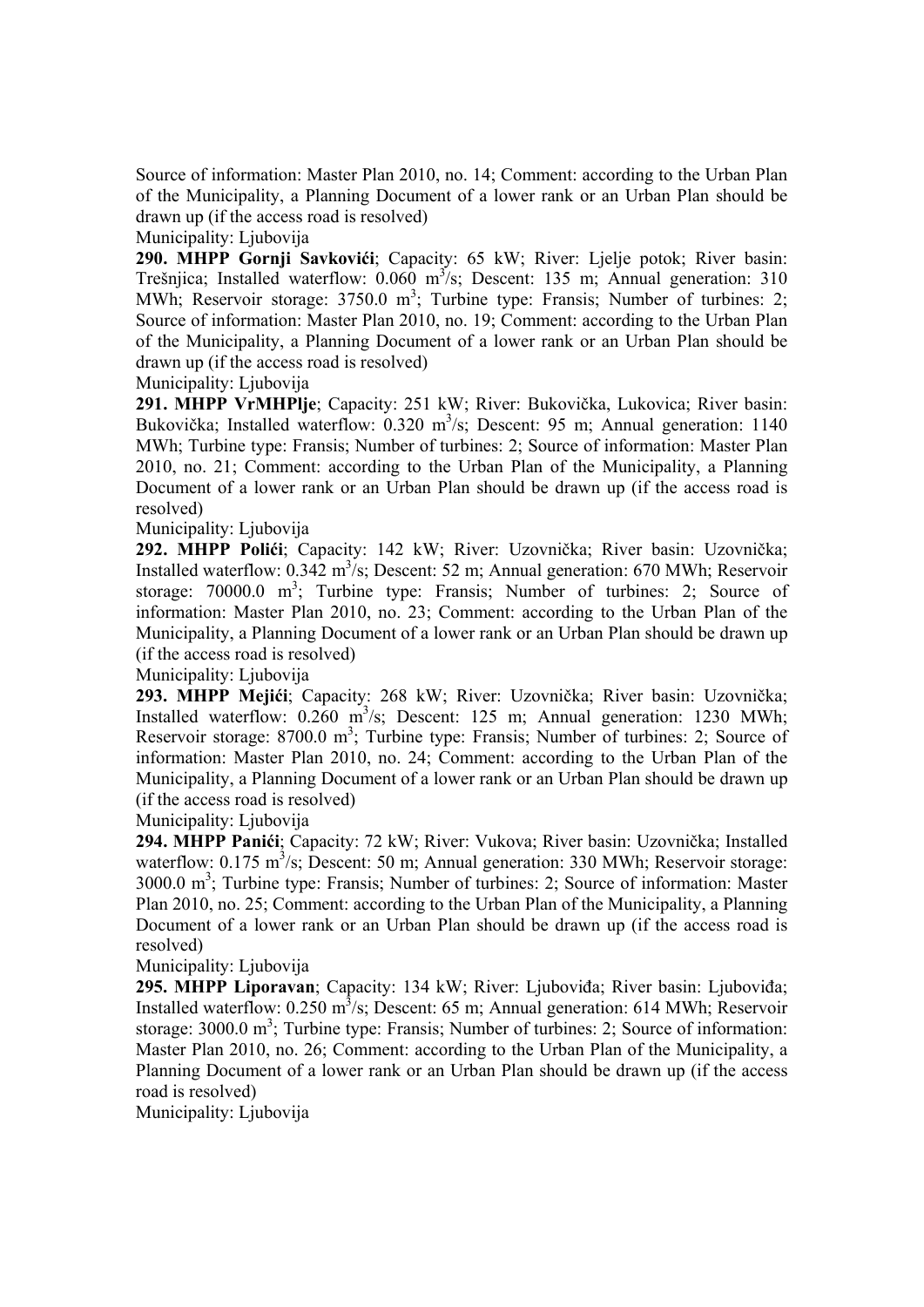**296. MHPP Sevići**; Capacity: 248 kW; River: Ljuboviđa; River basin: Ljuboviđa; Installed waterflow:  $1.362 \text{ m}^3/\text{s}$ ; Descent: 22 m; Annual generation: 1130 MWh; Reservoir storage: 10900.0 m<sup>3</sup>; Turbine type: Kaplan; Number of turbines: 2; Source of information: Master Plan 2010, no. 27; Comment: according to the Urban Plan of the Municipality, a Planning Document of a lower rank or an Urban Plan should be drawn up (if the access road is resolved)

# Municipality: Ljubovija

**297. MHPP Živanovići**; Capacity: 265 kW; River: Ljuboviđa; River basin: Ljuboviđa; Installed waterflow:  $1.450 \text{ m}^3/\text{s}$ ; Descent: 22 m; Annual generation: 1200 MWh; Reservoir storage: 54400.0 m<sup>3</sup>; Turbine type: Kaplan; Number of turbines: 2; Source of information: Master Plan 2010, no. 28; Comment: according to the Urban Plan of the Municipality, a Planning Document of a lower rank or an Urban Plan should be drawn up (if the access road is resolved)

Municipality: Ljubovija

**298. MHPP Jovići**; Capacity: 290 kW; River: Trešnjica; River basin: Trešnjica; Installed waterflow:  $1.600 \text{ m}^3/\text{s}$ ; Descent: 22 m; Annual generation: 1305 MWh; Turbine type: Kaplan; Number of turbines: 1; Source of information: Master Plan 2010, no. 38; Comment: according to the Urban Plan of the Municipality, a Planning Document of a lower rank or an Urban Plan should be drawn up (if the access road is resolved) Municipality: Ljubovija

**299. MHPP Brezice**; Capacity: 64 kW; River: Sušica; River basin: Trešnjica; Installed waterflow:  $0.171 \text{ m}^3/\text{s}$ ; Descent: 45 m; Annual generation: 288 MWh; Turbine type: Fransis; Number of turbines: 1; Source of information: Master Plan 2010, no. 39; Comment: according to the Urban Plan of the Municipality, a Planning Document of a lower rank or an Urban Plan should be drawn up (if the access road is resolved) Municipality: Ljubovija

**300. MHPP Kolarica**; Capacity: 42 kW; River: Kolarička; River basin: Krupinska; Installed waterflow:  $0.042 \text{ m}^3/\text{s}$ ; Descent: 120 m; Annual generation: 189 MWh; Turbine type: Pelton; Number of turbines: 1; Source of information: Master Plan 2010, no. 40; Comment: according to the Urban Plan of the Municipality, a Planning Document of a lower rank or an Urban Plan should be drawn up (if the access road is resolved) Municipality: Ljubovija

**301. MHPP Mitrići**; Capacity: 53 kW; River: Vukova; River basin: Uzovnička; Installed waterflow:  $0.046 \text{ m}^3/\text{s}$ ; Descent: 140 m; Annual generation: 238.5 MWh; Turbine type: Pelton; Number of turbines: 1; Source of information: Master Plan 2010, no. 41; Comment: according to the Urban Plan of the Municipality, a Planning Document of a lower rank or an Urban Plan should be drawn up (if the access road is resolved) Municipality: Ljubovija

**302. MHPP Podrid**; Capacity: 92 kW; River: Krževački potok; River basin: Uzovnička; Installed waterflow:  $0.050 \text{ m}^3/\text{s}$ ; Descent: 220 m; Annual generation: 414 MWh; Turbine type: Pelton; Number of turbines: 1; Source of information: Master Plan 2010, no. 42; Comment: according to the Urban Plan of the Municipality, a Planning Document of a lower rank or an Urban Plan should be drawn up (if the access road is resolved) Municipality: Ljubovija

**303. MHPP Sokolac**; Capacity: 155 kW; River: Kozlenska River, Šipljanska River; River basin: Gračanica; Installed waterflow: 0.156 m<sup>3</sup>/s; Descent: 120 m; Annual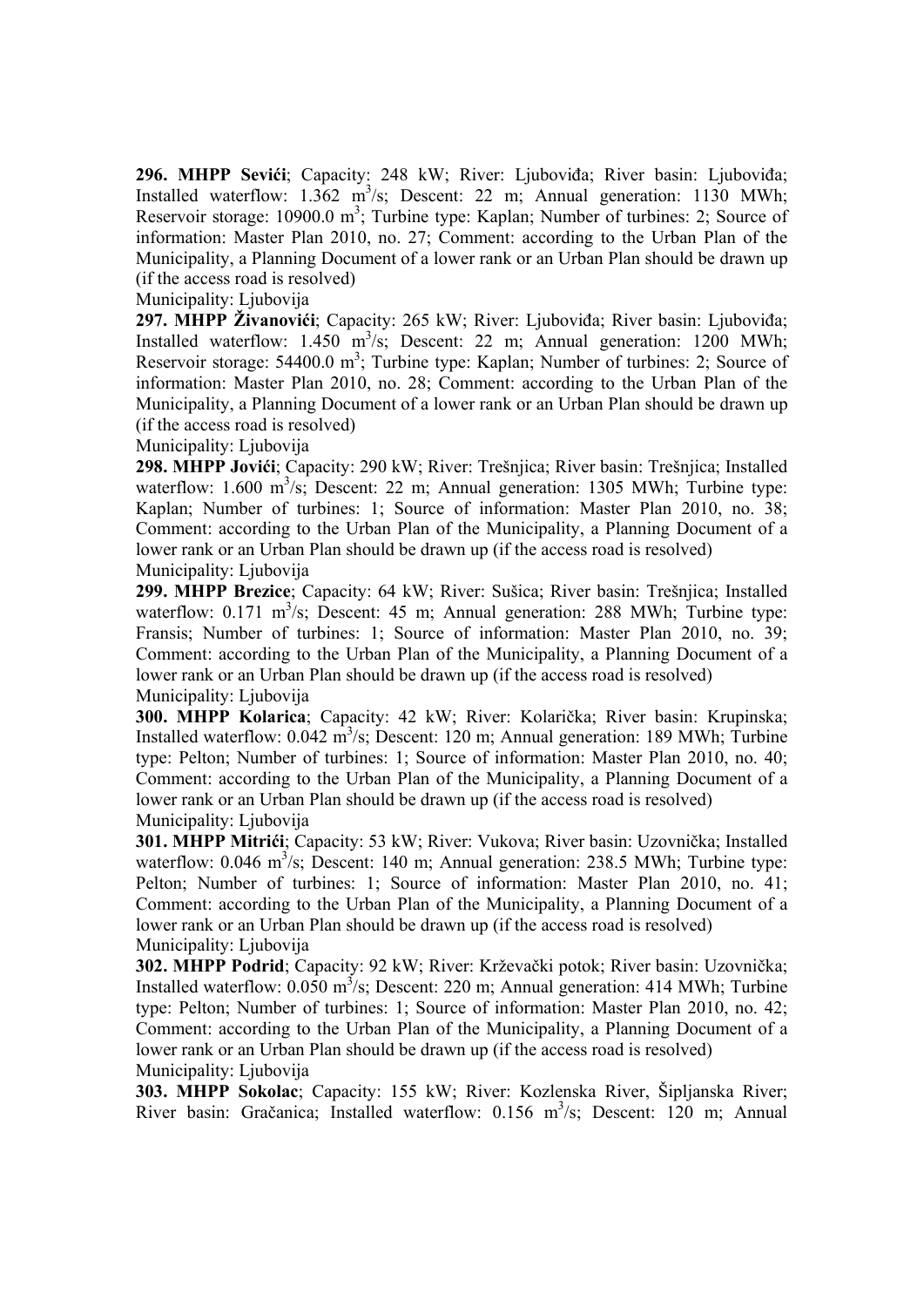generation: 680 MWh; Turbine type: Pelton; Number of turbines: 1; Source of information: Master Plan 2010, no. 43; Comment: according to the Urban Plan of the Municipality, a Planning Document of a lower rank or an Urban Plan should be drawn up (if the access road is resolved)

Municipality: Ljubovija

**304. MHPP Donja Ljuboviđa**; Capacity: 59 kW; River: Ljuboviđa; River basin: Ljuboviđa; Installed waterflow:  $0.114 \text{ m}^3/\text{s}$ ; Descent: 62 m; Annual generation: 266 MWh; Turbine type: Fransis; Number of turbines: 1; Source of information: Master Plan 2010; Comment: according to the Urban Plan of the Municipality, a Planning Document of a lower rank or an Urban Plan should be drawn up (if the access road is resolved) Municipality: Ljubovija

**305. MHPP Jovanovići**; Capacity: 120 kW; River: Gračanica; River basin: Gračanica; Installed waterflow:  $0.175 \text{ m}^3/\text{s}$ ; Descent: 80 m; Annual generation: 542 MWh; Reservoir storage:  $10625.0 \text{ m}^3$ ; Turbine type: Pelton; Number of turbines: 1; Source of information: Master Plan 2010; Comment: according to the Urban Plan of the Municipality, a Planning Document of a lower rank or an Urban Plan should be drawn up (if the access road is resolved)

Municipality: Ljubovija

**306. MHPP Podgaj**; Capacity: 92 kW; River: Uzovnička; River basin: Uzovnička; Installed waterflow:  $0.044 \text{ m}^3/\text{s}$ ; Descent: 95 m; Annual generation: 157 MWh; Turbine type: Pelton; Number of turbines: 1; Source of information: Master Plan 2010; Comment: according to the Urban Plan of the Municipality, a Planning Document of a lower rank or an Urban Plan should be drawn up (if the access road is resolved)

# **City: Uzice**

**307. MHE Bioska**; Capacity 380 kW; MHPP Cadastre number: 479 ; River: Đetinja; River basin: ZaPadna Morava; Installed waterflow: 1,800 m<sup>3</sup>/s; Descent: 44 m; Annual generation: 1499 MWh; Turbine type: Francis; Number of turbines: 2; Source of information: 1987 Cadastre

**308. MHE Buar**; Capacity 380 kW; MHPP Cadastre number: 485 ; River: Volujac; River basin: Detinja; Installed waterflow:  $0,580 \text{ m}^3/\text{s}$ ; Descent: 82 m; Annual generation: 1534 MWh; Turbine type: Francis; Number of turbines: 2; Source of information: 1987 Cadastre

**309. MHE Kačer**; Capacity 248 kW; MHPP Cadastre number: 486 ; River: Sušica, Krivaja; River basin: Đetinja; Installed waterflow: 0,430 m<sup>3</sup>/s; Descent: 72 m; Annual generation: 999 MWh; Turbine type: Francis; Number of turbines: 2; Source of information: 1987 Cadastre

**310. MHE Kremna**; Capacity 154 kW; MHPP Cadastre number: 487 ; River: Konjska, Matijaševića r.; River basin: Đetinja; Installed waterflow: 0,130 m<sup>3</sup>/s; Descent: 148 m; Annual generation: 623 MWh; Turbine type: Pelton; Number of turbines: 2; Source of information: 1987 Cadastre

**311. MHE Plaža**; Capacity 225 kW; MHPP Cadastre number: 476 ; River: Đetinja; River basin: ZaPadna Morava; Installed waterflow:  $3,180 \text{ m}^3/\text{s}$ ; Descent: 14 m; Zapremina akumulacije:  $0,3 \text{ m}^3$ ; Turbine type: Francis; Number of turbines: 3; Source of information: 1987 Cadastre

**312. MHE Potočanje**; Capacity 649 kW; MHPP Cadastre number: 484 ; River: Derventa; River basin: Đetinja; Installed waterflow: 0,510 m<sup>3</sup>/s; Descent: 169 m; Annual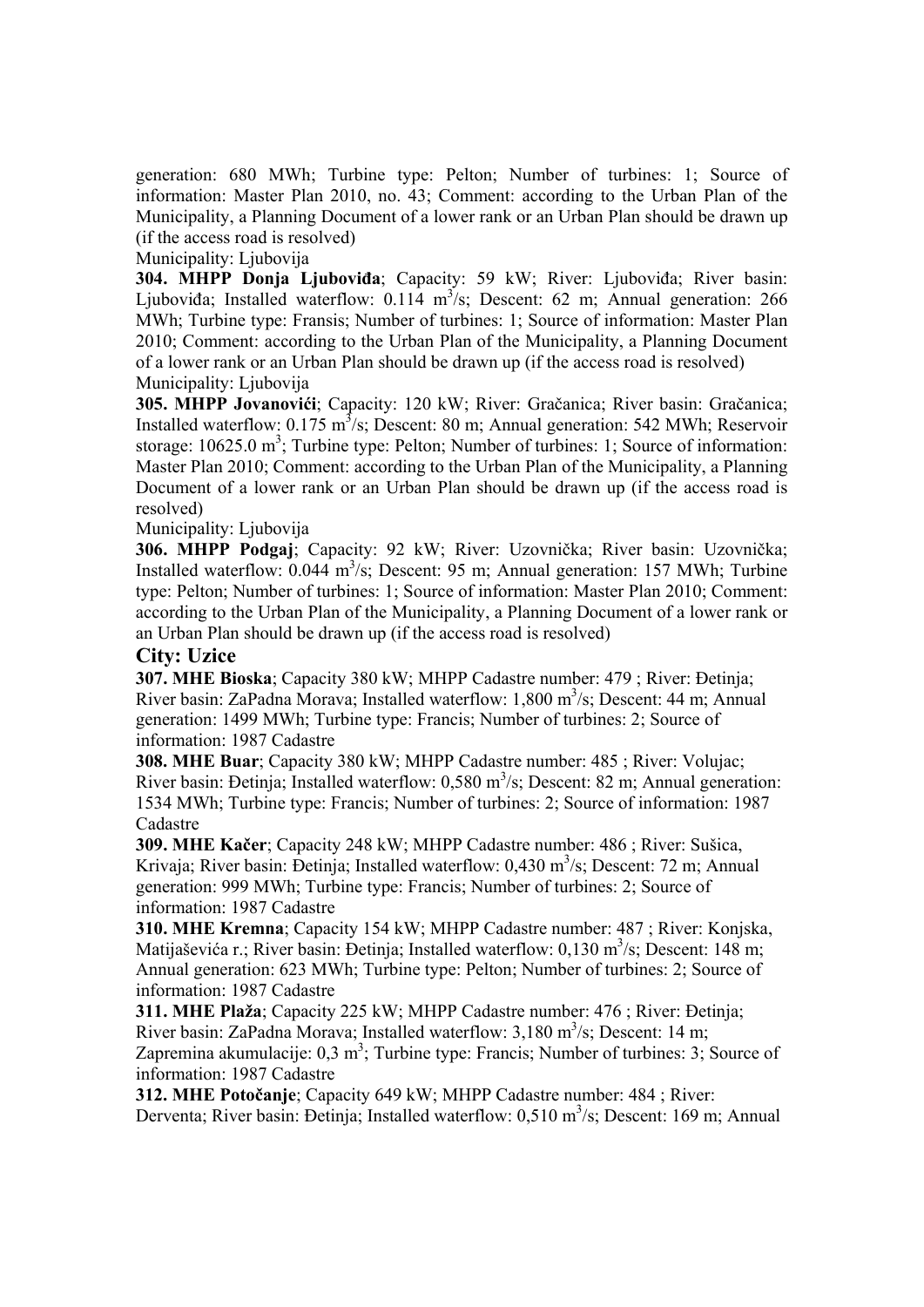generation: 1732 MWh; Zapremina akumulacije:  $1.9 \text{ m}^3$ ; Turbine type: Pelton; Number of turbines: 1; Source of information: 1987 Cadastre

**313. MHE Ravni**; Capacity 445 kW; MHPP Cadastre number: 429 ; River: Moravica, V. Rzav, Prištevica; River basin: ZaPadna Morava; Installed waterflow:  $0.638 \text{ m}^3/\text{s}$ ; Descent: 85 m; Annual generation: 1959 MWh; Turbine type: Francis; Number of turbines: 2; Source of information: 1987 Cadastre

**314. MHE Stari grad**; Capacity 820 kW; MHPP Cadastre number: 477 ; River: Đetinja; River basin: ZaPadna Morava; Installed waterflow: 6,800 m<sup>3</sup>/s; Descent: 12 m; Annual generation: 2230 MWh; Zapremina akumulacije:  $0,3 \text{ m}^3$ ; Turbine type: Tube; Number of turbines: 2; Source of information: 1987 Cadastre

**315. MHE Stopići**; Capacity 135 kW; MHPP Cadastre number: 430 ; River: Moravica, V. Rzav, Prištevica; River basin: ZaPadna Morava; Installed waterflow:  $0,192 \text{ m}^3/\text{s}$ ; Descent: 90 m; Annual generation: 590 MWh; Turbine type: Pelton; Number of turbines: 2; Source of information: 1987 Cadastre

**316. MHE Šargan**; Capacity 264 kW; MHPP Cadastre number: 488 ; River: Bratešina; River basin: Đetinja; Installed waterflow:  $0,280 \text{ m}^3/\text{s}$ ; Descent: 118 m; Annual generation: 1023 MWh; Turbine type: Pelton; Number of turbines: 2; Source of information: 1987 Cadastre

**317. MHE Turica**; Capacity 278 kW; MHPP Cadastre number: 478 ; River: Đetinja; River basin: ZaPadna Morava; Installed waterflow: 1,800 m<sup>3</sup>/s; Descent: 19 m; Annual generation: 430 MWh; Turbine type: Francis; Number of turbines: 2; Source of information: 1987 Cadastre